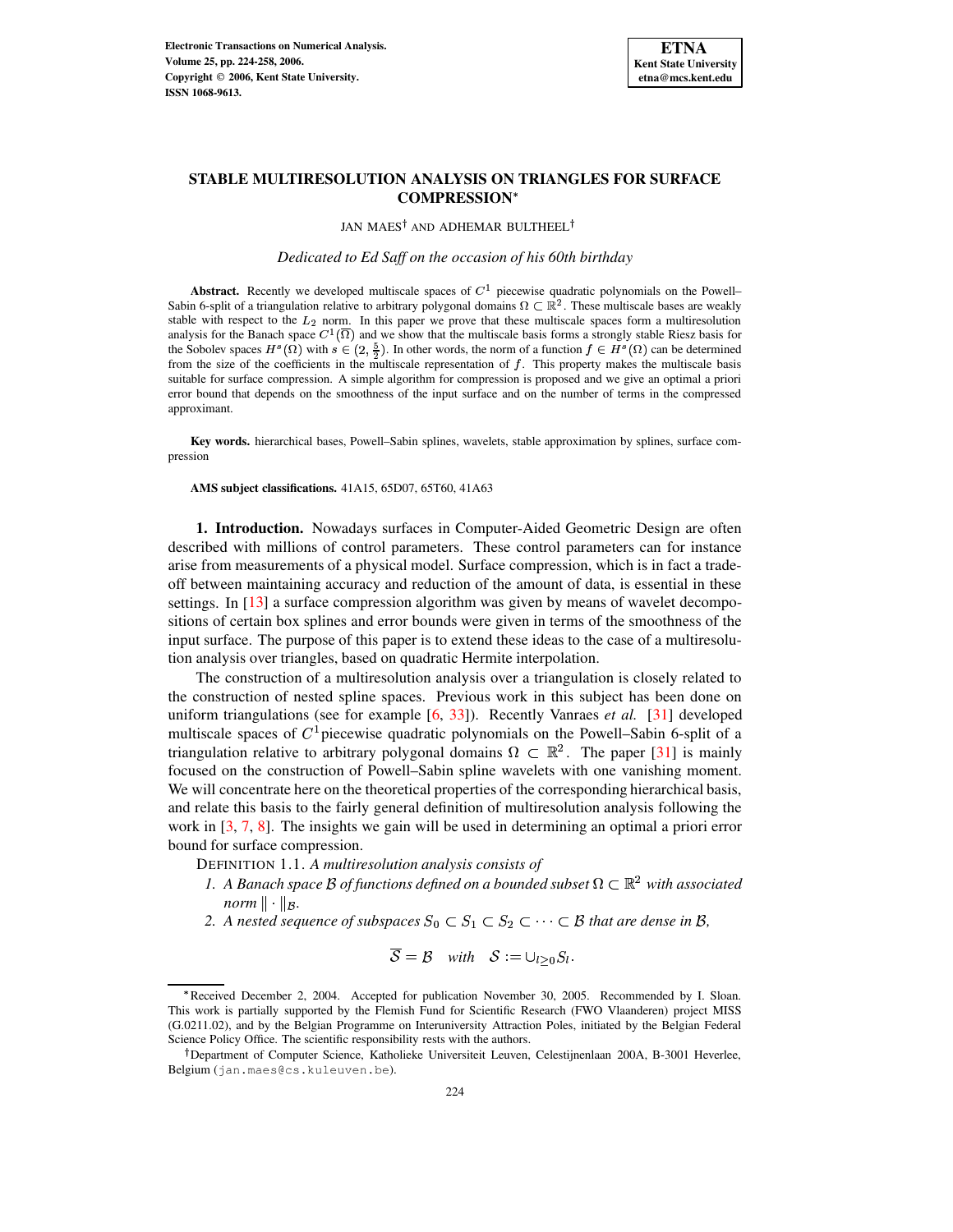## STABLE MRA FOR SURFACE COMPRESSION 225

*3. A collection of uniformly bounded operators*

$$
Q_l: \mathcal{B} \to S_l
$$

*with the properties*

$$
\begin{aligned} Q_l Q_l &= Q_l, \\ Q_l Q_{l+1} &= Q_l, \\ Q_l (\mathcal{B}) &= S_l \end{aligned}
$$

*for all integers*  $l > 0$ .

We are interested in how much an approximation  $f_l \in S_l$  of a given function  $f \in \mathcal{B}$ changes when progressing to the next higher resolution  $S_{l+1}$ . Therefore we look for suitable complement spaces  $W_l$  such that

$$
S_{l+1} = S_l \oplus W_l
$$

as well as for stable bases  $\psi_l := \{ \psi_{m,l} : m \in J_l \}$  of  $W_l$  by which one can describe the differences between the approximations  $f_l \in S_l$  and  $f_{l+1} \in S_{l+1}$ . Here  $J_l$  denotes an index set that will be specified more clearly later on. With the projectors  $Q_l$  given, we can define these complement spaces as

$$
W_l = \{ s \in S_{l+1} | Q_l s = 0 \}.
$$

Hence we get a decomposition of  $\beta$  as the direct sum

$$
\mathcal{B}=S_0\oplus W_0\oplus W_1\oplus W_2\oplus\cdots.
$$

We will refer to the complement spaces  $W_l$  as wavelet spaces and the functions  $\psi_{m,l} \in W_l$ as wavelets, despite the fact that they have no vanishing moment. The spaces  $S_l$  are spanned by bases  $\phi_l = \{\phi_{m,l} : m \in I_l\}$  with  $I_l$  and index set, and we refer to the functions  $\phi_{m,l}$  as scaling functions. Then any  $f_n \in S_n$  can be written in single scale representation

$$
(1.1)\qquad \qquad f_n = \sum_{m \in I_n} c_m \phi_{m,n}
$$

<span id="page-1-0"></span>or in multiscale representation

(1.2) 
$$
f_n = \sum_{l=-1}^{n-1} \sum_{m \in J_l} d_{m,l} \psi_{m,l},
$$

where we have set for simplicity  $\psi_{-1} := \phi_0, J_{-1} := I_0$ . Because the spaces  $S_l$  are dense in B, every function  $f \in \mathcal{B}$  has a representation [\(1.2\)](#page-1-0) with  $n \to \infty$ .

For surface compression purposes the decomposition [\(1.2\)](#page-1-0) is particularly useful if the norm of  $f$  in some  $L_p$  space or Sobolev space can be determined solely by examining the size of the coefficients  $d_{m,l}$  because we do not want that the overall shape of the surface alters much if we set a small coefficient  $d_{m,l}$  equal to zero. In other words, we want that the multiscale basis forms a strongly stable basis for some  $L_p$  space or Sobolev space.

DEFINITION 1.2. *Let* <sup>+</sup> *be a Banach space with a multiresolution analysis and corre*sponding multiscale basis  $\psi := \bigcup_{l=-1}^{\infty} \psi_l$ . The multiscale basis  $\psi$  is said to form a weakly *stable basis for B if for each*  $n \geq 0$ 

$$
C_{1,n}^{-1}\left\|(d_{m,l})_{l\in K_n,m\in J_l}\right\|_v\leq \left\|\sum_{l\in K_n}\sum_{m\in J_l}d_{m,l}\psi_{m,l}\right\|_{\mathcal{B}}\leq C_{2,n}\left\|(d_{m,l})_{l\in K_n,m\in J_l}\right\|_v,
$$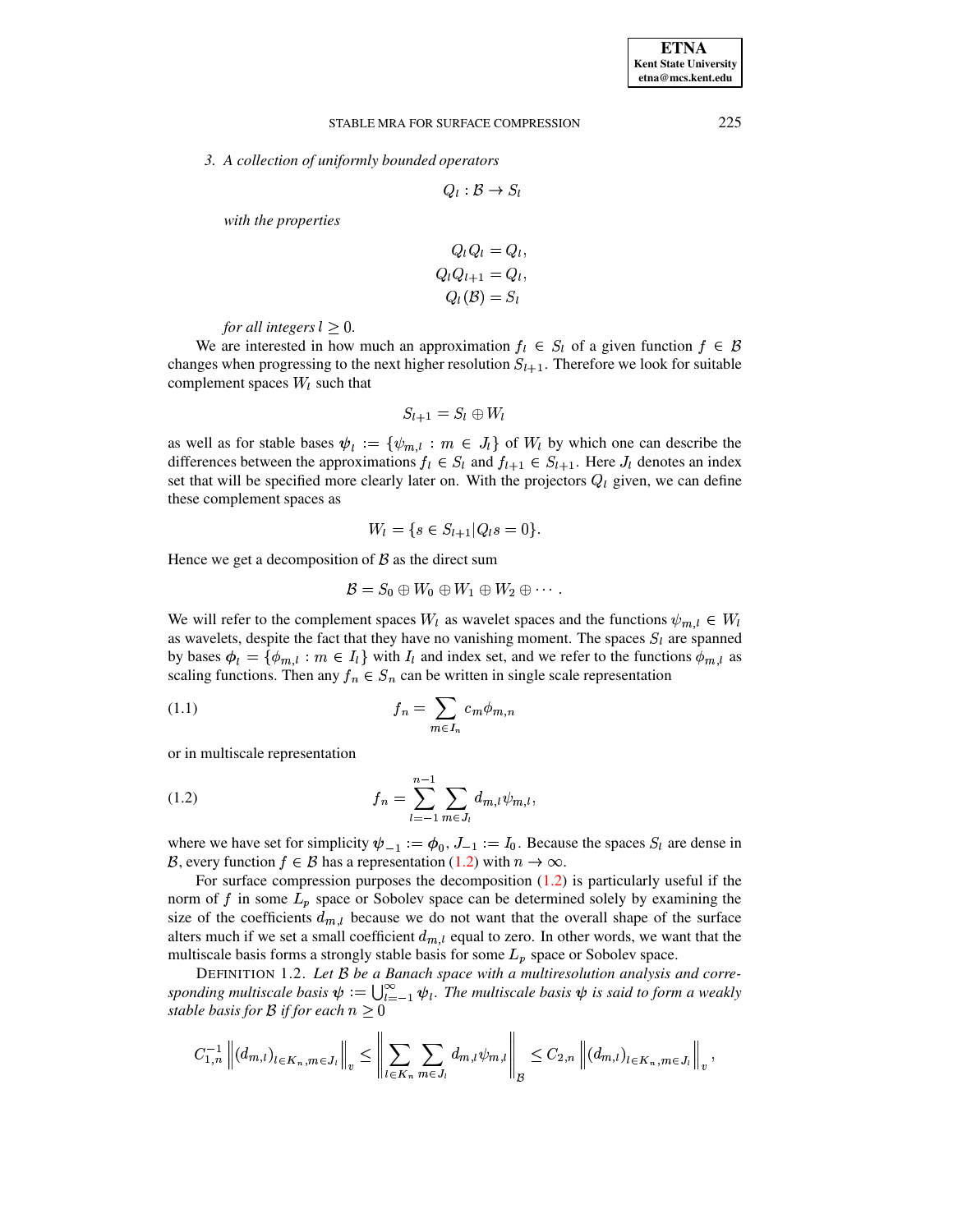

*where*  $\|\cdot\|_v$  *is some yet unspecified vector norm,*  $K_n := \{-1, \ldots, n-1\}$ *, and the constants*  $C_{1,n}$  and  $C_{2,n}$  have at most polynomial growth in n. If the constants  $C_{1,n}$  and  $C_{2,n}$  are independent of *n*, the basis is said to be strongly stable.

In Section [2](#page-2-0) we recall how to calculate the decomposition [\(1.2\)](#page-1-0) for the Powell–Sabin spline wavelets, and we discuss their stability with respect to the  $L_2$  norm. In Section [3](#page-7-0) we look for a suitable Banach space  $\beta$  and operators  $Q_l$  such that the wavelets that span the hierarchical basis form a multiresolution analysis as in Definition [1.1.](#page-0-0) The stability of the hierarchical basis with respect to the norm in  $\beta$  is also investigated and we find that it is a weakly stable basis for  $\beta$ . As noted before, an important feature of the decomposition [\(1.2\)](#page-1-0) for  $f$  is that there exist function spaces such that the multiscale basis is a strongly stable basis with respect to these function spaces. We prove that the hierarchical basis is a strongly stable basis with respect to the Sobolev spaces  $H^s(\Omega)$  with  $s \in (2, \frac{5}{2})$  in Section [4.](#page-14-0) An algorithm ) and a priori error bound for surface compression with Powell–Sabin spline wavelets are given in Section [5.](#page-22-0) Following the framework developed by DeVore *et al.* in [\[13\]](#page-34-0) we show that the compressed approximant S of  $f \in B^s_\sigma(L_\sigma(\Omega))$  with at most N terms satisfies

$$
||f - S||_{L_{\infty}(\Omega)} \le C |f|_{B_{\sigma}^{s}(L_{\sigma}(\Omega))} N^{-s/2}, \qquad s < 3.
$$

Here  $B^s_\sigma(L_\sigma(\Omega))$  is a Besov space that will be introduced in Section [4.1.](#page-14-1) We also give sufficient numerical evidence of these error bounds.

We close this introduction with some remarks about notation. The constants that appear in inequalities are denoted by  $C$  and they may vary at each occurrence. Sometimes we use the notation  $A \sim B$  which means that there exist constants  $C_1$  and  $C_2$  such that  $C_1 A \leq B \leq$  $C_2A$ . Similarly  $A \leq B$  expresses that there exists a constant C such that  $A \leq CB$ .

<span id="page-2-0"></span>**2. Powell–Sabin spline wavelets.** In this section we briefly summarize the construction of the Powell–Sabin spline wavelets from [\[31\]](#page-34-2) and the corresponding hierarchical basis.

Let  $\Omega$  be a domain in  $\mathbb{R}^2$  with polygonal boundary  $\partial\Omega$ . Suppose we have a conforming triangulation  $\Delta$  of  $\Omega$ , constituted of triangles  $T_j$ ,  $j = 1, \ldots, t$  and vertices  $V_k$ ,  $k = 1, \ldots, N$ . Then  $\Delta^{PS}$  is a Powell–Sabin refinement of  $\Delta$  which divides each triangle  $T_j$  into six smaller triangles with a common vertex  $Z_i$  as indicated on Figure [2.1\(](#page-2-1)a). Now we consider the space



<span id="page-2-1"></span>FIG. 2.1. (a) A PS refinement  $\Delta^{PS}$  of  $\Delta$ . The solid lines represent the triangles  $T_j$  of  $\Delta$ . The dotted lines *represent the PS refinement. (b) A B-spline basis function.*

of  $C^1$  piecewise quadratic polynomials on  $\Delta^{PS}$ , the Powell–Sabin splines,

(2.1) 
$$
S_2^1(\Delta^{PS}) = \{ s \in C^1(\Omega) \mid s|_T \in \mathcal{P}_2 \text{ for all } T \in \Delta^{PS} \},
$$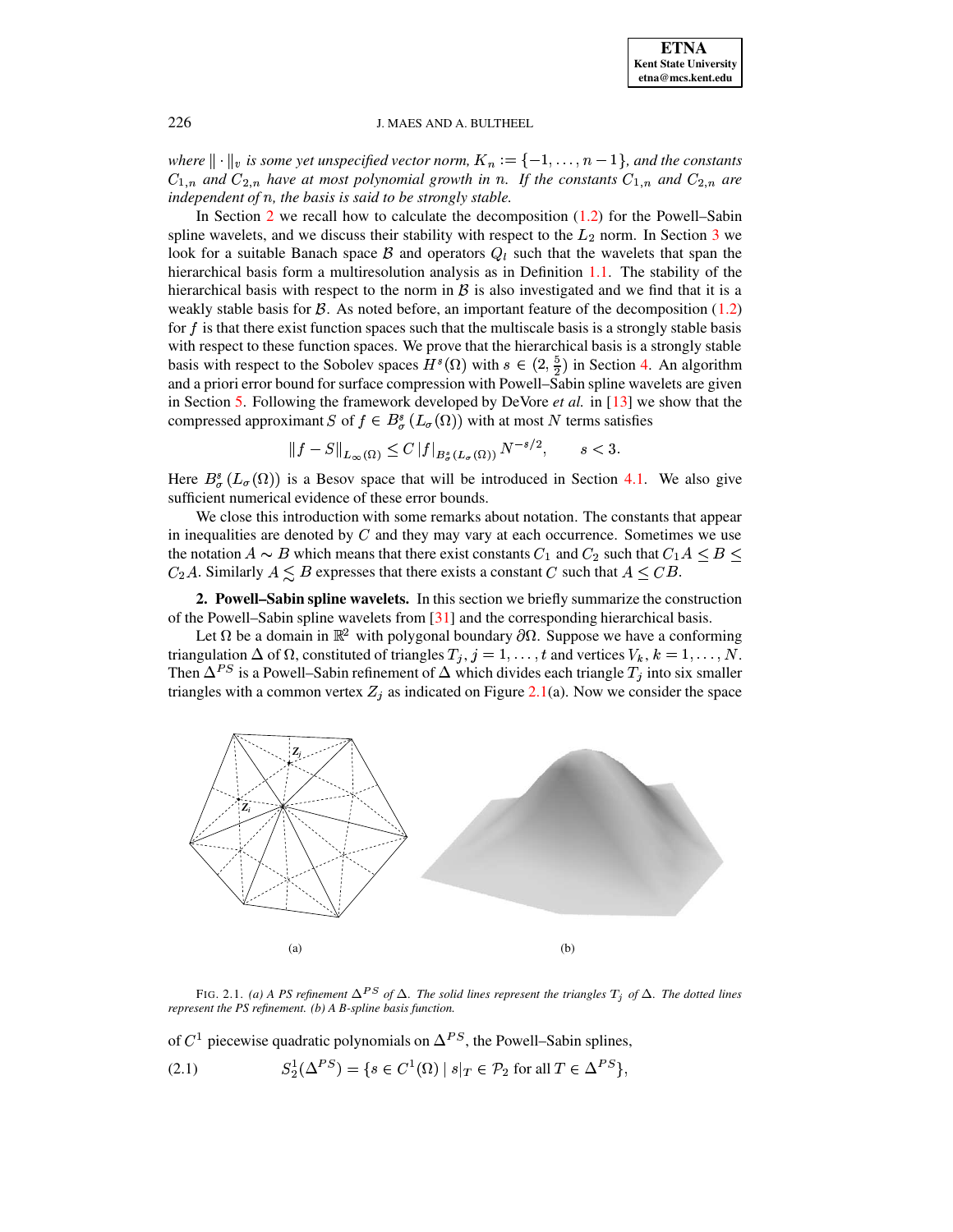**ETNA Kent State University**  $etna@mcs. kent.edu$ 

#### STABLE MRA FOR SURFACE COMPRESSION

where  $\mathcal{P}_2$  is the space of all bivariate polynomials of total degree at most 2. Each of the 6t triangles resulting from the PS-refinement becomes the domain triangle of a quadratic bivariate Bézier polynomial [20, 28, 19]. Powell and Sabin [27] proved that the interpolation problem

<span id="page-3-0"></span>
$$
(2.2) \qquad s(V_k) = f(V_k), \quad D_x s(V_k) = D_x f(V_k), \quad D_y s(V_k) = D_y f(V_k), \quad \forall \ V_k \in \Delta
$$

has a unique solution. So, given the function and derivative values at each vertex  $V_k$  of  $\Delta$ , the spline is uniquely defined. Hence the spline space  $S_2^1(\Delta^{PS})$  has dimension 3N.

<span id="page-3-1"></span>Dierckx [18] presented a normalized B-spline representation for piecewise polynomials  $s(x, y) \in S_2^1(\Delta^{PS})$ 

(2.3) 
$$
s(x,y) = \sum_{i=1}^{N} \sum_{j=1}^{3} c_{ij} B_{ij}(x,y), \qquad (x,y) \in \Omega
$$

where the basis functions form a convex partition of unity

<span id="page-3-3"></span>
$$
(2.4) \t\t B_{ij}(x,y) \ge 0
$$

(2.5) 
$$
\sum_{i=1}^{N} \sum_{j=1}^{3} B_{ij}(x, y) = 1
$$

and have local support:  $B_{ij}$  vanishes outside the union of all triangles  $T \in \Delta$  containing  $V_i$ . One such basis function is depicted in Figure 2.1(b). Each basis function  $B_{ij}$  is the unique solution of the interpolation problem  $(2.2)$  with

<span id="page-3-2"></span>
$$
(2.6) \qquad B_{ij}(V_k) = \delta_{ik}\alpha_{ij}, \qquad D_x B_{ij}(V_k) = \delta_{ik}\beta_{ij}, \qquad D_y B_{ij}(V_k) = \delta_{ik}\gamma_{ij}, \qquad \forall \ V_k \in \Delta
$$

where  $\delta_{ij}$  is the Kronecker delta and  $(\alpha_{ij}, \beta_{ij}, \gamma_{ij}), j = 1, 2, 3$  are three linearly independent triplets of real numbers. The values of these real numbers are determined from the algorithm described in  $[18]$ .

In [32], Vanraes *et al.* present a subdivision scheme to compute a representation  $(2.3)$ of a PS-spline on a triadic refinement  $\Delta_{l+1}$  of  $\Delta_l$ . The subscript l denotes the resolution level. This subdivision scheme is used as the prediction step in the Lifting Scheme [30] to create second generation Powell–Sabin spline wavelets. Figure 2.2 explains the principle of triadic refinement. We place two new vertices on every edge of the current triangulation, each at one side of the intersection with the PS-refinement, and one new vertex is placed on the position of every interior point  $Z_j$  in the PS-refinement. Throughout the paper we assume that some initial triangulation  $\Delta_0$  is given and that the triadic refinement procedure yields nested sequences

(2.7) 
$$
\Delta_0 \subset \Delta_1 \subset \Delta_2 \subset \cdots
$$

$$
\Delta_0^{PS} \subset \Delta_1^{PS} \subset \Delta_2^{PS} \subset \cdots
$$

that are "regular", which means that the minimum angle of any triangle in any 
$$
\Delta_l
$$
 remains

<span id="page-3-4"></span>bounded away from zero and that

(2.9) 
$$
3^{-l} \lesssim \min_{T \in \Delta_l} |T| \leq \max_{T \in \Delta_l} |T| \lesssim 3^{-l}, \qquad l \in \mathbb{N}_0,
$$

where  $|T|$  is the diameter of triangle T. The same is valid for the triangles in the PSrefinement

$$
3^{-l} \lesssim \min_{T \in \Delta_l^{PS}} |T| \le \max_{T \in \Delta_l^{PS}} |T| \lesssim 3^{-l}, \qquad l \in \mathbb{N}_0
$$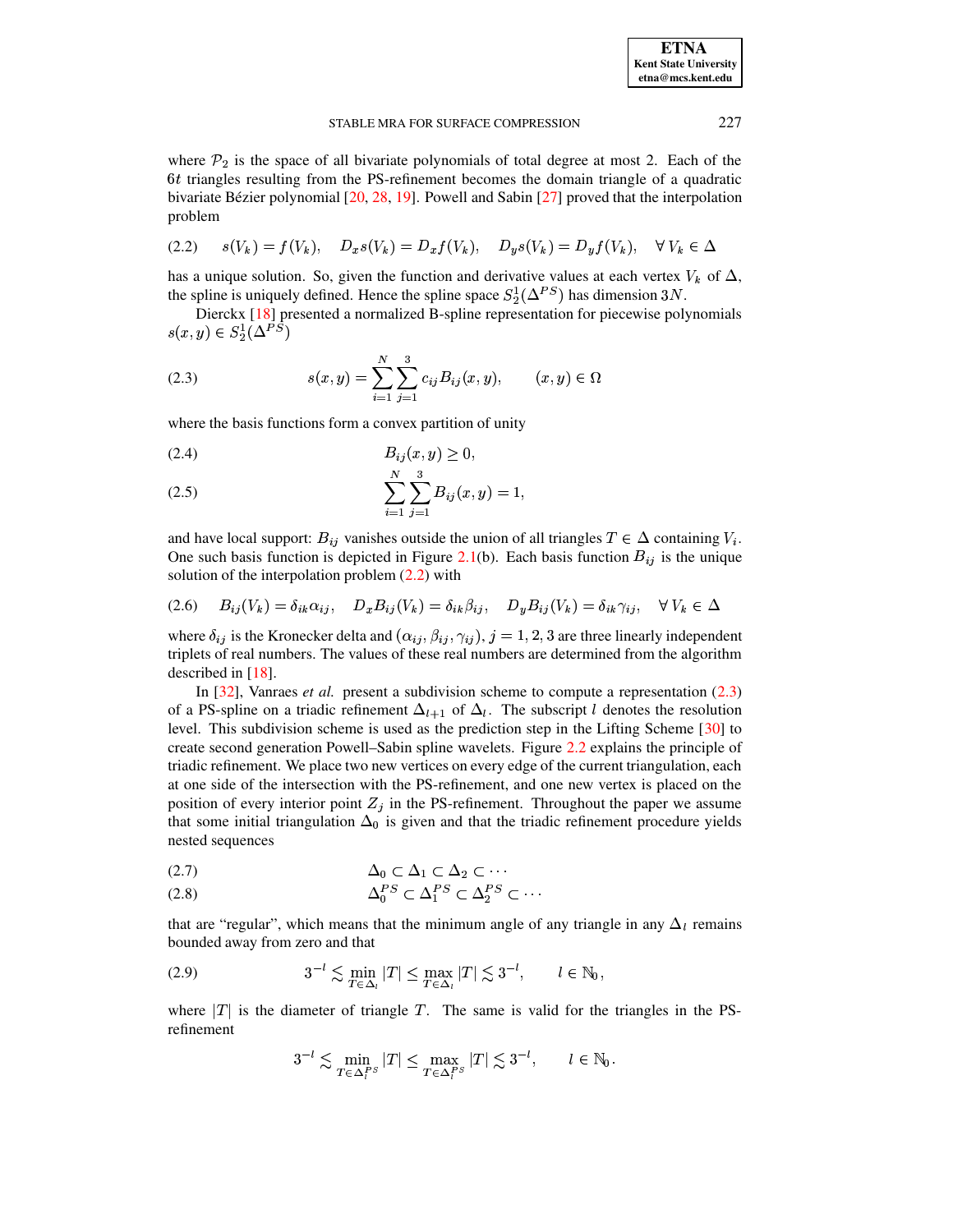

<span id="page-4-0"></span>FIG. 2.2. Principle of triadic refinement. We place a new vertex at the position of the interior point in the PS-refinement and two new vertices on each edge, one at each side of the intersection with the PS-refinement.

With each triangulation  $\Delta_l$  we have a corresponding B-spline basis  ${B_{ij,l}}_{i=1,j=1,2,3}^{N_l}$  for the space  $S_l := S_2^1(\Delta_l^{PS})$ .

From  $(2.3)$  and  $(2.6)$  we have

$$
\begin{bmatrix}\ns_l(V_i) \\
D_x s_l(V_i) \\
D_y s_l(V_i)\n\end{bmatrix} = \mathbf{A}_{i,l} \begin{bmatrix}\nc_{i1} \\
c_{i2} \\
c_{i3}\n\end{bmatrix} \quad \text{with} \quad \mathbf{A}_{i,l} = \begin{bmatrix}\n\alpha_{i1,l} & \alpha_{i2,l} & \alpha_{i3,l} \\
\beta_{i1,l} & \beta_{i2,l} & \beta_{i3,l} \\
\gamma_{i1,l} & \gamma_{i2,l} & \gamma_{i3,l}\n\end{bmatrix}, i = 1, ..., N_l.
$$

This gives rise to quasi-interpolant operators  $Q_l : C^1(\overline{\Omega}) \to S_l$  given by

(2.10) 
$$
Q_l f(x, y) = \sum_{i=1}^{N_l} \sum_{j=1}^3 \mu_{ij,l}(f) B_{ij,l}(x, y),
$$

where the  $\mu_{ij,l}$  are linear functionals of the form

<span id="page-4-3"></span><span id="page-4-1"></span>
$$
\left[\begin{array}{c} \mu_{i1,l}(f) \\ \mu_{i2,l}(f) \\ \mu_{i3,l}(f) \end{array}\right] := (\mathbf{A}_{i,l})^{-1} \left[\begin{array}{c} f(V_i) \\ D_x f(V_i) \\ D_y f(V_i) \end{array}\right].
$$

It is proved in  $[23]$  that these linear functionals can be rewritten as

(2.11) 
$$
\mu_{ij,l}(f) = f(V_i) + \eta_{ij,l} D_x f(V_i) + \widetilde{\eta}_{ij,l} D_y f(V_i)
$$

<span id="page-4-2"></span>where the  $\eta_{ij,l}$  and  $\tilde{\eta}_{ij,l}$  satisfy

$$
(2.12) \t\t |\eta_{ij,l}| \lesssim 3^{-l}, \t |\widetilde{\eta}_{ij,l}| \lesssim 3^{-l}.
$$

Note that this quasi-interpolant  $Q_l f$  is in fact the Hermite interpolant of f in the space  $S_l$ . This Hermite interpolant can also be expressed [28] e.g. in the Hermite basis as follows. Setting  $e_1$  and  $e_2$  as the unit directions corresponding to the coordinate axes, we have

$$
Q_{l}f = \sum_{i=1}^{N_{l}} (f(V_{i})\phi_{i} + \nabla f(V_{i})e_{1}\chi_{i} + \nabla f(V_{i})e_{2}\psi_{i})
$$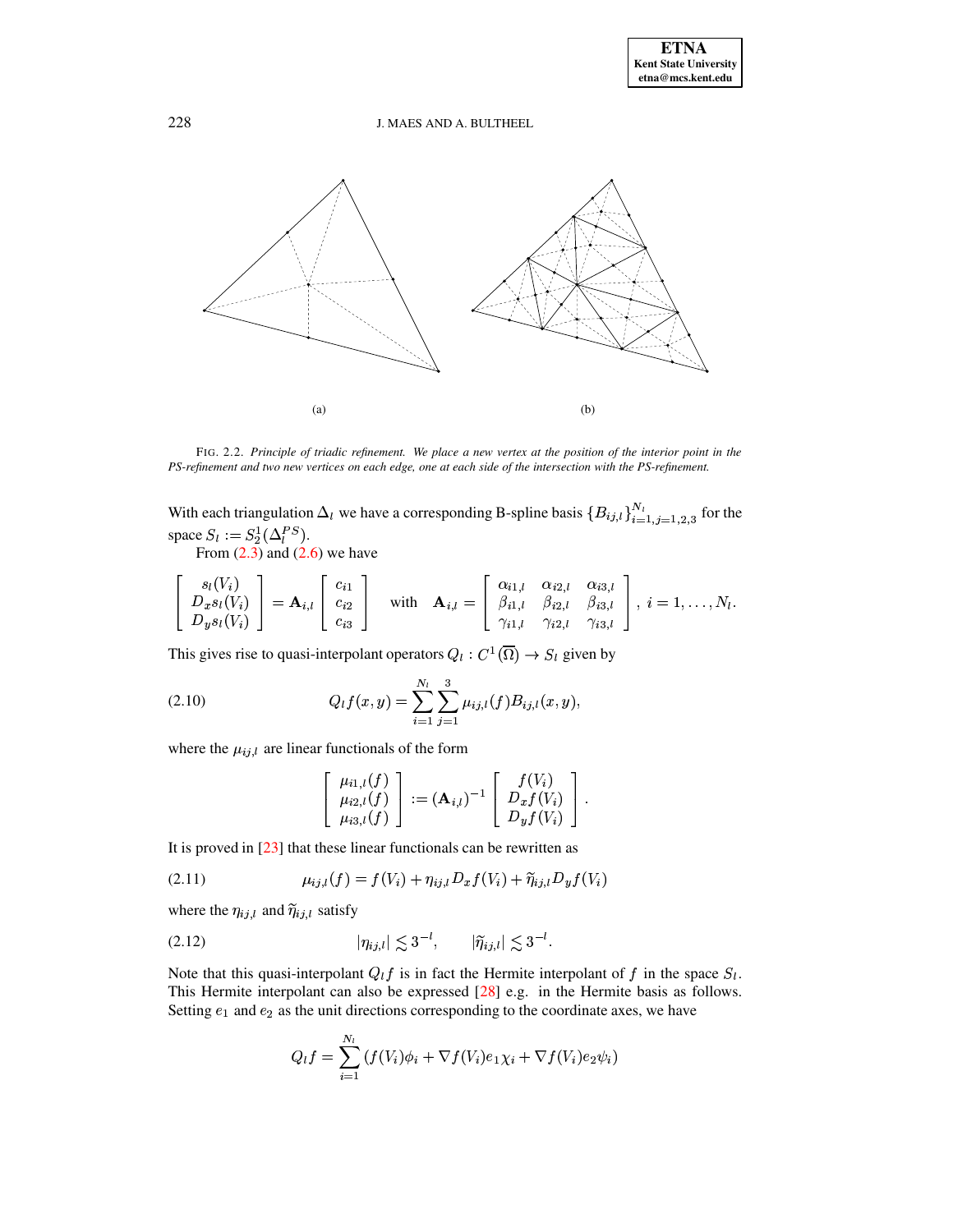where  $\phi_i(V_j) = \nabla \chi_i(V_j) e_1 = \nabla \psi_i(V_j) e_2 = \delta_{ij}$ , the other Hermite data being zero. See also [25] for other kinds of PS quasi-interpolants.

Clearly the operator  $Q_l$  satisfies

$$
Q_l s_l = s_l, \qquad \forall s_l \in S_l,
$$

and

$$
Q_l f(V_i) = f(V_i), \qquad \nabla Q_l f(V_i) = \nabla f(V_i), \qquad i = 1, \ldots, N_l
$$

<span id="page-5-0"></span>From the work in  $[24]$  we know that the B-spline functions form a stable basis for the  $L_{\infty}$  norm, i.e.,

(2.13) 
$$
\left\| \sum_{i=1}^{N_l} \sum_{j=1}^3 c_{ij} B_{ij,l}(x,y) \right\|_{L_\infty(\Omega)} \sim ||c||_{\infty}.
$$

In  $[31]$  it is proved that the B-spline functions (under a suitable normalization) are stable with respect to the  $L_p$  norm for all values  $p \geq 1$ . We give a new proof here which extends the range of stability to all  $p > 0$ . Note that  $\left\| \cdot \right\|_{L_p}$  is not really a norm but a semi-norm if  $p < 1$ .

<span id="page-5-2"></span>THEOREM 2.1. If  $s_l = \sum_{i=1}^{N_l} \sum_{j=1}^{3} \mu_{ij,l}(s_l) B_{ij,l}$  is in  $S_l$ , then for any  $0 \lt p \le \infty$  we have

(2.14) 
$$
\|s_l\|_{L_p(\Omega)} \sim \left(\sum_{i=1}^{N_l} \sum_{j=1}^3 |\mu_{ij,l}(s_l)|^p 3^{-2l}\right)^{1/p}
$$

*Proof.* Using the Markov inequality for polynomials (see e.g.  $[4, 22]$ ),  $(2.11)$  and  $(2.12)$ we infer that

<span id="page-5-1"></span>
$$
|\mu_{ij,l}(s_l)| \lesssim ||s_l||_{L_{\infty}(T_i)}
$$

with  $T_i \in \Delta_l^{PS}$  such that  $V_i \in T_i$ . By mapping  $T_i$  to the standard simplex  $T_s := \{(x, y) \mid$  $0 \le x, y \le 1, x + y \le 1$ , and using the fact that all norms on the finite dimensional space of polynomials are equivalent, it is easy to see that

$$
\|s_l\|_{L_{\infty}(T_i)} \lesssim 3^{2l/p} \, \|s_l\|_{L_p(T_i)}
$$

which implies

$$
\left(\sum_{i=1}^{N_l}\sum_{j=1}^3|\mu_{ij,l}(s_l)|^p\,3^{-2l}\right)^{1/p}\lesssim \left(\sum_{i=1}^{N_l}\sum_{j=1}^3\|s_l\|_{L_p(T_i)}^p\right)^{1/p}\lesssim \|s_l\|_{L_p(\Omega)}
$$

The other inequality follows from the observation that

$$
\left|\sum_{i=1}^{N_l}\sum_{j=1}^3\mu_{ij,l}(s_l)B_{ij,l}(x,y)\right|^p\lesssim \sum_{i=1}^{N_l}\sum_{j=1}^3|\mu_{ij,l}(s_l)|^p|B_{ij,l}(x,y)|^p,
$$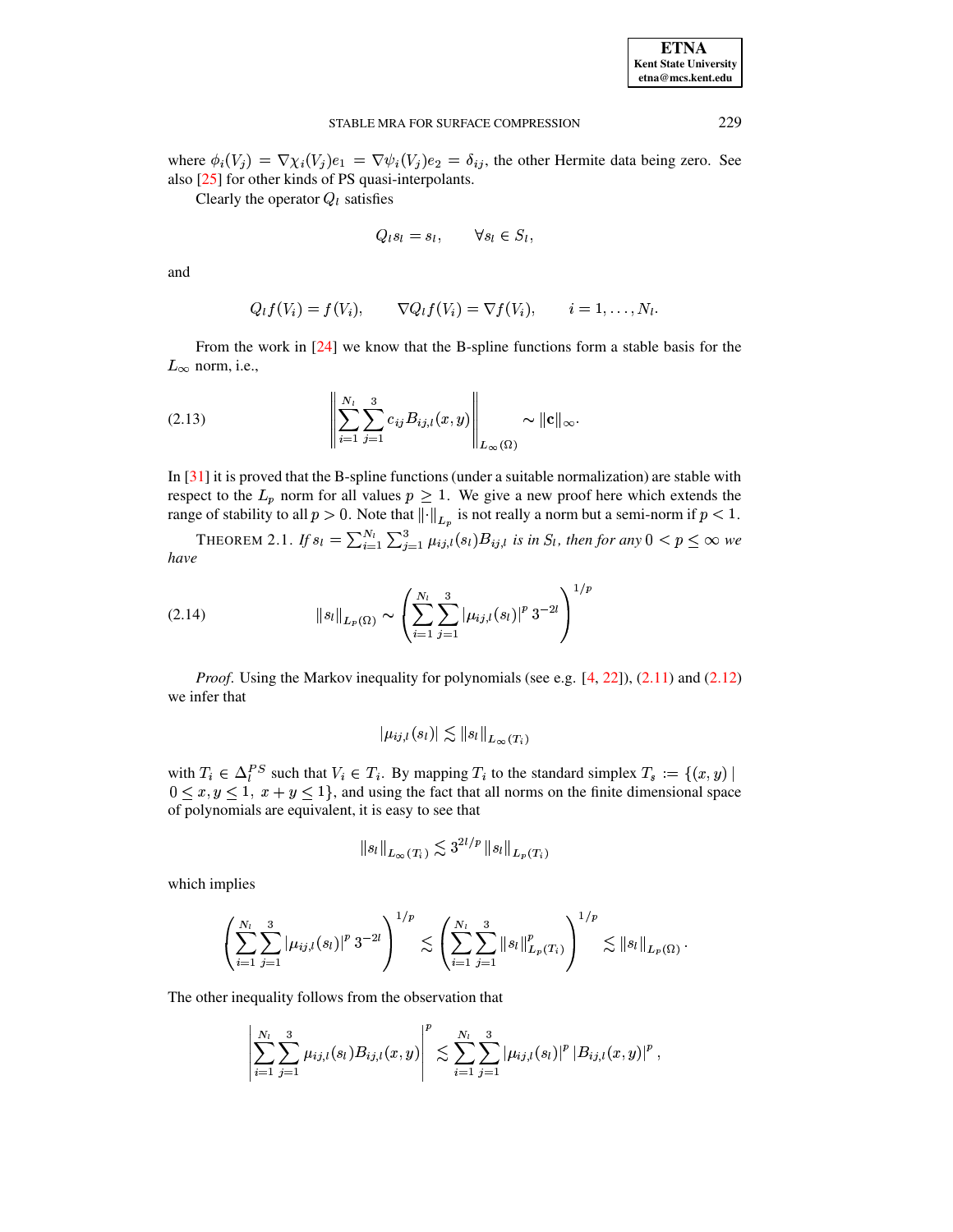**ETNA Kent State University** etna@mcs.kent.edu

#### J. MAES AND A. BULTHEEL

which holds because at any  $(x, y) \in \Omega$  there are at most 9 nonzero B-splines. We find that

$$
||s_{l}||_{L_{p}(\Omega)}^{p} = \int_{\Omega} \left| \sum_{i=1}^{N_{l}} \sum_{j=1}^{3} \mu_{ij,l}(s_{l}) B_{ij,l}(x, y) \right|^{p} dxdy
$$
  

$$
\lesssim \sum_{i=1}^{N_{l}} \sum_{j=1}^{3} |\mu_{ij,l}(s_{l})|^{p} \int_{\Omega} |B_{ij,l}(x, y)|^{p} dxdy
$$
  

$$
\lesssim \sum_{i=1}^{N_{l}} \sum_{j=1}^{3} |\mu_{ij,l}(s_{l})|^{p} 3^{-2l}. \qquad \Box
$$

It is convenient to write the following in matrix form. Because  $L_2$  stability is important for wavelets we define the scaling functions  $\phi_l$  as  $3^l$ **B**<sub>l</sub> with **B**<sub>l</sub> the row vector of basis functions  $B_{ij,l}$  such that

$$
s_l(x, y) = \phi_l \mathbf{c}_l \quad \text{and} \quad \|\phi_l \mathbf{c}_l\|_{L_2(\Omega)} \sim \|\mathbf{c}_l\|_{l_2}
$$

Similarly we define  $\psi_l$  as a set of basis functions for  $W_l$ . A spline  $s_{l+1}$  in  $S_{l+1} = S_l \oplus W_l$ can now be written as

<span id="page-6-1"></span>
$$
s_{l+1}(x,y) = \boldsymbol{\phi}_l \mathbf{c}_l + \boldsymbol{\psi}_l \mathbf{d}_l
$$

From the construction in [31] we know that there exist matrices  $P_l$  and  $Q_l$  such that

$$
[\boldsymbol{\phi}_l \quad \boldsymbol{\psi}_l] = \boldsymbol{\phi}_{l+1}[\mathbf{P}_l \quad \mathbf{Q}_l],
$$

and such that the wavelets  $\psi_l$  (see Figure 2.3a) have one vanishing moment, i.e. they satisfy

$$
\langle 1, \psi_{m,l} \rangle_{L_2(\Omega)} = 0, \qquad \forall \psi_{m,l} \in \psi_l.
$$

However, in this paper we take  $Q_l$  equal to the identity matrix I, which yields a so-called hierarchical basis, and the wavelets  $\psi_{m,l}$  loose their vanishing moment (see Figure 2.3b). In fact the wavelets are scaling functions at a higher resolution level.

Denote  $M_l = [\mathbf{P}_l \quad \mathbf{Q}_l]$ . The following results are valid for both the wavelet basis with vanishing moment and the hierarchical basis. We can find a multiscale representation for  $\phi_{l+1}$  as

<span id="page-6-0"></span>
$$
\begin{aligned} &[\boldsymbol{\phi}_0 \quad \boldsymbol{\psi}_0 \quad \boldsymbol{\psi}_1 \cdots \boldsymbol{\psi}_{l-1} \quad \boldsymbol{\psi}_l] = \boldsymbol{\phi}_{l+1} \mathbf{T}_l, \\[5pt] &\mathbf{T}_l = \left[ \begin{array}{cc} \mathbf{M}_l & \mathbf{0} \\ \mathbf{0} & \mathbf{I} \end{array} \right] \left[ \begin{array}{cc} \mathbf{M}_{l-1} & \mathbf{0} \\ \mathbf{0} & \mathbf{I} \end{array} \right] \cdots \left[ \begin{array}{cc} \mathbf{M}_0 & \mathbf{0} \\ \mathbf{0} & \mathbf{I} \end{array} \right] \end{aligned}
$$

By computing the wavelet transform there should be no significant loss of accuracy in the data, or in other words the condition numbers should remain uniformly bounded

(2.16) 
$$
\|\mathbf{T}_{l}\|_{2}, \left\|(\mathbf{T}_{l})^{-1}\right\|_{2} = \mathcal{O}(1), \quad l \to \infty.
$$

From Dahmen [7, 8] we know that the wavelet transform  $T_l$  is uniformly stable, i.e. (2.16) holds, if the multiscale basis  $\psi := \bigcup_{l=-1}^{\infty} \psi_l$  is a Riesz basis, where we set for simplicity  $\psi_{-1} := \phi_0$ . A necessary condition is that each basis  $\psi_i$  is a uniformly stable Riesz basis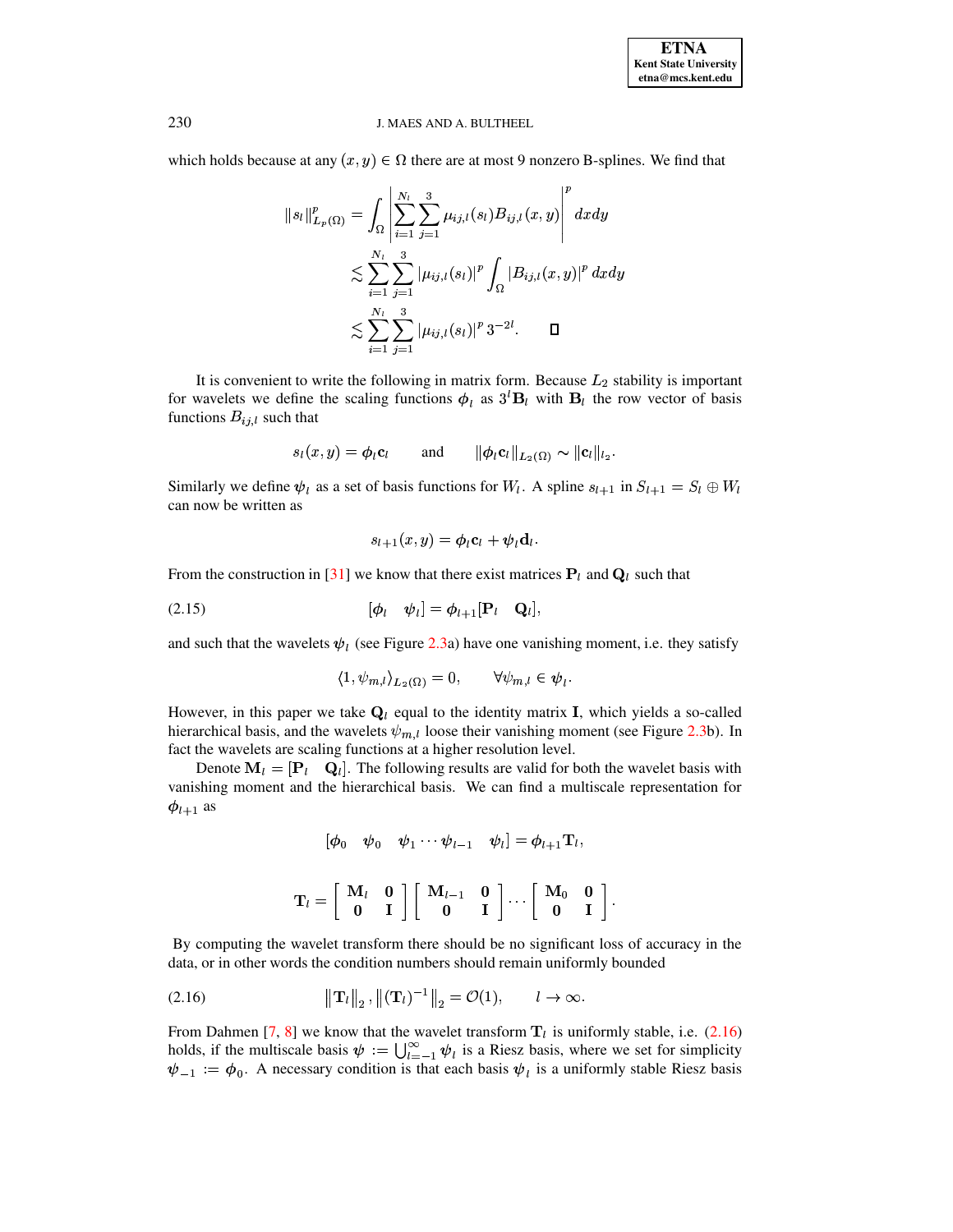

<span id="page-7-1"></span>FIG. 2.3. *Two constructions of Powell–Sabin spline wavelets*  $\psi_{m,l}$ *. In this paper we will be working with the hierarchical basis.*

<span id="page-7-2"></span>or alternatively that the condition numbers of the one level transforms  $M_l$  are uniformly bounded in  $l$ , i.e.

(2.17) 
$$
\|\mathbf{M}_{l}\|_{2}, \left\|(\mathbf{M}_{l})^{-1}\right\|_{2} = \mathcal{O}(1).
$$

From the work in [\[31\]](#page-34-2) we know that

(2.18) 
$$
\|\mathbf{M}_{l}\|_{\infty}, \|\mathbf{(M}_{l})^{-1}\|_{\infty} = \mathcal{O}(1),
$$

(2.19) 
$$
\|\mathbf{M}_{l}\|_{1}, \|\mathbf{(M}_{l})^{-1}\|_{1} = \mathcal{O}(1).
$$

This yields [\(2.17\)](#page-7-2) because  $\|\cdot\|^2 \le \|\cdot\|_{\infty} \|\cdot\|_1$  and the wavelets  $\psi_l$  form a  $L_2$ -stable Riesz basis for  $W_l$ . Evidently the basis  $\phi_l \cup \psi_l$  is also a  $L_2$ -stable Riesz basis for  $S_{l+1}$  and the multiscale basis  $\psi$  forms a weakly stable basis for  $L_2(\Omega)$ . For references to wavelets, see also the surveys  $[5]$ ,  $[9]$  and  $[10]$ .

Note that in the rest of the paper we shall work with the hierarchical basis, i.e. take  $Q_l$ equal to the identity matrix  $\bf{I}$  in [\(2.15\)](#page-6-1).

<span id="page-7-0"></span>**3. Multiresolution analysis.** In the previous section we constructed a nested sequence of subspaces  $S_0 \subset S_1 \subset S_2 \subset \cdots$  and we introduced an operator  $Q_l$ . In this section we look for a Banach space B such that sequence of subspaces  $\{S_t\}_{t=0}^{\infty}$  and the operators  $Q_t$  form a multiresolution analysis in the sense of Definition [1.1.](#page-0-0) Furthermore we will investigate the stability of the multiscale basis  $\psi$  with respect to  $\beta$ .

**3.1. A Banach space with suitable operators.** As Banach space  $\mathcal{B}$  we take  $C^1(\overline{\Omega})$ , the space of functions defined on  $\overline{\Omega}$  that are continuous and have continuous first derivatives in  $\overline{\Omega}$ . There is a natural norm for  $C^1(\overline{\Omega})$  which is defined as

$$
(3.1) \t\t\t ||f||_{C^{1}(\overline{\Omega})} := \max \left\{ ||f||_{L_{\infty}(\Omega)}, ||D_{x}f||_{L_{\infty}(\Omega)}, ||D_{y}f||_{L_{\infty}(\Omega)} \right\}
$$

and every function f in  $C^1(\overline{\Omega})$  satisfies  $||f||_{C^1(\overline{\Omega})}<\infty$ .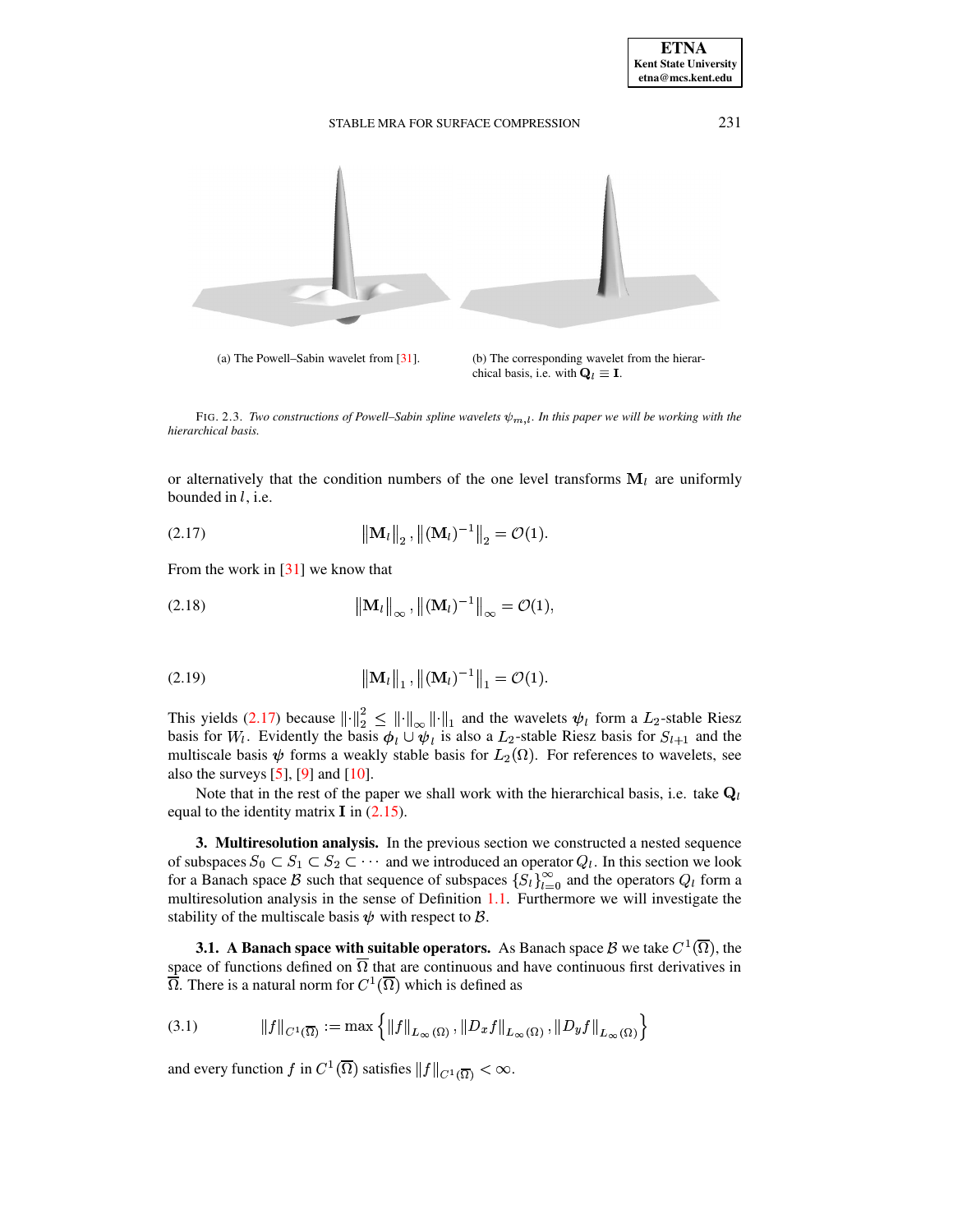The following proposition shows that the operators  $Q_l$  from (2.10) are suitable for constructing a multiresolution analysis.

PROPOSITION 3.1. For each  $l \geq 0$  we have

$$
Q_l Q_{l+1} = Q_l.
$$

*Proof.* From the construction of  $Q_l$  we know that

$$
Q_{l+1}f(V_k) = f(V_k), \qquad \nabla Q_{l+1}f(V_k) = \nabla f(V_k), \qquad \forall V_k \in \Delta_{l+1}.
$$

Then it is also obvious that

$$
Q_l Q_{l+1} f(V_k) = f(V_k), \qquad \nabla Q_l Q_{l+1} f(V_k) = \nabla f(V_k), \qquad \forall V_k \in \Delta_l \subset \Delta_{l+1},
$$

and

$$
Q_l f(V_k) = f(V_k), \qquad \nabla Q_l f(V_k) = \nabla f(V_k), \qquad \forall V_k \in \Delta_l \subset \Delta_{l+1}.
$$

From the uniqueness of the interpolation problem (2.2) we conclude that  $Q_l Q_{l+1} = Q_l$ .  $\Box$ 

<span id="page-8-2"></span>There are still two properties required for a multiresolution analysis that we did not prove, namely that the space  $S$  is dense in  $C^1(\overline{\Omega})$  and that the projectors  $Q_l$  are uniformly bounded.<br>PROPOSITION 3.2. For every  $f \in C^1(\overline{\Omega})$  and every point  $(x, y) \in \overline{\Omega}$  the inequalities

<span id="page-8-0"></span>
$$
(3.2) \t\t |Q_{l}f(x,y)| \lesssim ||f||_{C^{1}(\overline{\Omega})},
$$

<span id="page-8-1"></span>
$$
(3.3) \t\t\t |D_xQ_lf(x,y)| \lesssim ||f||_{C^1(\overline{\Omega})},
$$

$$
(3.4) \t |D_y Q_l f(x,y)| \lesssim ||f||_{C^1(\overline{\Omega})}
$$

hold. Therefore the operators  $Q_l$  are uniformly bounded in  $C^1(\overline{\Omega})$ . *Proof.* The inequalities

<span id="page-8-3"></span>(3.5) 
$$
|Q_{l}f(x,y)| \leq \max_{i,j} |\mu_{ij,l}(f)| \left| \sum_{i=1}^{N_{l}} \sum_{j=1}^{3} B_{ij,l}(x,y) \right|
$$

$$
\lesssim ||f||_{C^{1}(\overline{\Omega})}
$$

hold because of  $(2.5)$ ,  $(2.11)$  and  $(2.12)$ . The other two inequalities  $(3.3)$  and  $(3.4)$  are similar, so we only give proof of the first one. We have

$$
|D_x Q_l f(x, y)| = \left| \sum_{i=1}^{N_l} \sum_{j=1}^3 \mu_{ij,l}(f) D_x B_{ij,l}(x, y) \right|
$$
  

$$
\lesssim \left| \sum_{i=1}^{N_l} \sum_{j=1}^3 f(V_i) D_x B_{ij,l}(x, y) \right| + \left| \sum_{i=1}^{N_l} \sum_{j=1}^3 3^{-l} ||f||_{C^1(\overline{\Omega})} D_x B_{ij,l}(x, y) \right|
$$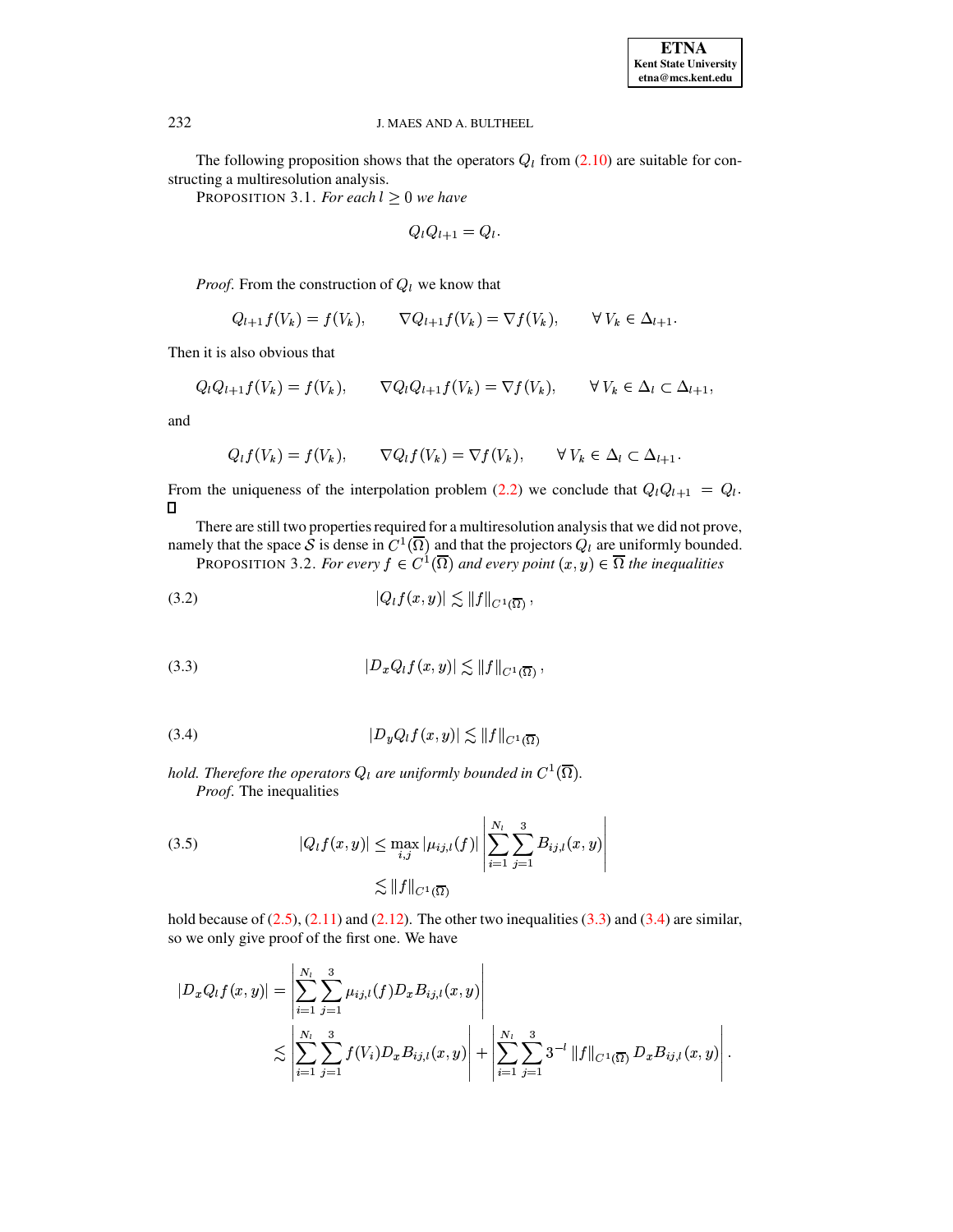#### <span id="page-9-1"></span><span id="page-9-0"></span>STABLE MRA FOR SURFACE COMPRESSION

Now suppose that  $(x, y)$  belongs to triangle  $T \in \Delta_l$  with vertices  $V_1$ ,  $V_2$  and  $V_3$ . Then we deduce from the local support of the basis functions that  $(3.6)$ 

$$
|D_x Q_l f(x,y)| \lesssim \left| \sum_{i=1}^3 \sum_{j=1}^3 f(V_i) D_x B_{ij,l}(x,y) \right| + \left| \sum_{i=1}^3 \sum_{j=1}^3 3^{-l} {\|f\|}_{C^1(\overline{\Omega})} D_x B_{ij,l}(x,y) \right|.
$$

<span id="page-9-2"></span>From the Markov inequality for polynomials in  $\mathcal{P}_2$  (see e.g. [22]), the regularity (2.9), and Equation  $(2.13)$  it follows that

$$
(3.7) \t\t\t |D_x B_{ij,l}(x,y)| \lesssim 3^l
$$

Hence the second part of (3.6) can be bounded by  $C_2 ||f||_{C^1(\overline{\Omega})}$  with  $C_2$  a constant. To prove that the first part is bounded by  $C_1 ||f||_{C^1(\overline{\Omega})}$  we need the following simple property that

(3.8) 
$$
\sum_{i=1}^{3} \sum_{j=1}^{3} D_x B_{ij,l}(x,y) = 0,
$$

which follows immediately from  $(2.5)$ . Using  $(3.8)$  and the mean-value theorem the first part of  $(3.6)$  can be bounded by

$$
\left| \sum_{i=1}^{3} \sum_{j=1}^{3} f(V_i) D_x B_{ij,l}(x,y) \right| = \left| \sum_{j=1}^{3} \left( f(V_2) - f(V_1) \right) D_x B_{2j,l}(x,y) + \left( f(V_3) - f(V_1) \right) D_x B_{3j,l}(x,y) \right|
$$
  

$$
\lesssim \left| \sum_{j=1}^{3} D_{\beta 1} f(\xi^1) 3^{-l} D_x B_{2j,l}(x,y) + D_{\beta 2} f(\xi^2) 3^{-l} D_x B_{3j,l}(x,y) \right|,
$$

where  $\xi^1$  and  $\xi^2$  are points on the line segments  $[V_1, V_2]$  resp.  $[V_1, V_3]$ , and  $\beta^1$  and  $\beta^2$  are unit directions that point from  $V_1$  to  $V_2$  resp.  $V_3$ . From the Markov inequality (3.7) we deduce that  $|D_x Q_t f(x, y)| \lesssim ||f||_{C^1(\overline{\Omega})}$ .  $\Box$ 

The following proposition is the last step in showing that the spaces  $\{S_l\}_{l=0}^{\infty}$  form a multiresolution analysis. We verify that every function in  $C^1(\overline{\Omega})$  can be approximated by functions from  $S$  with arbitrarily small error.

<span id="page-9-3"></span>**PROPOSITION 3.3.** The space S is dense in the Banach space  $C^1(\overline{\Omega})$  with norm  $\|\cdot\|_{C^1(\overline{\Omega})}$ .

*Proof.* It is sufficient to show that  $\lim_{l\to\infty} ||f - Q_l f||_{C^1(\overline{\Omega})} = 0$  for every function  $f \in C^1(\overline{\Omega})$ . As in the proof of Proposition 3.2 let  $(x, y)$  be an arbitrary point in triangle  $T \in \Delta_l$  with vertices  $V_1$ ,  $V_2$  and  $V_3$ . Then from (2.5), (2.11), (2.12) and the mean-value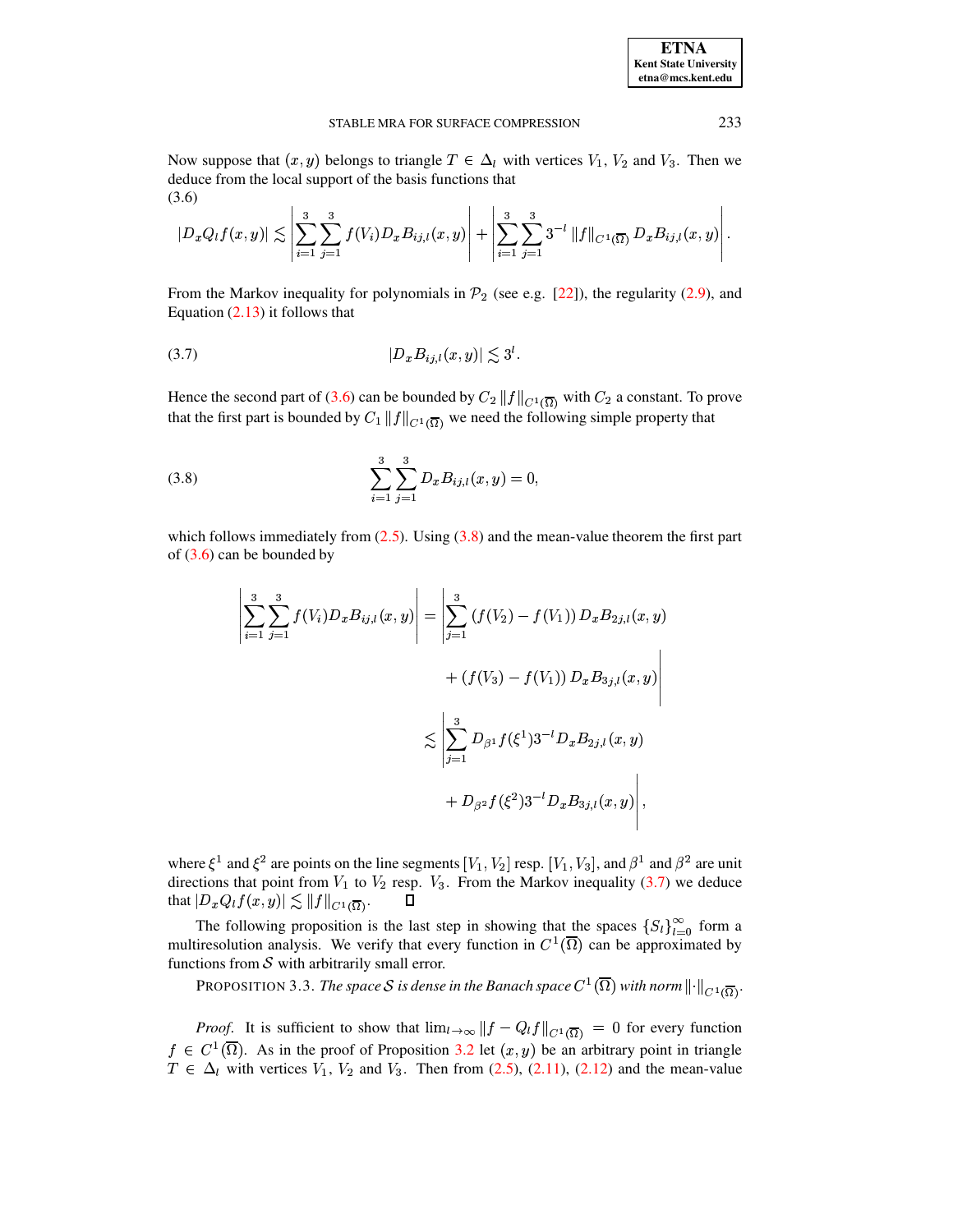theorem we find

<span id="page-10-1"></span>
$$
|f(x,y) - Q_l f(x,y)| = \left| f(x,y) \sum_{i=1}^{3} \sum_{j=1}^{3} B_{ij,l}(x,y) - \sum_{i=1}^{3} \sum_{j=1}^{3} \mu_{ij,l}(f) B_{ij,l}(x,y) \right|
$$
  

$$
\lesssim \left| \sum_{i=1}^{3} \sum_{j=1}^{3} (f(x,y) - f(V_i)) B_{ij,l}(x,y) \right|
$$
  
(3.9)  

$$
+ \left| \sum_{i=1}^{3} \sum_{j=1}^{3} ||f||_{C^{1}(\overline{\Omega})} 3^{-l} B_{ij,l}(x,y) \right|
$$
  

$$
\lesssim \left| \sum_{i=1}^{3} \sum_{j=1}^{3} D_{\beta^{i}} f(\xi^{i}) 3^{-l} B_{ij,l}(x,y) \right| + ||f||_{C^{1}(\overline{\Omega})} 3^{-l}
$$
  

$$
\lesssim ||f||_{C^{1}(\overline{\Omega})} 3^{-l},
$$

and we obtain that  $\lim_{l\to\infty} ||f - Q_l f||_{L_{\infty}(\Omega)} = 0$ . Now we prove that the derivatives of  $Q_l f$  converge to the derivatives of  $f$ . We only give the proof for the derivative with respect to  $x$ .<br>Denote the Cartesian coord

$$
x = \sum_{i=1}^{N_l} \sum_{j=1}^{3} (x_i + \eta_{ij,l}) B_{ij,l}(x, y),
$$
  

$$
y = \sum_{i=1}^{N_l} \sum_{j=1}^{3} (y_i + \tilde{\eta}_{ij,l}) B_{ij,l}(x, y)
$$

hold. If we take the derivative with respect to x and we evaluate in  $(x, y) \in T$  then we infer that

<span id="page-10-0"></span>(3.10) 
$$
1 = \sum_{i=1}^{3} \sum_{j=1}^{3} (x_i + \eta_{ij,l}) D_x B_{ij,l}(x, y),
$$

(3.11) 
$$
0 = \sum_{i=1}^{3} \sum_{j=1}^{3} (y_i + \widetilde{\eta}_{ij,l}) D_x B_{ij,l}(x, y).
$$

If we use  $(3.10)$  and  $(3.11)$  we can deduce that

$$
e = |D_x f(x, y) - D_x Q_l f(x, y)|
$$
  
= 
$$
|D_x f(x, y)| \left( \sum_{i=1}^3 \sum_{j=1}^3 (x_i + \eta_{ij,l}) D_x B_{ij,l}(x, y) \right)
$$
  
+ 
$$
D_y f(x, y) \left( \sum_{i=1}^3 \sum_{j=1}^3 (y_i + \widetilde{\eta}_{ij,l}) D_x B_{ij,l}(x, y) \right)
$$
  
- 
$$
\sum_{i=1}^3 \sum_{j=1}^3 (f(V_i) + \eta_{ij,l} D_x f(V_i) + \widetilde{\eta}_{ij,l} D_y f(V_i)) D_x B_{ij,l}(x, y) \right|.
$$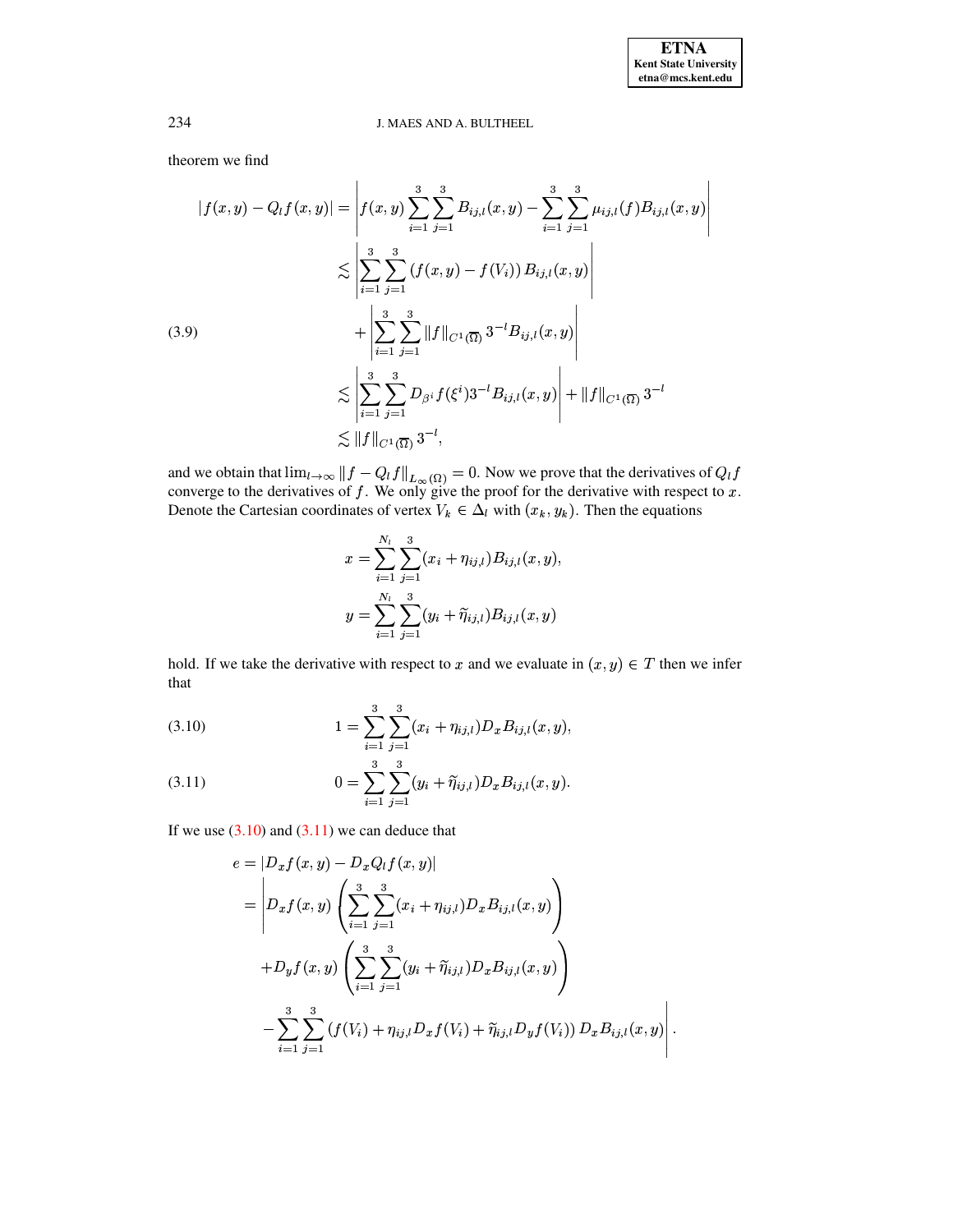If we use  $(3.8)$  we can rewrite e as

$$
e = \left| \sum_{i=1}^{3} \sum_{j=1}^{3} \left( D_x f(x, y) - D_x f(V_i) \right) \eta_{ij,l} D_x B_{ij,l}(x, y) + \sum_{i=1}^{3} \sum_{j=1}^{3} \left( D_y f(x, y) - D_y f(V_i) \right) \tilde{\eta}_{ij,l} D_x B_{ij,l}(x, y) + D_x f(x, y) \sum_{j=1}^{3} \left( (x_2 - x_1) D_x B_{2j,l}(x, y) + (x_3 - x_1) D_x B_{3j,l}(x, y) \right) + D_y f(x, y) \sum_{j=1}^{3} \left( (y_2 - y_1) D_x B_{2j,l}(x, y) + (y_3 - y_1) D_x B_{3j,l}(x, y) \right) - \sum_{j=1}^{3} \left( (f(V_2) - f(V_1)) D_x B_{2j,l}(x, y) + (f(V_3) - f(V_1)) D_x B_{3j,l}(x, y) \right) \right|
$$

and from  $(2.12)$ ,  $(3.7)$  and the mean-value theorem we get

<span id="page-11-0"></span>(3.12)  
\n
$$
e \leq \left| \sum_{i=1}^{3} \sum_{j=1}^{3} C_1 (D_x f(x, y) - D_x f(V_i)) \right|
$$
\n
$$
+ \left| \sum_{i=1}^{3} \sum_{j=1}^{3} C_2 (D_y f(x, y) - D_y f(V_i)) \right|
$$
\n
$$
+ \left| \sum_{j=1}^{3} \left( \left\langle \nabla f(x, y) - \nabla f(\xi^1), V_2 - V_1 \right\rangle D_x B_{2j}(x, y) \right| + \left\langle \nabla f(x, y) - \nabla f(\xi^2), V_3 - V_1 \right\rangle D_x B_{3j}(x, y) \right|,
$$

where  $\xi^1$  and  $\xi^2$  are points on the line segments  $[V_1, V_2]$  resp.  $[V_1, V_3]$ , and  $\langle \cdot, \cdot \rangle$  is the usual dot product. The upper bound in (3.12) goes to 0 as  $l \to \infty$  because of the uniform continuity of the partial derivatives of  $f$ .  $\Box$ 

<span id="page-11-2"></span>REMARK 3.4. Note that Propositions 3.2 and 3.3 are inherent to the spline spaces  $S_l$ and do not depend on any particular basis. Therefore one can prove these propositions using any basis for  $S_l$  that is stable in the sense of (2.13), such as for instance the Hermite basis of  $[28]$ .

3.2. Stability in the Banach space. From (2.17) we know that the multiscale basis  $\psi$ forms a weakly stable basis for  $L_2(\Omega)$ . In this subsection we prove that under a suitable normalization the multiscale basis forms a weakly stable basis for  $C^1(\overline{\Omega})$ . Define the normalized scaling functions  $\zeta_{ij,l}$  as

$$
(3.13) \qquad \zeta_{ij,l}(x,y) := 3^{-l} B_{ij,l}(x,y)
$$

<span id="page-11-1"></span>and define the normalized wavelet functions  $\xi_{m,l}$  as

$$
(3.14) \t\t\t\t\xi_{m,l}(x,y) := 3^{-2l} \psi_{m,l}(x,y), \t m \in J_l
$$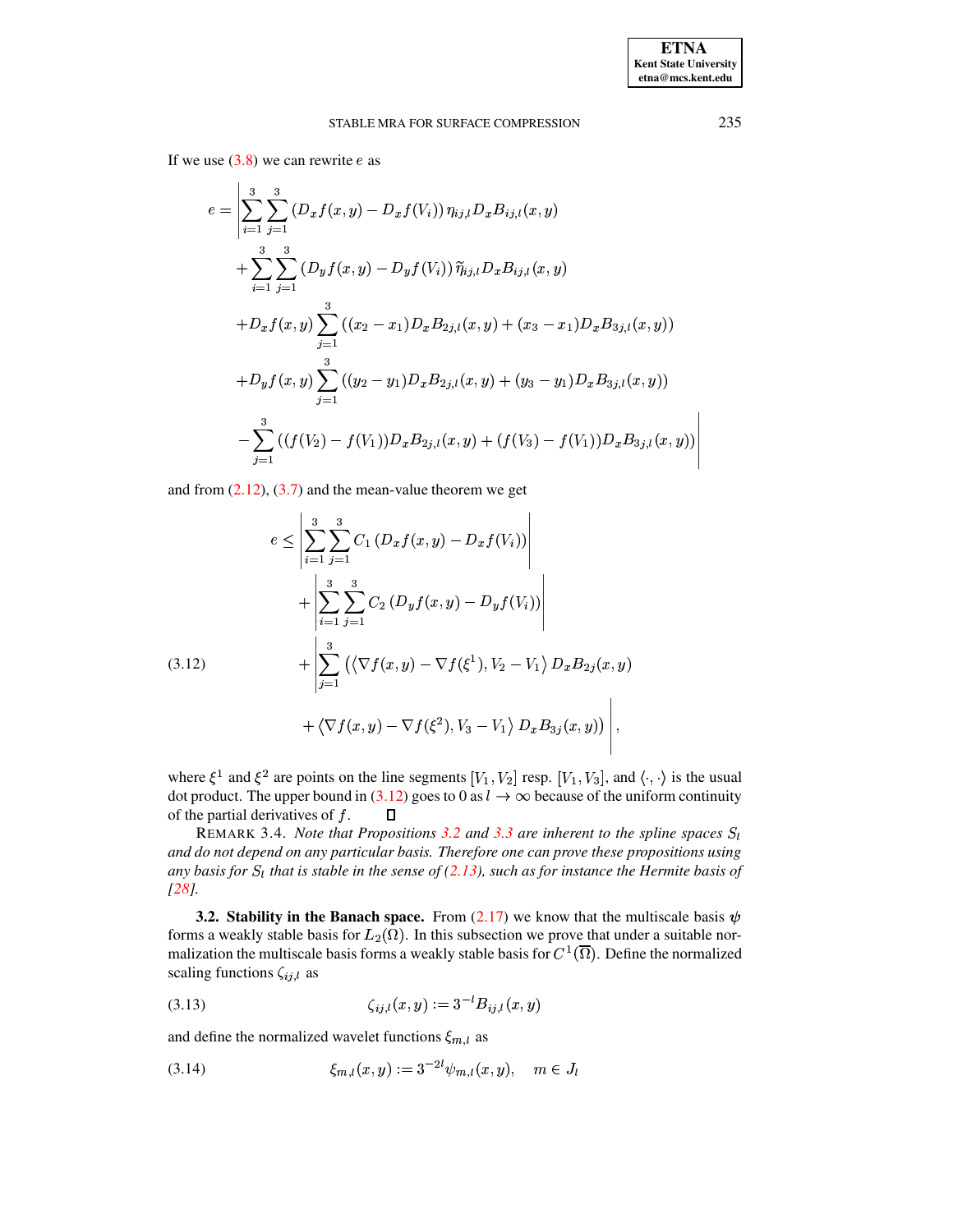<span id="page-12-1"></span>where  $\psi_{m,l}$  are the Powell–Sabin spline wavelets from Section 2 with  $\mathbf{Q}_l = \mathbf{I}_l$  in (2.15). We need the following lemma.

LEMMA 3.5. Let  $g_l$  be the wavelet component of f in  $W_l$  given by

$$
g_l = Q_{l+1}f - Q_lf = \sum_{i=1}^{N_{l+1}} \sum_{j=1}^3 b_{ij,l+1} \zeta_{ij,l+1} = \sum_{m \in J_l} d_{m,l} \xi_{m,l},
$$

with f in  $C^1(\overline{\Omega})$ . Then the coefficients  $b_{ij,l+1}$  and  $d_{m,l}$  are bounded by

 $|b_{ij,l+1}| \lesssim ||g_l||_{C^1(\overline{\Omega})} \lesssim ||f||_{C^1(\overline{\Omega})}.$ 

$$
|d_{m,l}| \lesssim \|g_l\|_{C^1(\overline{\Omega})} \lesssim \|f\|_{C^1(\overline{\Omega})}\,.
$$

Furthermore we have that the estimates

$$
\|g_l\|_{L_\infty(\Omega)} \lesssim \|\mathbf{b}_{l+1}\|_\infty \,, \quad \|g_l\|_{L_\infty(\Omega)} \lesssim \| \mathbf{d}_l \|_\infty \,,
$$

$$
\|D_x g_l\|_{L_\infty(\Omega)} \lesssim \| \mathbf{b}_{l+1}\|_\infty \,, \quad \|D_x g_l\|_{L_\infty(\Omega)} \lesssim \| \mathbf{d}_l\|_\infty \,,
$$

$$
||D_y g_l||_{L_{\infty}(\Omega)} \lesssim ||\mathbf{b}_{l+1}||_{\infty}, \quad ||D_y g_l||_{L_{\infty}(\Omega)} \lesssim ||\mathbf{d}_l||_{\infty}
$$

*hold where*  $\|\mathbf{b}_{l+1}\|_{\infty} := \max_{i,j} \{|b_{ij,l+1}|\}$  and  $\|\mathbf{d}_{l}\|_{\infty} := \max_{m} \{|d_{m,l}|\}.$ *Proof.* Because  $g_l$  satisfies  $Q_l g_l = 0$  we know that

$$
g_l(V_k) = \nabla g_l(V_k) = 0
$$
 for all  $V_k \in \Delta_l$ .

<span id="page-12-0"></span>Because  $g_l \in W_l \subset S_{l+1}$  we have  $Q_{l+1}g_l = g_l$  which yields  $b_{ij,l+1} = 3^{l+1}\mu_{ij,l+1}(g_l)$  and we find that

(3.15) 
$$
b_{ij,l+1} = 0 \text{ for all } \{i \mid V_i \in \Delta_l\}.
$$

Choose *i* such that  $V_i \in \Delta_{l+1} \setminus \Delta_l$ . Let *k* be such that  $V_k \in \Delta_l$  and such that  $V_i$  and  $V_k$  are contained in the same triangle  $T \in \Delta_l$ . Then

$$
|b_{ij,l+1}| = 3^{l+1} |g_l(V_i) + \eta_{ij,l+1} D_x g_l(V_i) + \widetilde{\eta}_{ij,l+1} D_y g_l(V_i)|
$$
  
\n
$$
\leq 3^{l+1} |g_l(V_i) - g_l(V_k)| + C ||g_l||_{C^1(\overline{\Omega})}
$$
  
\n
$$
\lesssim ||g_l||_{C^1(\overline{\Omega})},
$$

where the last step follows from the mean-value theorem. Because the operator  $Q_l$  is bounded in  $C^1(\overline{\Omega})$  (Proposition 3.2) we find that  $|b_{ij,l+1}| \lesssim ||f||_{C^1(\overline{\Omega})}$ .

From  $(2.13)$  we immediately find that

$$
\left\|g_l\right\|_{L_{\infty}(\Omega)} \lesssim 3^{-(l+1)} \left\|\mathbf{b}_{l+1}\right\|_{\infty} \le \left\|\mathbf{b}_{l+1}\right\|_{\infty}
$$

Let  $(x, y)$  be an arbitrary point in triangle  $T \in \Delta_{l+1}$  with vertices  $V_1$ ,  $V_2$  and  $V_3$ . Then the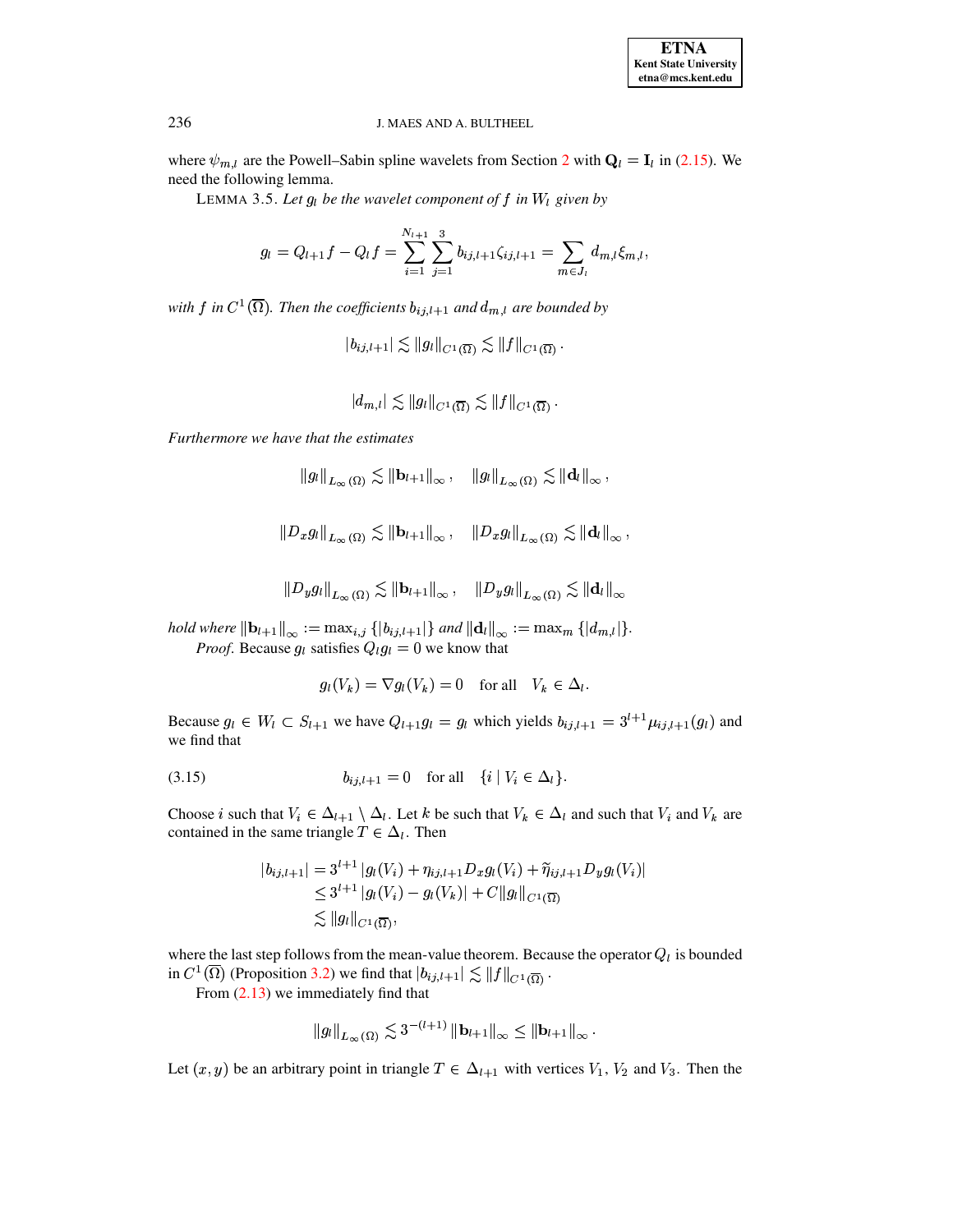inequalities

$$
|D_x g_l(x, y)| = \left| \sum_{i=1}^3 \sum_{j=1}^3 b_{ij, l+1} D_x \zeta_{ij, l+1}(x, y) \right|
$$
  
\n
$$
\leq ||\mathbf{b}_{l+1}||_{\infty} \sum_{i=1}^3 \sum_{j=1}^3 |D_x \zeta_{ij, l+1}(x, y)|
$$
  
\n
$$
\lesssim ||\mathbf{b}_{l+1}||_{\infty} \sum_{i=1}^3 \sum_{j=1}^3 3^{l+1} ||\zeta_{ij, l+1}(x, y)||_{L_{\infty}(T)}
$$
  
\n
$$
\lesssim ||\mathbf{b}_{l+1}||_{\infty}
$$

hold. We have used the Markov inequality  $(3.7)$  and  $(2.13)$ . This yields

$$
||D_x g_l||_{L_{\infty}(\Omega)} \lesssim ||\mathbf{b}_{l+1}||_{\infty}
$$

and the proof for  $||D_y g_l||_{L_\infty(\Omega)}$  is similar.<br>From (3.15) and the fact that the multiscale basis is a hierarchical basis, we easily infer that

$$
\|\mathbf{b}_{l+1}\|_{\infty}=\|\mathbf{d}_{l}\|_{\infty}.\qquad \blacksquare
$$

Most of the work for proving stability in  $C^1(\overline{\Omega})$  is done in Lemma 3.5. We conclude this section with the following theorem.

THEOREM 3.6. Let f be a function in  $C^1(\overline{\Omega})$  and define the wavelet components  $g_l \in W_l$ as

<span id="page-13-0"></span>
$$
g_l = Q_{l+1}f - Q_lf = \sum_{m \in J_l} d_{m,l} \xi_{m,l}
$$

with the wavelet functions  $\xi_{m,l}$  defined as in (3.14). Then the multiscale wavelet basis is a weakly stable basis for  $C^1(\overline{\Omega})$ , i.e.

$$
(3.16) \tC_1^{-1} \max_{l \leq p-1} ||\mathbf{d}_l||_{\infty} \leq ||Q_p f - Q_0 f||_{C^1(\overline{\Omega})} \leq pC_2 \max_{l \leq p-1} ||\mathbf{d}_l||_{\infty}
$$

*Proof.* Suppose  $\max_{l \leq p-1} ||\mathbf{d}_l||_{\infty} = ||\mathbf{d}_r||_{\infty}$ . Then from Lemma 3.5 we find

$$
\max_{l\leq p-1} \|\mathbf{d}_l\|_{\infty} \lesssim \|Q_{r+1}f - Q_rf\|_{C^1(\overline{\Omega})}
$$
  

$$
\lesssim \|Q_{r+1}f - Q_0f\|_{C^1(\overline{\Omega})} + \|Q_rf - Q_0f\|_{C^1(\overline{\Omega})}
$$

Because  $Q_{r+1}Q_p f = Q_{r+1}f$  and  $Q_{r+1}Q_0 f = Q_0f$  we deduce that

$$
\max_{l \leq p-1} ||\mathbf{d}_l||_{\infty} \lesssim ||Q_{r+1}Q_p f - Q_{r+1}Q_0 f||_{C^1(\overline{\Omega})} + ||Q_r Q_p f - Q_r Q_0 f||_{C^1(\overline{\Omega})}
$$
  

$$
\lesssim (||Q_{r+1}||_{C^1(\overline{\Omega})} + ||Q_r||_{C^1(\overline{\Omega})}) ||Q_p f - Q_0 f||_{C^1(\overline{\Omega})}
$$

which yields

$$
\max_{l\leq p-1} \left\|\mathbf{d}_l\right\|_\infty\lesssim \left\|Q_p f-Q_0 f\right\|_{C^1(\overline{\Omega})}
$$

because of Proposition 3.2. Using Lemma 3.5 the right inequality in  $(3.16)$  follows from

$$
\|Q_p f - Q_0 f\|_{C^1(\overline{\Omega})} \leq \sum_{l=0}^{p-1} \|g_l\|_{C^1(\overline{\Omega})} \lesssim \sum_{l=0}^{p-1} \|\mathbf{d}_l\|_{\infty} . \qquad \Box
$$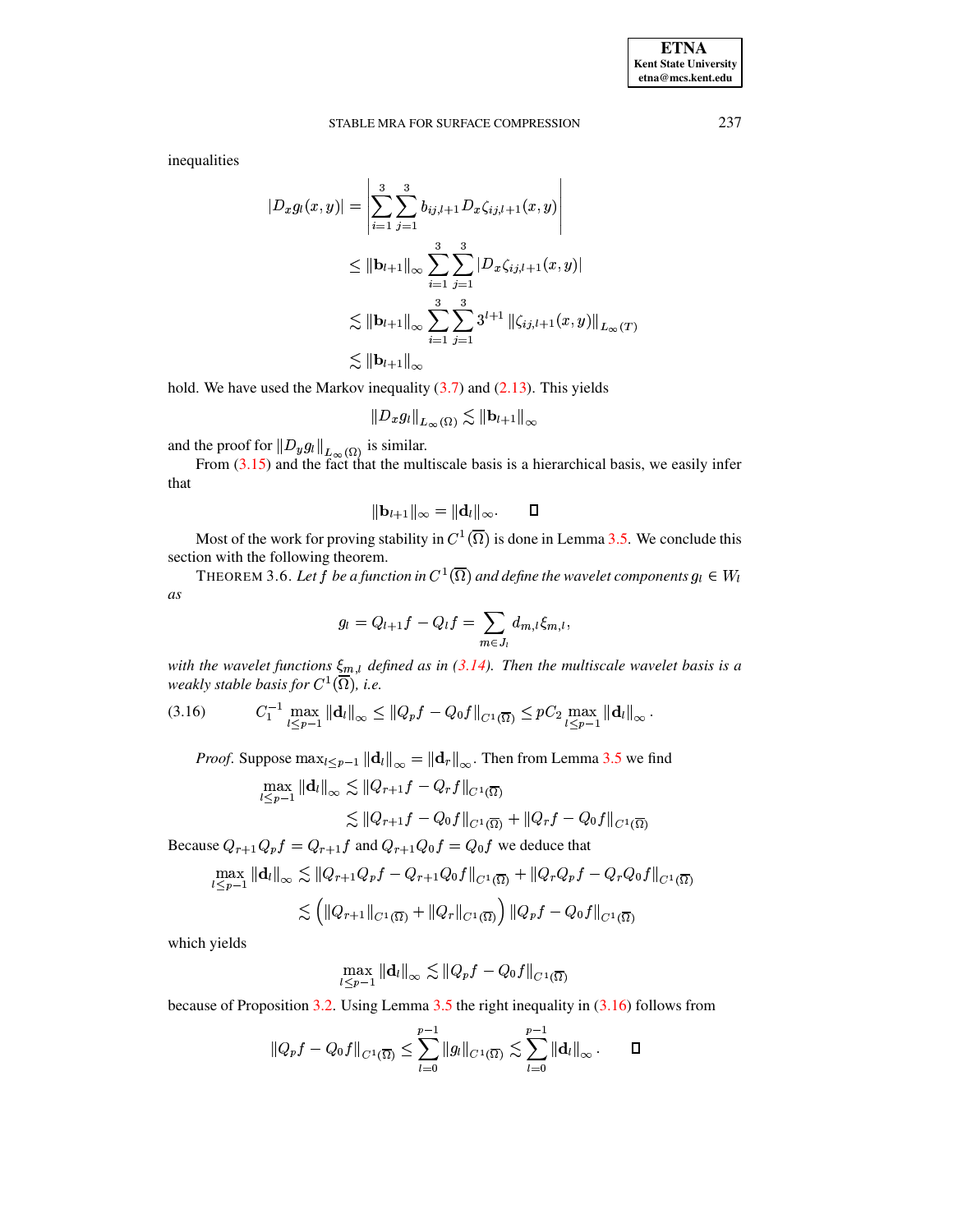

<span id="page-14-0"></span>4. Strong stability in the Sobolev spaces  $H^s(\Omega)$  with  $s \in (2, \frac{5}{2})$ . In this section we prove that the multiscale basis  $\psi$  is a strongly stable basis for certain subspaces of the Banach space  $C^1(\overline{\Omega})$ , namely for the Sobolev spaces  $H^s(\Omega)$  with  $s \in (2, \frac{5}{2})$ . The outline of this section is as follows. First we give the definition of function spaces of Sobolev and Besov type. Then we prove Jackson and Bernstein type estimates for Powell–Sabin splines, using standard techniques developed in  $[15]$ . These estimates are crucial for the stability proof. Finally we show that the multiscale basis under a suitable normalization is strongly stable with respect to the norm in  $H^s(\Omega)$ ,  $s \in (2, \frac{5}{2})$ .

<span id="page-14-1"></span>4.1. Function spaces measuring smoothness. We recall that Sobolev spaces measure the smoothness of a function  $f \in L_p(\Omega)$ . By  $W_p^m(\Omega)$ ,  $m \in \mathbb{N}$ ,  $1 \le p \le \infty$ , we mean the usual Sobolev space, i.e. the set of all functions in  $L_p(\Omega)$  whose distributional derivatives of order less than or equal to m are in  $L_p(\Omega)$ . We can define the following norm for these Banach spaces

$$
\|f\|^p_{W^m_p(\Omega)}=\sum_{\alpha+\beta\leq m}\|D^\alpha_xD^\beta_yf\|^p_{L_p(\Omega)},
$$

with  $\alpha$  and  $\beta$  positive integers. We also use the semi-norm

$$
|f|_{W_p^m(\Omega)}^p = \sum_{\alpha+\beta=m} \|D_x^{\alpha} D_y^{\beta} f\|_{L_p(\Omega)}^p
$$

For the special case  $p = 2$  we use the notation  $H^m(\Omega) \equiv W_2^m(\Omega)$ . These spaces  $H^m(\Omega)$  are Hilbert spaces with inner product

$$
\langle f, g \rangle_{H^m(\Omega)} = \sum_{\alpha + \beta \leq m} \langle D_x^{\alpha} D_y^{\beta} f, D_x^{\alpha} D_y^{\beta} g \rangle_{L_2(\Omega)}
$$

We also define spaces  $W_p^s(\Omega)$  for arbitrary real values of  $s \geq 0$  and  $1 < p < \infty$ . These spaces coincide for integer values of s with the spaces  $W_p^m(\Omega)$ . If s is not an integer, we write  $s = m + \sigma$  where m is an integer and  $0 < \sigma < 1$ . Then  $W_p^s(\Omega)$  is a Banach space with respect to the norm

$$
||f||_{W_p^s(\Omega)}^p = ||f||_{W_p^m(\Omega)}^p + \sum_{\alpha+\beta=m} \int_{\Omega} \int_{\Omega} \frac{|D_x^{\alpha}D_y^{\beta}f(x) - D_x^{\alpha}D_y^{\beta}f(y)|^p}{|x-y|^{2+\sigma p}} dxdy.
$$

Again for the special case  $p = 2$  we write  $H^s(\Omega) \equiv W_2^s(\Omega)$  and the spaces  $H^s(\Omega)$  are Hilbert spaces for arbitrary real values of  $s \geq 0$ . See [1] for a good reference work concerning Sobolev spaces.

Strongly related to Sobolev spaces are the function spaces of Besov type. Let  $f \in L_p(\Omega)$ ,  $0 < p \leq \infty$ . We introduce the difference operator

$$
(\Delta_h^r f)(x) := \sum_{j=0}^r \binom{r}{j} (-1)^{r-j} f(x+jh), \qquad x \in \mathbb{R}^2,
$$

and define the *r*-th order  $L_p$ -modulus of smoothness of  $f \in L_p(\Omega)$  (see e.g. [14])

(4.1) 
$$
\omega_r(f,t)_p := \sup_{|h| \le t} \|\Delta_h^r f\|_{L_p(\Omega(rh))},
$$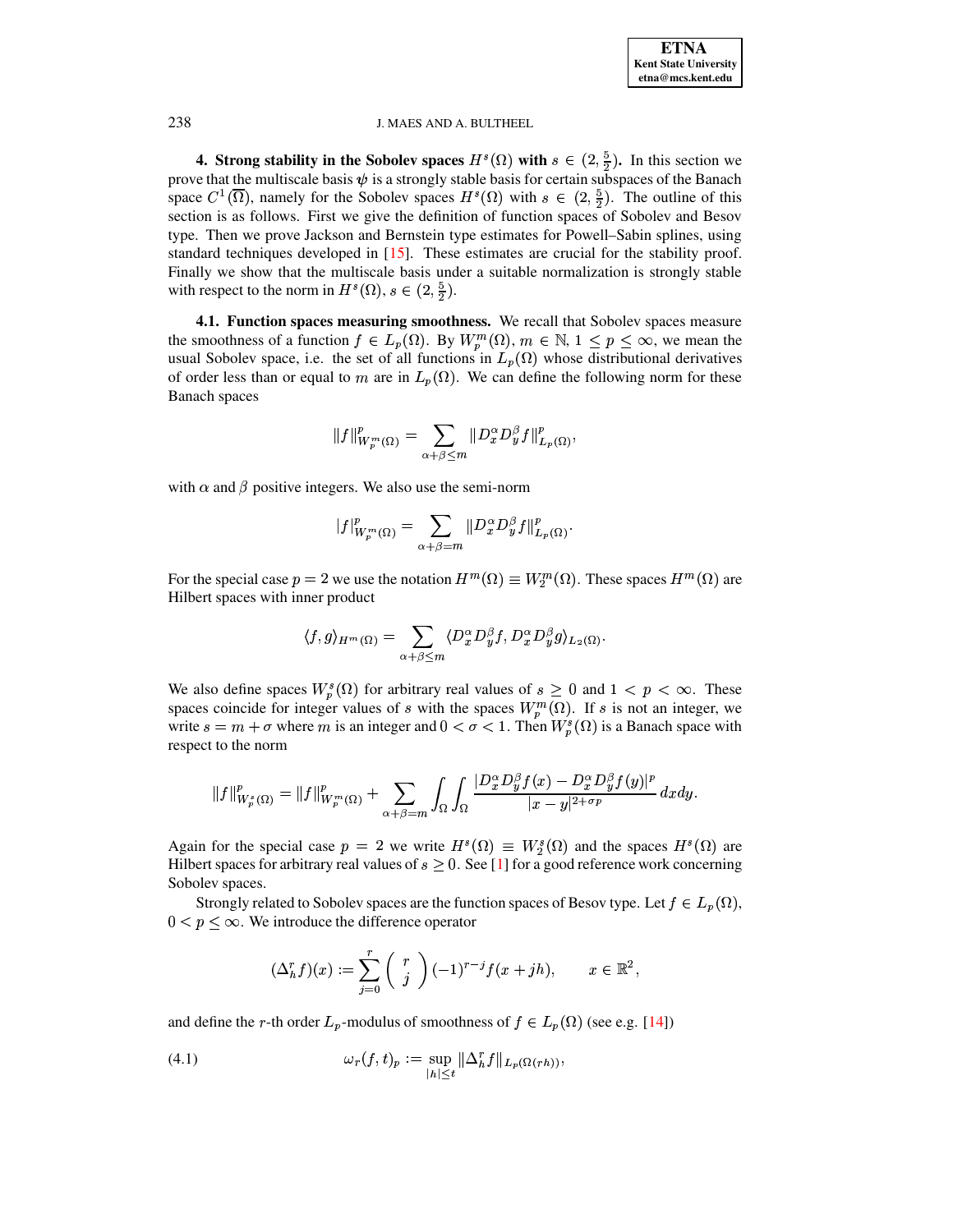| <b>ETNA</b>                  |  |  |
|------------------------------|--|--|
| <b>Kent State University</b> |  |  |
| etna@mcs.kent.edu            |  |  |

#### STABLE MRA FOR SURFACE COMPRESSION

where |h| is the Euclidean length of vector h and  $\Omega(rh) := \{x \in \Omega : x + jh \in \Omega, j =$  $0, \ldots, r$ . The *r*-th order  $L_p$ -modulus of smoothness has the following properties

<span id="page-15-2"></span>(4.2) 
$$
\omega_r(f, t)_p \le 2^r \|f\|_{L_p(\Omega)},
$$

$$
\lim_{t \to 0_+} \omega_r(f, t)_p = 0,
$$

$$
\omega_r(f + g, t) \le \omega_r(f, t)_p + \omega_r(g, t)_p
$$

<span id="page-15-4"></span>If s, p, q > 0, we say that f is in the Besov space  $B_q^s(L_p(\Omega))$  whenever the following is finite:

(4.3) 
$$
|f|_{B_q^s(L_p(\Omega))} \sim \begin{cases} \left(\sum_{l=0}^{\infty} \left[3^{ls}\omega_r(f, 3^{-l})_p\right]^q\right)^{1/q}, & 0 < q < \infty, \\ \sup_{l \geq 0} 3^{ls}\omega_r(f, 3^{-l})_p, & q = \infty. \end{cases}
$$

See [14] for more details concerning Besov spaces.

It is well known that on a domain  $\Omega$  with Lipschitz boundary the equivalence

$$
(4.4) \t\t W_p^s(\Omega) \cong B_p^s\left(L_p(\Omega)\right), \t s > 0
$$

holds  $[17]$ .

4.2. Jackson and Bernstein type estimates for PS splines. As mentioned before, the Jackson and Bernstein estimates for PS splines are proved by using techniques developed in [15]. More information on Jackson and Bernstein estimates can also be found in [5]. First we prove the Jackson type estimate. Let  $f \in L_p(\Omega)$ ,  $0 < p \leq \infty$ . We want to show that the local error of approximation by PS splines

(4.5) 
$$
E_l(f, \Omega)_p := \inf_{g \in S_l} ||f - g||_{L_p(\Omega)}, \qquad l \geq 0
$$

can be bounded by  $E_l(f, \Omega)_p \leq \omega_3(f, 3^{-l})_p$ . From Whitney's theorem we know that the estimate

<span id="page-15-3"></span><span id="page-15-0"></span>
$$
E_l(f,T)_p \lesssim \omega_3(f,3^{-l})_p , \qquad T \in \Delta_l^{PS}
$$

holds, since  $g|_{T}$  is a quadratic polynomial for all  $g \in S_l$ . Whitney's theorem is best known for univariate functions and  $p \ge 1$  but a proof for multivariate functions and  $p > 0$  can be found in the papers  $[4]$  and  $[29]$ .

Denote  $\Pi_2(\Delta_l^{PS})$  as the space of all piecewise polynomials of degree  $\leq 2$  on the triangulation  $\Delta_l^{PS}$ . Let  $\pi \in \Pi_2(\Delta_l^{PS})$ . Then  $Q_l \pi$  is not well defined because the operator  $Q_l$ evaluates the piecewise polynomial  $\pi$  and its partial derivatives at the vertices  $V_i \in \Delta_l$  and  $\pi$ may be discontinuous at  $V_i$ . Therefore we introduce a new operator  $Q_i^{\circ}$  as follows, let

(4.6) 
$$
Q_l^{\circ} f(x,y) := \sum_{i=1}^{N_l} \sum_{j=1}^3 \mu_{ij,l}^{\circ} (f) B_{ij,l}(x,y),
$$

where the  $\mu_{i,j,l}^{\circ}$  are linear functionals of the form

(4.7) 
$$
\mu_{ij,l}^{\circ}(f) := f^{\circ}(V_i) + \eta_{ij,l} D_x^{\circ} f(V_i) + \widetilde{\eta}_{ij,l} D_y^{\circ} f(V_i),
$$

<span id="page-15-1"></span>with

(4.8) 
$$
\begin{cases} f^{\circ}(x) := \limsup_{y \to x} f(y) \\ D_r^{\circ} f(x) := \limsup_{y \to x, t \downarrow 0} \frac{f(y + t r) - f(y)}{t|r|} \end{cases}
$$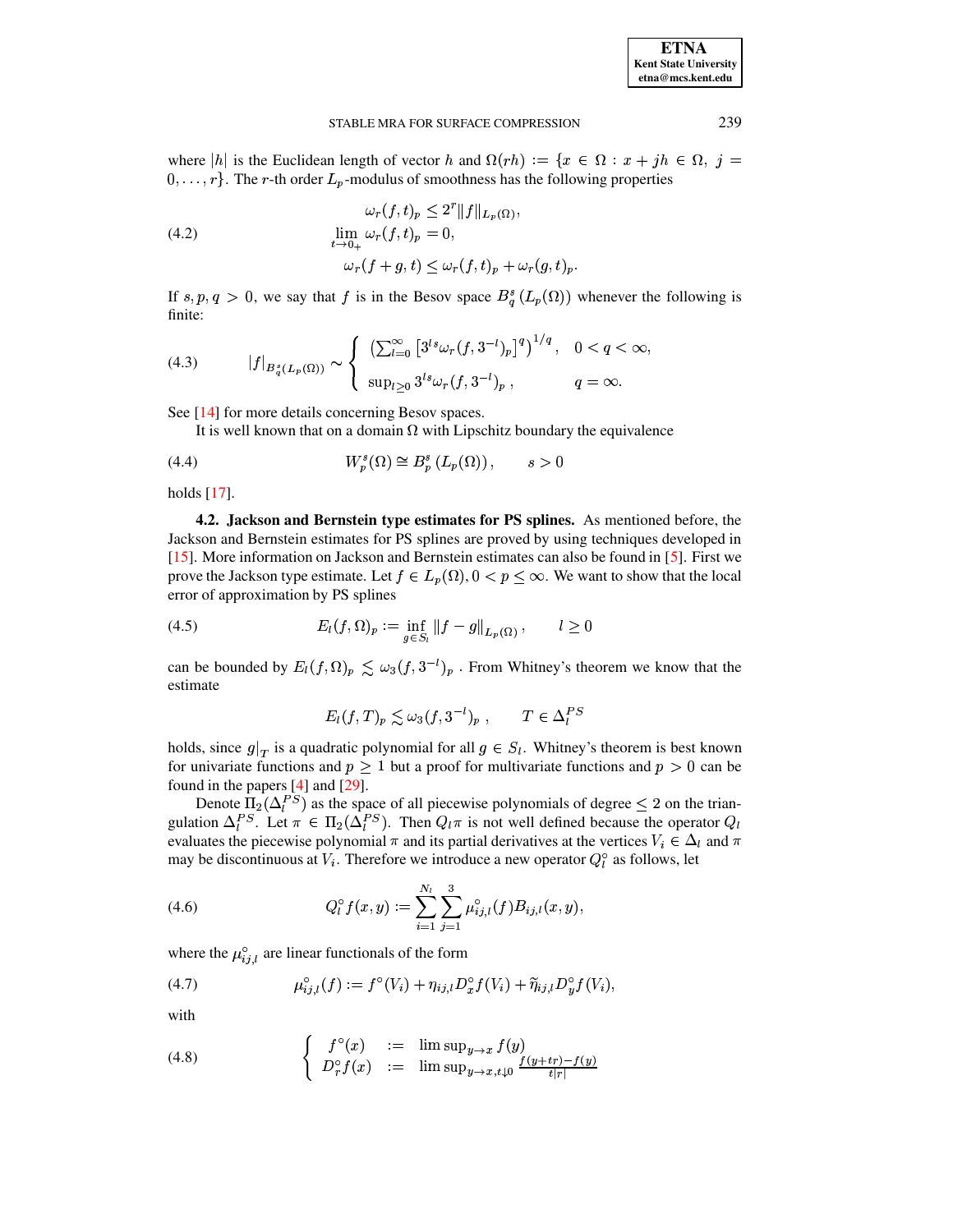Then we still have the property that  $Q_l^{\circ} s_l = s_l$  for each  $s_l \in S_l$ , but we also have that  $Q_l^{\circ} \pi$  is well defined.

<span id="page-16-0"></span>LEMMA 4.1. If  $\pi \in \Pi_2(\Delta_l^{PS})$  and  $0 < p \leq \infty$ , then for each triangle  $T \in \Delta_l^{PS}$  we have that

(4.9) 
$$
\|Q_l^\circ \pi\|_{L_p(T)} \lesssim \|\pi\|_{L_p(M_T)}
$$

<span id="page-16-1"></span>and

(4.10) 
$$
\|\pi - Q_l^{\circ}\pi\|_{L_p(T)} \lesssim \inf_{P \in \mathcal{P}_2} \|\pi - P\|_{L_p(M_T)}
$$

where  $\mathcal{P}_2$  is the space of bivariate polynomials of total degree  $\leq 2$  and  $M_T \subset \Omega$  satisfies  $T \subset M_T$  and  $|T| \sim |M_T|$ .

*Proof.* Because  $T \in \Delta_l^{PS}$  there is exactly one vertex  $V_i \in \Delta_l$  such that  $V_i \in T$ .<br>Define  $M_T$  as the union of all triangles in  $\Delta_l^{PS}$  that contain vertex  $V_i$ . Then  $T \subset M_T$ and  $|T| \sim |M_T| \sim 3^{-l}$ . From Equations (2.12), (4.6)–(4.8) and the Markov inequality for polynomials we find that

$$
\|Q_{l}^{\circ}\pi\|_{L_{p}(T)} \lesssim \max_{\tilde{T}\subset M_{T}} \|\pi\|_{L_{\infty}(\tilde{T})} \left\|\sum_{i=1}^{N_{l}}\sum_{j=1}^{3} B_{ij,l}\right\|_{L_{p}(T)}
$$
  

$$
\lesssim \max_{\tilde{T}\subset M_{T}} 3^{2l/p} \|\pi\|_{L_{p}(\tilde{T})} \cdot 3^{-2l/p} \lesssim \|\pi\|_{L_{p}(M_{T})}
$$

which is  $(4.9)$ . Here we have also used that all norms on the finite dimensional space of polynomials are equivalent.

Now define  $P \in \mathcal{P}_2$  as the polynomial of best  $L_p(M_T)$  approximation to  $\pi$ . Since  $Q_l^{\circ} P = P$  we find that

$$
\|\pi - Q_l^{\circ}\pi\|_{L_p(T)} \le \|\pi - P\|_{L_p(T)} + \|Q_l^{\circ}(\pi - P)\|_{L_p(T)}
$$

<span id="page-16-3"></span><span id="page-16-2"></span> $\Box$ 

and by using  $(4.9)$  we find  $(4.10)$ .

Let f be in  $L_p(\Omega)$  and define for each triangle  $T \in \Delta_l^{PS}$  the polynomials  $P_T \in \mathcal{P}_2$  as the best  $L_p(T)$  approximation to f. Then we define  $\pi_l(f) \in \Pi_2(\Delta_l^{PS})$  to be the piecewise polynomial such that  $\pi_l(f)|_T := P_T$  for each triangle  $T \in \Delta_l^{PS}$ .

THEOREM 4.2. For each  $f \in L_p(\Omega)$  we have

(4.11) 
$$
||f - Q_l^{\circ} \pi_l(f)||_{L_p(\Omega)} \lesssim \omega_3(f, 3^{-l})_p, \qquad l \geq 0
$$

*Proof.* For each  $T \in \Delta_l^{PS}$  we have from (4.10) that

$$
||f - Q_l^{\circ} \pi_l(f)||_{L_p(T)} \le ||f - \pi_l(f)||_{L_p(T)} + ||\pi_l(f) - Q_l^{\circ} \pi_l(f)||_{L_p(T)}
$$
  

$$
\lesssim ||f - P_T||_{L_p(T)} + \inf_{P \in \mathcal{P}_2} ||\pi_l(f) - P||_{L_p(M_T)}.
$$

The following equations hold:

$$
\inf_{P \in \mathcal{P}_2} \|\pi_l(f) - P\|_{L_p(M_T)}^p = \inf_{P \in \mathcal{P}_2} \sum_{\tilde{T} \subset M_T} \|P_{\tilde{T}} - P\|_{L_p(\tilde{T})}^p
$$
  

$$
\lesssim \inf_{P \in \mathcal{P}_2} \sum_{\tilde{T} \subset M_T} \left( \|P_{\tilde{T}} - f\|_{L_p(\tilde{T})} + \|f - P\|_{L_p(\tilde{T})} \right)^p
$$
  

$$
\lesssim \inf_{P \in \mathcal{P}_2} \sum_{\tilde{T} \subset M_T} \|f - P\|_{L_p(\tilde{T})}^p
$$
  

$$
\lesssim \inf_{P \in \mathcal{P}_2} \|f - P\|_{L_p(M_T)}^p.
$$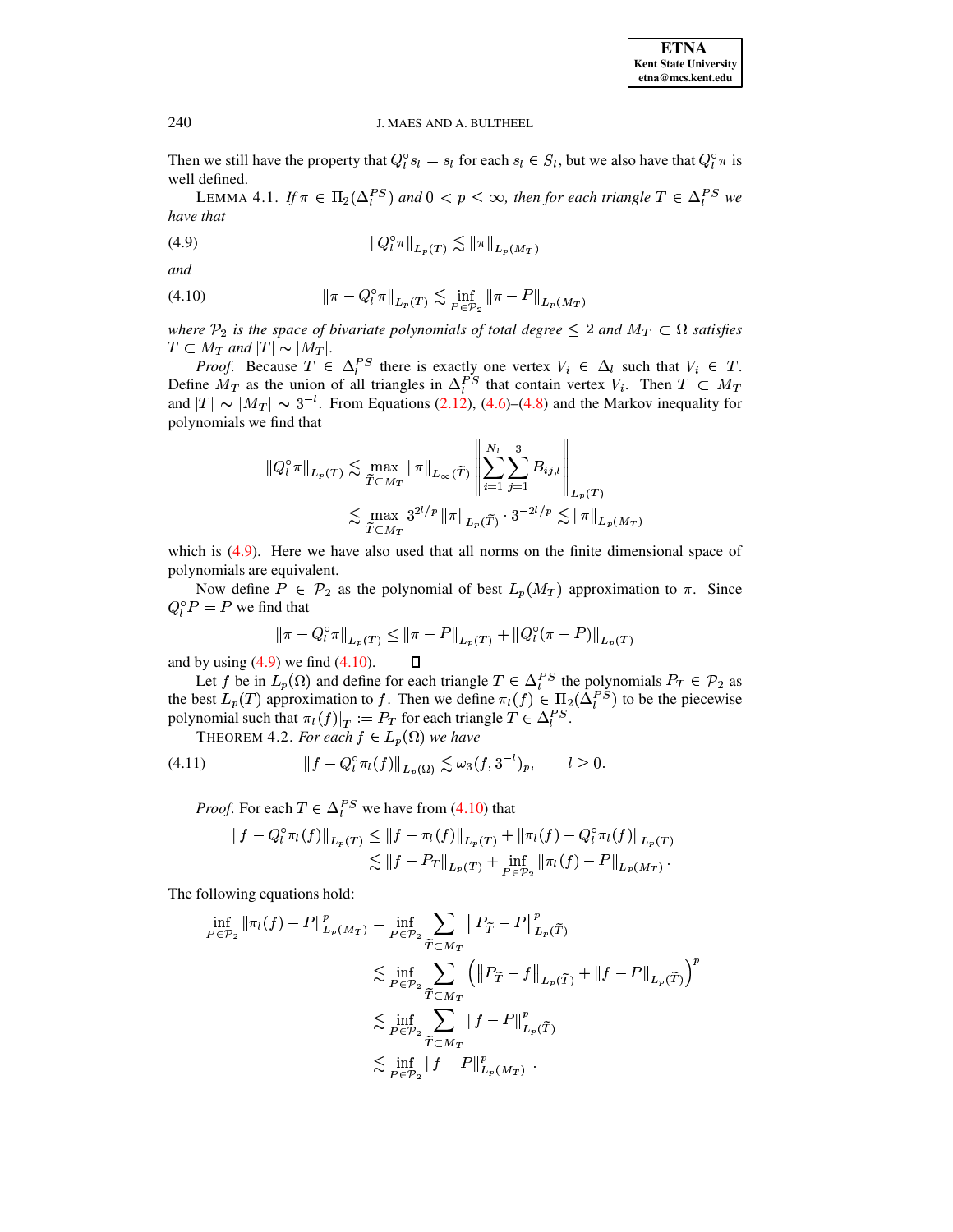<span id="page-17-0"></span>So we infer that

(4.12) 
$$
||f - Q_l^{\circ} \pi_l(f)||_{L_p(T)} \lesssim \inf_{P \in \mathcal{P}_2} ||f - P||_{L_p(M_T)}.
$$

Now we make use of the fact that  $[15]$ 

$$
\omega_r(f,t)_p \sim \left( t^{-2} \int_{[-t,t]^2} \|\Delta_h^r f\|_{L_p(\Omega(rh))}^p dh \right)^{1/p}.
$$

We deduce from  $(4.12)$  and Whitney's theorem that

$$
\begin{aligned} ||f - Q_l^\circ \pi_l(f)||^p_{L_p(\Omega)} &= \sum_{T \in \Delta_l^{PS}} ||f - Q_l^\circ \pi_l(f)||^p_{L_p(T)} \\ &\lesssim \sum_{T \in \Delta_l^{PS}} |M_T|^{-2} \int_{[-|M_T|, |M_T|]^2} ||\Delta_h^r f||^p_{L_p(M_T(rh))} dh \\ &\lesssim \max_{T \in \Delta_l^{PS}} |M_T|^{-2} \int_{[-|M_T|, |M_T|]^2} ||\Delta_h^r f||^p_{L_p(\Omega(rh))} dh \end{aligned}
$$

Equation (4.11) follows from the last inequality because  $\max_{T \in \Delta_t^{PS}} |M_T| \sim 3^{-l}$ .  $\Box$ 

Theorem 4.2 immediately implies that the  $L_p$  error of approximation by Powell–Sabin splines is bounded by the modulus of smoothness, namely

<span id="page-17-3"></span>COROLLARY 4.3 (Jackson estimate). For each  $f \in L_p(\Omega)$ ,  $0 < p \le \infty$ , we have that

$$
(4.13) \t\t\t E_l(f, \Omega)_p \lesssim \omega_3(f, 3^{-l})_p
$$

Now we prove the Bernstein type estimate for Powell-Sabin splines.

THEOREM 4.4 (Bernstein estimate). For each  $l \ge 0$ , each  $p > 0$ , and each  $r = 1, 2, 3$ , we have for  $\lambda := \min(r, r - 1 + \frac{1}{p})$  the Bernstein inequality

*Proof.* For  $t \geq 3^{-l}$  this inequality reduces to

<span id="page-17-2"></span><span id="page-17-1"></span>
$$
\omega_r(g_l, t)_p \lesssim \|g_l\|_{L_p(\Omega)}
$$

which follows directly from (4.2). We concentrate on  $t < 3^{-l}$ . From the definition of the operator  $Q_l$  (2.10) we can write

$$
g_l(x,y) = Q_l g_l(x,y) = \sum_{i=1}^{N_l} \sum_{j=1}^3 \mu_{ij,l}(g_l) B_{ij,l}(x,y),
$$

and also

$$
(\Delta_h^r g_l)(x,y) = \sum_{i=1}^{N_l} \sum_{j=1}^3 \mu_{ij,l}(g_l)(\Delta_h^r B_{ij,l})(x,y).
$$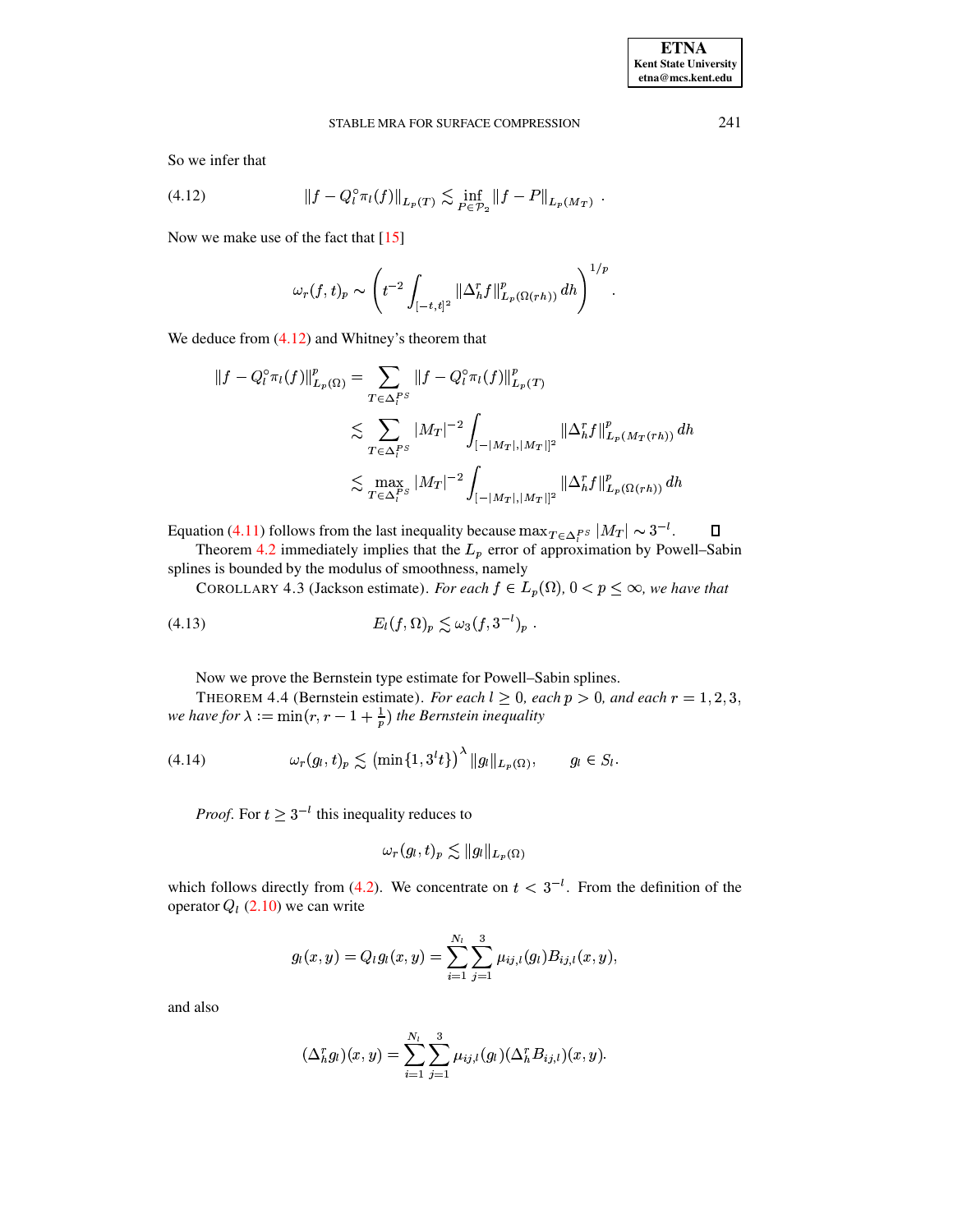<span id="page-18-2"></span>For any  $(x, y) \in \Omega$  at most 9 B-splines are nonzero at  $(x, y)$ , hence

(4.15) 
$$
|(\Delta_h^r g_l)(x,y)|^p \leq 9 \sum_{i=1}^{N_l} \sum_{j=1}^3 |\mu_{ij,l}(g_l)|^p |(\Delta_h^r B_{ij,l})(x,y)|^p.
$$

We shall give two estimates for  $|(\Delta_h^r B_{ij,l})(x, y)|$ . First define  $\Gamma_{ij,l}$  as the set of all  $(x, y)$ such that  $(x, y)$  and  $(x, y) + rh$  are in the same triangle  $T \in \Delta_I^{PS}$  and  $B_{ij,l}$  does not vanish such that  $(x, y)$  and  $(x, y) + rh$  are in the same triangle  $T \in \Delta_l^{PS}$  and  $B_{ij,l}$  does not vanish identically on  $T$ . Then  $B_{ij,l}$  is a polynomial on  $T$  whose  $r$ -th order derivatives can be bounded by the Markov inequality for polynomials and we find that

<span id="page-18-0"></span>(4.16) 
$$
|(\Delta_h^r B_{ij,l})(x,y)| \lesssim (3^l |h|)^r, \qquad (x,y) \in \Gamma_{ij,l}.
$$

The second estimate is for the set  $\Gamma_{i j, l}$  which consists of all  $(x, y)$  such that  $(x, y)$  and  $(x, y)$  + *rh* are in different triangles from  $\Delta_l^{PS}$  and  $B_{ij,l}$  does not van triangles. It is easy to see that  $B_{ij,l} \in W_{\infty}^{r-1}(\Omega)$ . Hence  $B_{ij,l}$  $i, l$  does not vanish identically on both of these triangles. It is easy to see that  $B_{i,j,l} \in W^{r-1}_{\infty}(\Omega)$ <sup>õ</sup>  $i_l \in W^{r-1}_{\infty}(\Omega)$ . Hence  $B_{i_l}$  h  $\chi^{r-1}(\Omega)$ . Hence  $B_{i,j,l}$  has  $(r-1)$ -t  $j$ , has  $(r-1)$ -th order derivatives whose  $L_{\infty}(\Omega)$  norms do not exceed  $C3^{l(r-1)}$ . We find that

<span id="page-18-1"></span>
$$
(4.17) \qquad \qquad |(\Delta_h^r B_{ij,l})(x,y)| \lesssim (3^l|h|)^{r-1}, \qquad (x,y) \in \widetilde{\Gamma}_{ij,l}.
$$

The set  $\Gamma_{i,j,l}$  has measure  $\lesssim (3^{-l})^2$  because the support of  $B_{i,j,l}$  has measure  $\lesssim (3^{-l})^2$ , and a similar argument shows that  $\Gamma_{ij,l}$  has measure  $\lesssim |h|3^{-l}$ .

If we combine the estimates [\(4.16\)](#page-18-0) and [\(4.17\)](#page-18-1) with the estimates for the measures of  $\Gamma_{ij,l}$ and  $\Gamma_{ij,l}$  we obtain

<span id="page-18-3"></span>
$$
\int_{\Omega(rh)} |(\Delta_h^r B_{ij,l})(x,y)|^p \lesssim (3^l|h|)^{pr} (3^{-l})^2 + (3^l|h|)^{p(r-1)}|h|3^{-l}
$$
\n
$$
\lesssim |h|^{p\lambda} 3^{pl\lambda} 3^{-2l}
$$
\n(4.18)

where we have used that  $|h| \leq t < 3^{-l}$ .

We integrate  $(4.15)$  and use  $(4.18)$  to find

$$
\|\Delta_h^r g_l\|_{L_2(\Omega(rh))}^p \lesssim \sum_{i=1}^{N_l} \sum_{j=1}^3 |\mu_{ij,l}(g_l)|^p |h|^{p\lambda} 3^{pl\lambda} 3^{-2l},
$$

and because  $\sum_{i=1}^{N_l} \sum_{j=1}^3 3^{-2l} |\mu_{ij,l}(g_l)|^p \sim ||g_l||^2_{L_p(\Omega)}$  (Theorem [2.1\)](#page-5-1) we get

$$
\|\Delta_h^r g_l\|_{L_p(\Omega(rh))}^p \lesssim (|h|3^l)^{p\lambda} \|g_l\|_{L_p(\Omega)}^p. \qquad \Box
$$

REMARK 4.5. *Jackson and Bernstein estimates are properties of the spline space*  $S_l$ *itself, hence they do not depend on any underlying basis. Therefore, as in Remark [3.4,](#page-11-2) one* can show these estimates using any basis for  $S_l$  that is stable in the sense of [\(2.13\)](#page-5-0). See for *instance [\[26\]](#page-34-18) where Jackson and Bernstein estimates are derived for Powell–Sabin splines on a 12-split refinement using the Hermite basis [\[28\]](#page-34-4).*

**4.3. Strong stability in**  $H^s(\Omega)$ ,  $s \in (2, \frac{5}{2})$ . We have shown that the operator  $Q_l$  from ) [\(2.10\)](#page-4-3) is suitable for constructing a multiresolution analysis. This same operator will play a key role in proving strong stability.

LEMMA 4.6. *The Sobolev space*  $H^s(\Omega)$  with  $s > 2$  is a subset of  $C^1(\Omega)$ . *Therefore the operator*  $Q_l$  *is bounded on*  $H^s(\Omega)$  *with*  $s > 2$ .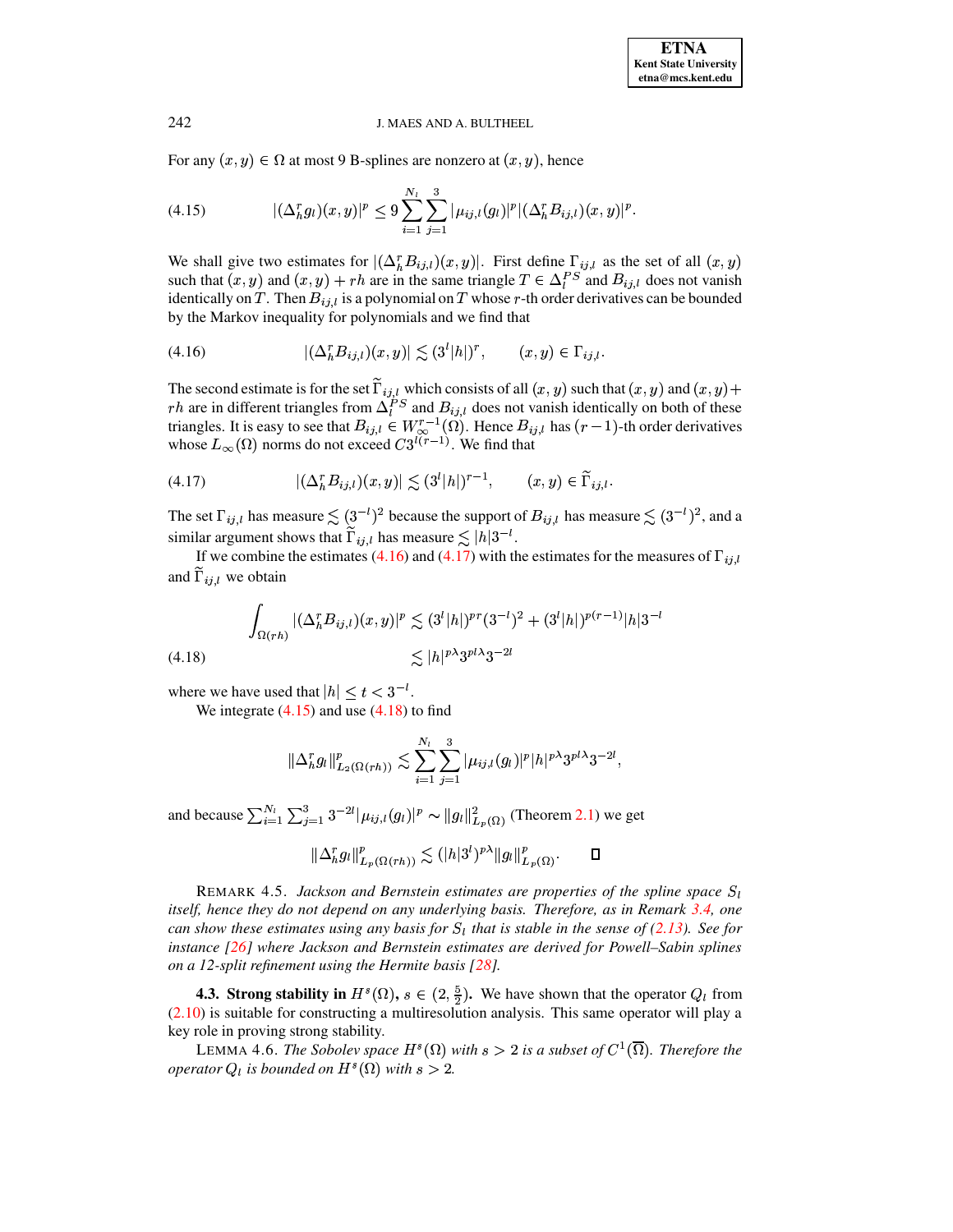*Proof.* Because  $\Omega$  is a bounded domain with polygonal boundary we have that  $\Omega$  satisfies the strong local Lipschitz property and the uniform cone property. From Theorems 5.4 and 7.58 in  $[1]$  the imbeddings

$$
H^s(\Omega) \subset W^2_{2/(3-s)} \subset C^1(\overline{\Omega})
$$

hold for  $2 < s < 3$ . The case  $s = 3$  follows immediately from Theorem 5.4 in [1] and the case  $s > 3$  is obtained from the imbedding  $H^s(\Omega) \subset H^3(\Omega)$ . The boundedness of  $Q_l$ follows from Proposition 3.2.  $\Box$ 

<span id="page-19-0"></span>The operator  $Q_l$  is only useful if there exist function spaces for which  $Q_l f$  converges to f in some  $L_p$  norm as the resolution level l increases.

LEMMA 4.7. For each  $f \in H^s(\Omega)$ ,  $s > 2$ , and arbitrary  $p > 0$  we have that

$$
|f - Q_l f||_{L_p(\Omega)} \to 0 \quad \text{as} \quad l \to \infty.
$$

*Proof.* We will only consider the case  $2 < s < 3$ . Let  $(x, y)$  be some arbitrary point in triangle  $T \in \Delta_l$ . From (3.9) we immediately get that

$$
|f(x,y)-Q_{l}f(x,y)| \lesssim ||f||_{L_{\infty}(T)} + 3^{-l} ||f||_{C^{1}(\overline{T})}.
$$

Then the well-known Bramble–Hilbert lemma [2] implies

$$
|f(x,y) - Q_l f(x,y)| \lesssim (3^{-l})^{2-2/q} |f|_{W_q^2(T)}
$$

for arbitrary  $q > 2$ . If we take  $q = 2/(3 - s)$  then Theorem 7.58 in [1] yields  $H<sup>s</sup>(T) \subset$  $W_a^2(T)$  and so

$$
|f(x,y)-Q_{l}f(x,y)|\lesssim 3^{-l(s-1)}|f|_{H^{s}(T)}.
$$

By using  $(2.9)$  we find that

$$
||f - Q_l f||_{L_p(T)} = \left( \int_T |f(x, y) - Q_l f(x, y)|^p dx dy \right)^{1/p}
$$
  
\$\leq 3^{-l(s-1)} |f|\_{H^s(T)}\$^{2^{-2l/p}.

Some elementary calculations then yield

$$
||f - Q_l f||_{L_p(\Omega)} \lesssim 3^{-l(s-1+2/p)} ||f||_{H^s(\Omega)}.
$$

From Lemma 4.7 we known that each function  $f \in H^s(\Omega)$ ,  $s > 2$ , can be decomposed as

$$
f=\sum_{l=0}^{\infty}g_l,\qquad g_l\in S_l,
$$

in the sense of  $L_p$ . Moreover, we can use the decomposition

$$
f=\sum_{l=0}^{\infty}(Q_l-Q_{l-1})f,
$$

with  $Q_{-1} := 0$ .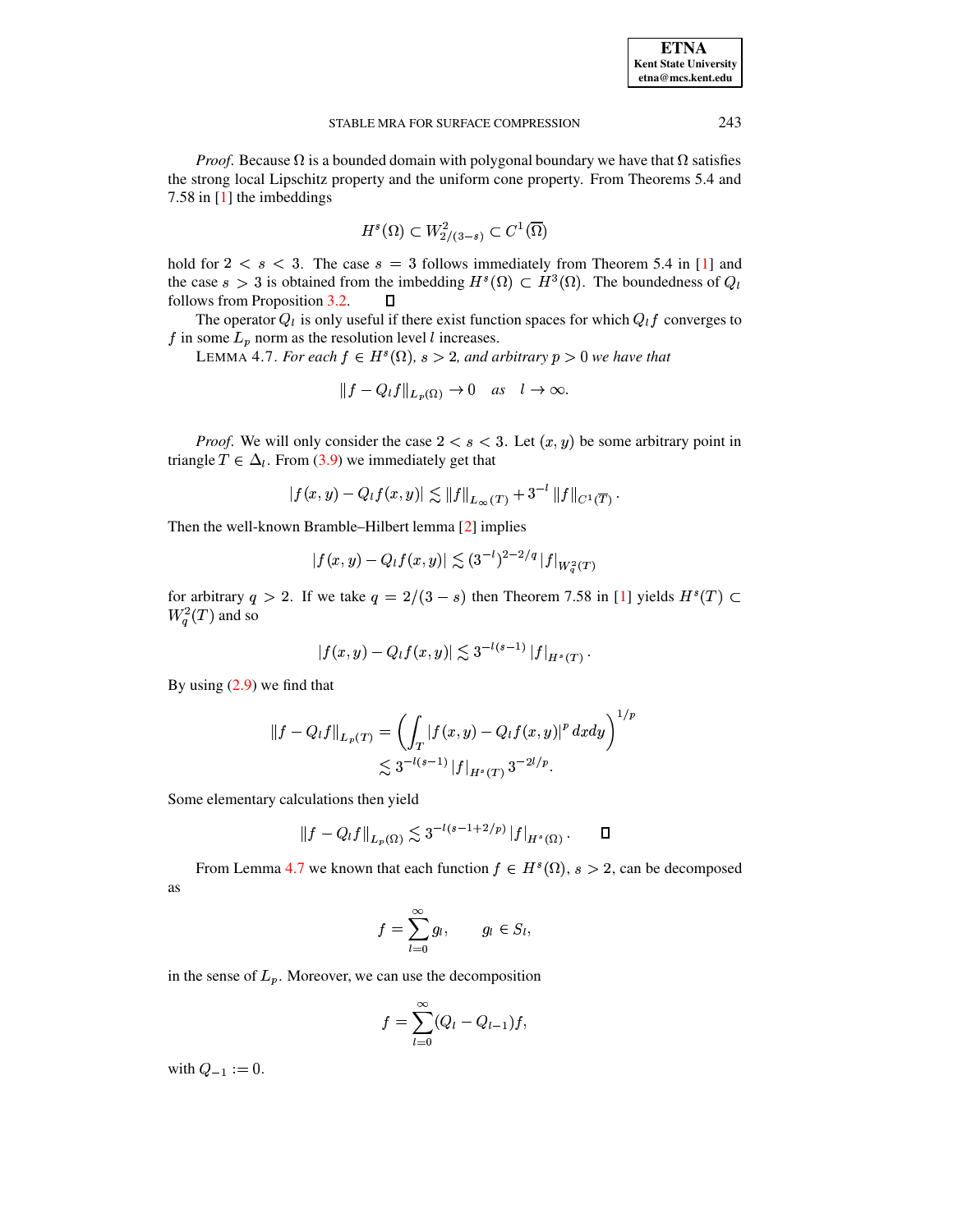We now introduce auxiliary spaces  $A_{a}^{s}(L_{p}(\Omega))$ . Under certain conditions these auxiliary spaces can be related to Besov spaces, which implies that the norm of an auxiliary space is equivalent to the norm of its corresponding Besov space. This important property is needed for proving stability.

DEFINITION 4.8. A function  $f \in L_p(\Omega)$  belongs to  $A_q^s(L_p(\Omega))$  for some fixed  $s \geq 0$ ,  $1 \leq p, q \leq \infty$  if there exists a sequence  $g_l \in S_l$ ,  $l = 0, 1, \ldots$  such that  $f = \sum_{l=0}^{\infty} g_l$  in the sense of  $L_p$ , and  $\|\{3^{ls}\|g_l\|_{L_p(\Omega)}\}\|_{l_q}<\infty$ . The norm on  $A_q^s(L_p(\Omega))$  is defined as

<span id="page-20-2"></span>
$$
||f||_{A_q^s(L_p(\Omega))} = \inf \left( \sum_{l=0}^{\infty} \left[ 3^{ls} ||g_l||_{L_p(\Omega)} \right]^q \right)^{1/s}
$$

where the infimum must be taken with respect to all admissible representations  $\sum_{l=0}^{\infty} g_l$  of f. So in order to work with the abstract  $A_n^s$  ( $L_n(\Omega)$ )-spaces, we relate them to the more convenient function spaces of Besov type. The following fact can be extracted from the results in  $[26]$ .

<span id="page-20-1"></span><span id="page-20-0"></span>PROPOSITION 4.9. Suppose the nested spaces  $\{S_l\}_{l=0}^{\infty}$  satisfy Jackson estimates (4.13) for all  $f \in L_p(\Omega)$ , as well as Bernstein estimates (4.14) for  $r = 3$ , then for  $1 \le p, q \le \infty$ ,  $s > 0$ 

(4.19) 
$$
A_q^s(L_p(\Omega)) \cong B_q^s(L_p(\Omega)), \qquad 0 < s < 2 + \frac{1}{p}.
$$

If we take  $p = q = 2$  then Proposition 4.9 is not valid for  $s > \frac{5}{2}$ , so it reduces the range of Sobolev spaces  $H^s(\Omega)$  that are possibly stable from  $s > 2$  to  $s \in (2, \frac{5}{2})$  because the equivalence  $(4.19)$  is crucial for proving stability. Equation  $(4.4)$  and Proposition 4.9 yield

$$
(4.20) \t\t\t ||f||_{H^s(\Omega)}^2 \sim \inf_{g_l \in S_l: f = \sum_l g_l} \sum_{l=0}^{\infty} 3^{2ls} ||g_l||_{L_2(\Omega)}^2, \t 0 < s < \frac{5}{2}
$$

Using the norm equivalence  $(4.20)$  we can now prove the following theorem which is inspired by the work in  $[11]$  and  $[12]$ . This theorem is the most important step in proving stability in  $H^s(\Omega)$ .

<span id="page-20-4"></span>THEOREM 4.10. Choose  $s \in (2, \frac{5}{2})$ . Then it holds that

(4.21) 
$$
||f||_{H^s(\Omega)}^2 \sim \sum_{l=0}^{\infty} 3^{2ls} ||(Q_l - Q_{l-1})f||_{L_2(\Omega)}^2, \qquad f \in H^s(\Omega).
$$

*Proof.* Because of the norm equivalence  $(4.20)$  it is sufficient to prove that

<span id="page-20-3"></span>
$$
\inf_{g_l \in S_l: f = \sum_l g_l} \sum_{l=0}^{\infty} 3^{2ls} \|g_l\|_{L_2(\Omega)}^2 \sim \sum_{l=0}^{\infty} 3^{2ls} \|(Q_l - Q_{l-1})f\|_{L_2(\Omega)}^2.
$$

Since  $(Q_l - Q_{l-1})f \in S_l$  and  $\sum_{l=0}^{\infty} (Q_l - Q_{l-1})f = f$  the inequality " $\lesssim$ " is trivial and we will concentrate on the inequality " $\gtrsim$ ". Let  $f = \sum_{l=0}^{\infty} g_l$  with  $g_l \in S_l$ . Since the operators  $Q_l$  are projectors a Moreover the operators  $Q_l$  also satisfy

$$
(4.22) \t\t ||Q_l s_n||_{L_2(\Omega)} \lesssim 3^{2(n-l)} ||s_n||_{L_2(\Omega)}, \t s_n \in S_n.
$$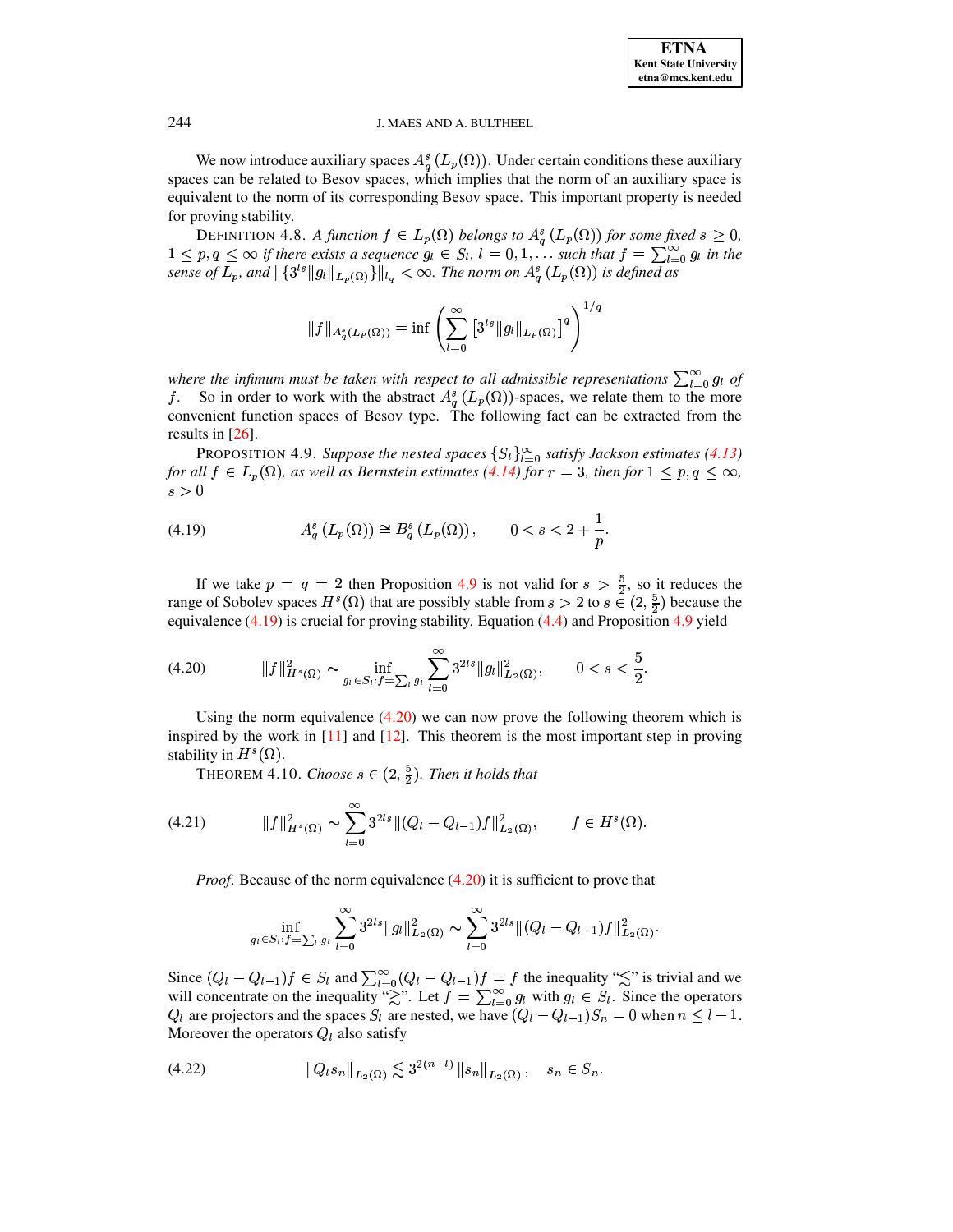### STABLE MRA FOR SURFACE COMPRESSION

Indeed, from  $(2.11)$ ,  $(2.12)$ ,  $(3.5)$  and the Markov inequality  $(3.7)$  we get

$$
||Q_{l}s_{n}||_{L_{\infty}(\Omega)} \lesssim ||s_{n}||_{L_{\infty}(\Omega)} + 3^{-l}3^{n} ||s_{n}||_{L_{\infty}(\Omega)} \lesssim 3^{n-l} ||s_{n}||_{L_{\infty}(\Omega)}.
$$

Then  $(4.22)$  can be deduced by using  $(2.13)$  and  $(2.14)$ .

From the properties above and the Cauchy-Schwartz inequality we have

$$
\sum_{n,n'=0}^{\infty} \sum_{l=0}^{\infty} 3^{2ls} \langle (Q_l - Q_{l-1})g_n, (Q_l - Q_{l-1})g_{n'} \rangle_{L_2(\Omega)}
$$
\n
$$
= \sum_{n,n'=0}^{\infty} \sum_{l=0}^{\min\{n,n'\}} 3^{2ls} \langle (Q_l - Q_{l-1})g_n, (Q_l - Q_{l-1})g_{n'} \rangle_{L_2(\Omega)}
$$
\n
$$
\leq \sum_{n,n'=0}^{\infty} \sum_{l=0}^{\min\{n,n'\}} 3^{2ls} \left( ||Q_l g_n ||_{L_2(\Omega)} + ||Q_{l-1} g_n ||_{L_2(\Omega)} \right)
$$
\n
$$
\leq \sum_{n,n'=0}^{\infty} \sum_{l=0}^{\min\{n,n'\}} 3^{2ls} 3^{2(n+n')-4l} ||g_n ||_{L_2(\Omega)} ||g_{n'} ||_{L_2(\Omega)}.
$$

The last expression can be rewritten as

$$
\sum_{n,n'=0}^{\infty}\sum_{l=0}^{\min\{n,n'\}}3^{(s-2)(2l-n-n')}(3^{ns}\|g_n\|_{L_2(\Omega)})(3^{n's}\|g_{n'}\|_{L_2(\Omega)}),
$$

which is equivalent to

$$
\sum^{\infty}_{n,n'=0}3^{(s-2)(2\min\{n,n'\}-n-n')}(3^{ns}\|g_n\|_{L_2(\Omega)})(3^{n's}\|g_{n'}\|_{L_2(\Omega)}).
$$

The factor  $3^{(s-2)(2 \min\{n,n'\}-n-n')}$  becomes very small if  $|n - n'| \gg 0$ . In fact, the infinite matrix  $[3^{(s-2)(2 \min\{n,n'\}-n-n')}]_{n,n' \in \mathbb{N}}$  defines a bounded mapping on  $l_2$ . Therefore

$$
\sum_{n,n'=0}^{\infty} 3^{(s-2)(2\min\{n,n'\}-n-n')}(3^{ns}\|g_n\|_{L_2(\Omega)})(3^{n's}\|g_{n'}\|_{L_2(\Omega)}) \lesssim \sum_{n=0}^{\infty} 3^{2ns}\|g_n\|_{L_2(\Omega)}^2.
$$

Since the splitting  $f = \sum_{l=0}^{\infty} g_l$  was arbitrary, we have derived that

$$
\inf_{g_l \in S_l: f = \sum_l g_l} \sum_{n,n'=0}^{\infty} \sum_{l=0}^{\infty} 3^{2ls} \langle (Q_l - Q_{l-1})g_n, (Q_l - Q_{l-1})g_{n'} \rangle_{L_2(\Omega)}
$$

$$
\lesssim \inf_{g_I \in S_l: f = \sum_l g_I} \sum_{n=0}^{\infty} 3^{2ns} \|g_n\|_{L_2(\Omega)}^2.
$$

Because  $f \in A_2^s(L_2(\Omega))$  (Proposition 4.9) we know that the right expression is bounded. Then from the derivation made above it follows that the left expression is absolutely conver-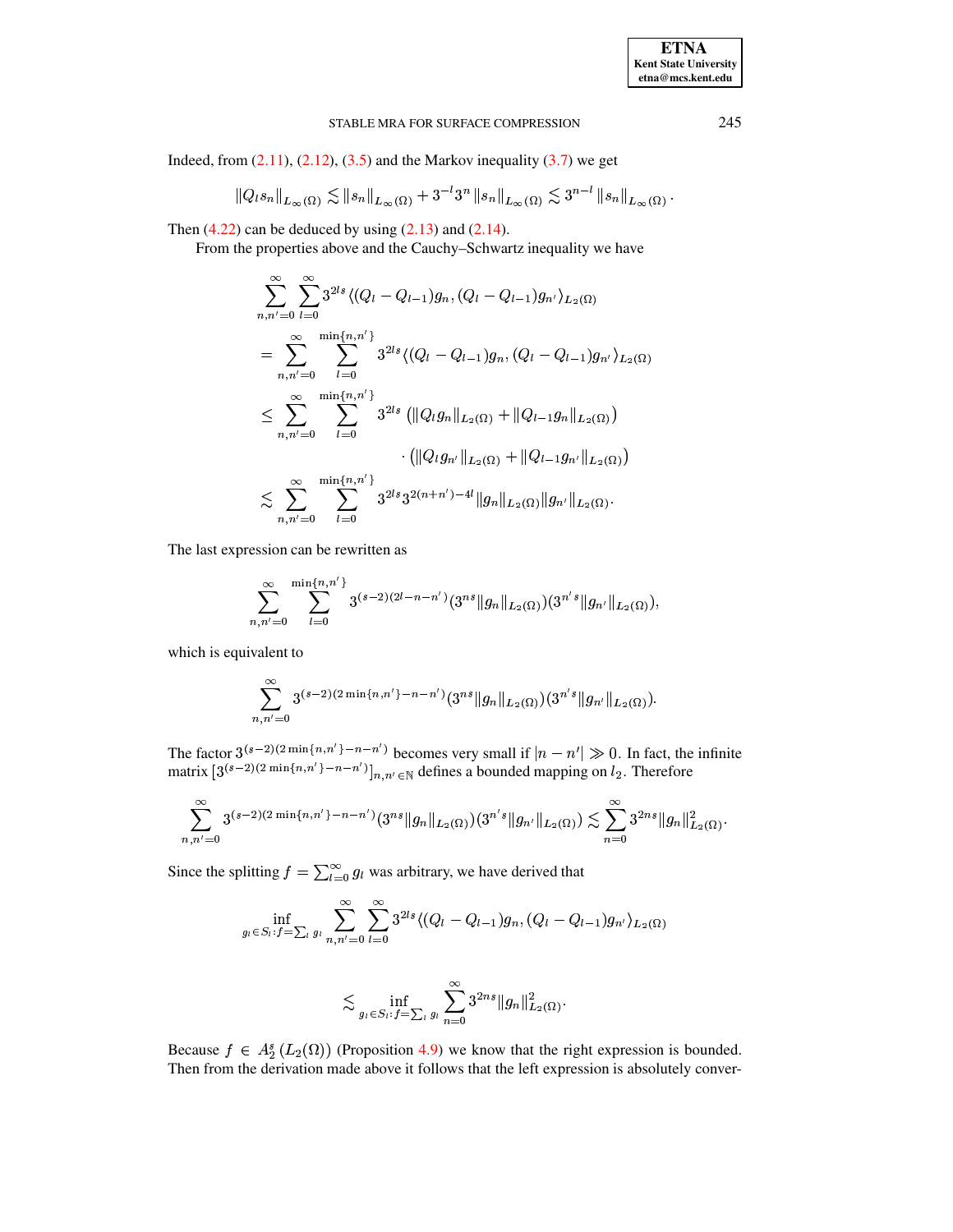gent and we are allowed to write that

$$
\inf_{g_l \in S_l: f = \sum_l g_l} \sum_{n,n'=0}^{\infty} \sum_{l=0}^{\infty} 3^{2ls} \langle (Q_l - Q_{l-1})g_n, (Q_l - Q_{l-1})g_{n'} \rangle_{L_2(\Omega)}
$$
\n
$$
= \inf_{g_l \in S_l: f = \sum_l g_l} \sum_{l=0}^{\infty} \sum_{n,n'=0}^{\infty} 3^{2ls} \langle (Q_l - Q_{l-1})g_n, (Q_l - Q_{l-1})g_{n'} \rangle_{L_2(\Omega)}
$$
\n
$$
= \sum_{l=0}^{\infty} 3^{2ls} \|(Q_l - Q_{l-1})f\|_{L_2(\Omega)}^2.
$$

We conclude that

$$
\sum_{l=0}^{\infty} 3^{2ls} \|(Q_l - Q_{l-1})f\|_{L_2(\Omega)}^2 \lesssim \inf_{g_l \in S_l: f = \sum_l g_l} \sum_{l=0}^{\infty} 3^{2ls} \|g_l\|_{L_2(\Omega)}^2.
$$

Proving that the basis  $\bigcup_{l=0}^{\infty} \{3^{-sl}\psi_{l-1}\}\$ is Proving that the basis  $\bigcup_{l=0}^{\infty} \{3^{-sl}\psi_{l-1}\}\$  is a strongly stable basis for  $H^s(\Omega)$  with  $2 < s < \frac{5}{2}$  involves only a few steps now.

COROLLARY 4.11. *The multiscale basis*  $\bigcup_{l=0}^{\infty} \{3^{-sl}\psi_{l-1}\}\$  *is a strongly stable basis for*  $H^s(\Omega)$ ,  $2 < s < \frac{5}{2}$ .

*Proof.* Since the wavelets  $\psi_l$  form a  $L_2$ -stable Riesz basis for  $W_l$  we find from Theorem [4.10](#page-20-4) that

$$
||f||_{H^{s}(\Omega)}^{2} \sim \sum_{l=-1}^{\infty} 3^{2(l+1)s} \|\sum_{m \in J_{l}} d_{l,m} \psi_{l,m}\|_{L_{2}(\Omega)}^{2}
$$

$$
\sim \sum_{l=-1}^{\infty} 3^{2(l+1)s} \sum_{m \in J_{l}} |d_{l,m}|^{2}.
$$

Hence,

$$
\left\|\sum_{l=-1}^{\infty}\sum_{m\in J_{l}}d_{l,m}3^{-s(l+1)}\psi_{l,m}\right\|^{2}_{H^{s}(\Omega)}\sim \sum_{l=-1}^{\infty}\sum_{m\in J_{l}}|d_{l,m}|^{2}.\quad \ \ \Box
$$

<span id="page-22-0"></span>**5. Surface compression.** In the previous sections we have sufficiently demonstrated that Powell–Sabin wavelet decompositions are suitable for surface compression. We have proved that the norm of  $f$  in several smoothness classes can be determined from the size of the coefficients in the wavelet decomposition. In this section we consider a simple surface compression algorithm and we give an error bound for the approximation of  $f$  by its compressed wavelet decomposition. The most natural norm for compression is the  $L_{\infty}$  norm, so our approximation results take place in this norm. These results are obtained by following the framework given in [\[13\]](#page-34-0) and adapted to the special case of PS splines.

**5.1. The algorithm.** Not all functions f are suitable for compression by Powell–Sabin splines. If we use the operator  $Q_l$  to project given functions f into  $S_l$ , then we need at least that the gradient  $\nabla f$  is well defined at the vertices  $V_i \in \Delta_l$ . However we would also like to compress continuous functions  $f$  for which  $Q_l f$  might not be well defined. Therefore we construct a new operator  $Q_l^{\nabla}$  that only uses values of the given function f. It suffices to approximate the gradient  $\nabla f(V_i)$  by a linear combination of values of f such that the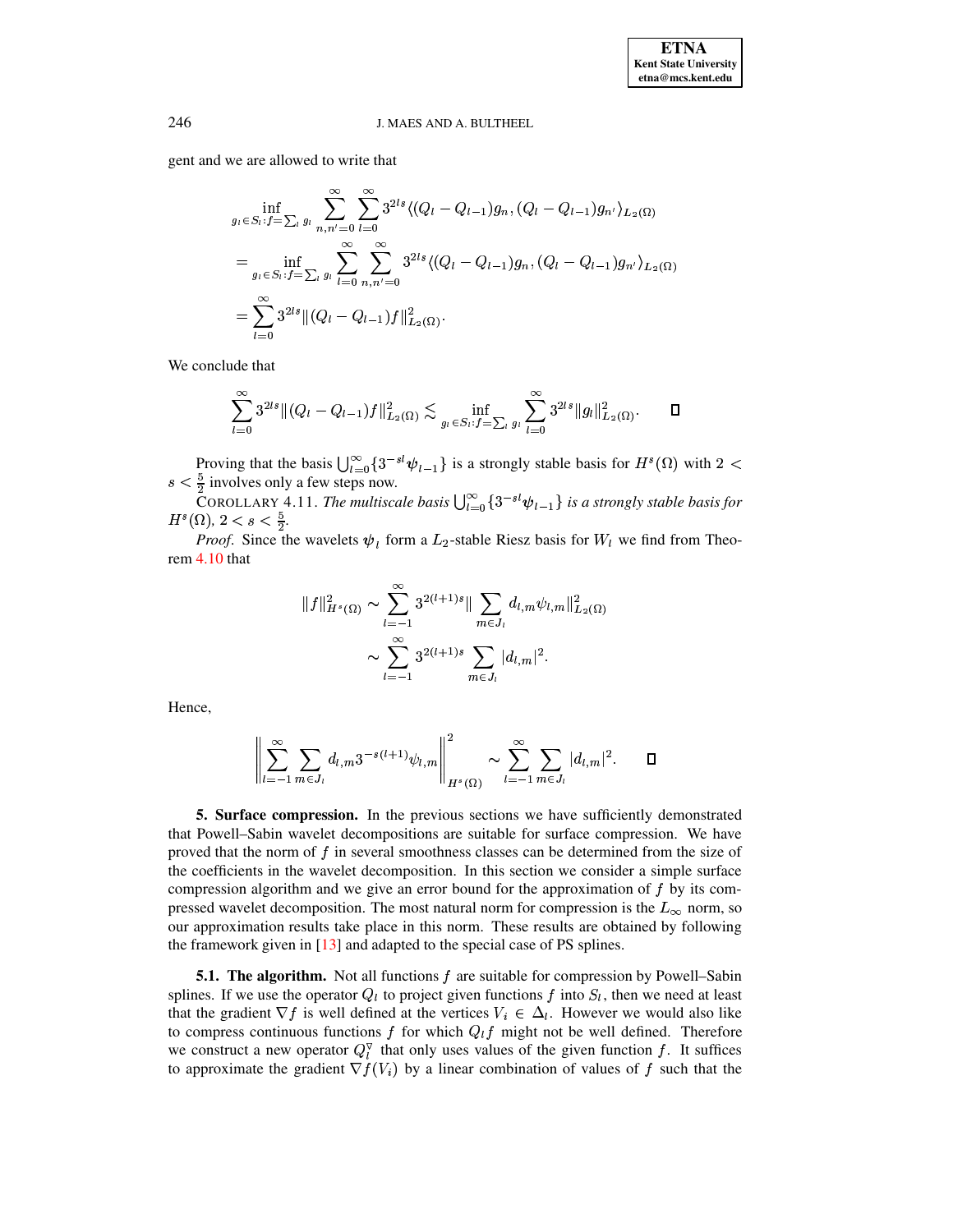<span id="page-23-1"></span>

| <b>ETNA</b>                  |
|------------------------------|
| <b>Kent State University</b> |
| etna@mcs.kent.edu            |

#### STABLE MRA FOR SURFACE COMPRESSION

approximation is exact for quadratic polynomials. Let  $V_i$ ,  $R_i$  and  $Z_i$  denote the vertices of a triangle  $T \in \Delta_l^{PS}$  as in Figure 5.1. Then we can estimate the gradient  $\nabla f(V_i)$  by

$$
(5.1) \qquad \nabla_l f(V_i) := \left[ \begin{array}{cc} R_i^x - V_i^x & R_i^y - V_i^y \\ Z_i^x - V_i^x & Z_i^y - V_i^y \end{array} \right]^{-1} \left[ \begin{array}{c} 4f(\frac{V_i + R_i}{2}) - 3f(V_i) - f(R_i) \\ 4f(\frac{V_i + Z_i}{2}) - 3f(V_i) - f(Z_i) \end{array} \right]
$$

and because  $s_l \in S_l$  is a quadratic polynomial on each triangle  $T \in \Delta_l^{PS}$  we find that

$$
\nabla s(V_i) = \nabla_l s(V_i)
$$

Note that

$$
\begin{bmatrix} R_i^x - V_i^x & R_i^y - V_i^y \ Z_i^x - V_i^x & Z_i^y - V_i^y \end{bmatrix}^{-1} = \frac{1}{\text{vol}(T)} \begin{bmatrix} Z_i^y - V_i^y & V_i^y - R_i^y \ V_i^x - Z_i^x & R_i^x - V_i^x \end{bmatrix}
$$

<span id="page-23-2"></span>which yields

$$
(5.3) \t\t |\nabla_l f(V_i)| \lesssim 3^l \|f\|_{L_\infty(T)}
$$

Thus we define the operator  $Q_l^{\nabla}$  analogous to the operator  $Q_l$  from (2.10) with the minor modification that we replace  $\nabla f(V_i)$  by the approximation  $\nabla_i f(V_i)$ . Because of (5.2) it is easy to see that the operators  $Q_l^{\nabla}$  satisfy  $Q_l^{\nabla} s_l = s_l$  and

$$
Q_l^{\nabla} f(V_i) = f(V_i), \qquad \nabla Q_l^{\nabla} f(V_i) = \nabla_l f(V_i), \qquad i = 1, \ldots, N_l.
$$

Furthermore, from (5.3) we find that  $|Q_l^{\nabla} f(x, y)| \lesssim ||f||_{L_{\infty}(\Omega)}$  for arbitrary  $(x, y) \in \Omega$ , so the operator  $Q_l^{\nabla}$  is uniformly bounded in  $C^0(\overline{\Omega})$ .



<span id="page-23-0"></span>FIG. 5.1. A triangle  $T \in \Delta_l^{PS}$  that contains vertex  $V_i \in \Delta_l$ .

<span id="page-23-4"></span>Still not all functions  $f$  are suitable for compression by Powell–Sabin splines. We need at least that the functions are  $C^0$  such that  $Q_l^{\nabla} f$  is well defined. Furthermore we would like that  $f$  can be represented as

(5.4) 
$$
f = \sum_{l=-1}^{\infty} \sum_{m \in J_l} d_{m,l} \psi_{m,l}
$$

with convergence in  $L_{\infty}$ . Therefore we are particularly interested in functions f lying in Besov spaces that are embedded in  $B_{\infty}^{\delta}$   $(L_{\infty}(\Omega)) = \text{Lip}(\delta, \Omega)$  for  $\delta > 0$ . For the remainder of the paper we define  $\tau := \frac{2}{s}$  and  $\delta := \frac{2}{\tau} - \frac{2}{\sigma}$  for some  $\sigma \ge 0$ .<br>LEMMA 5.1. Let  $s > 0$  and  $\sigma > \tau$ , t

<span id="page-23-3"></span>
$$
B^s_\sigma(L_\sigma(\Omega)) \subset B^o_\infty(L_\infty(\Omega)) = \text{Lip}(\delta, \Omega).
$$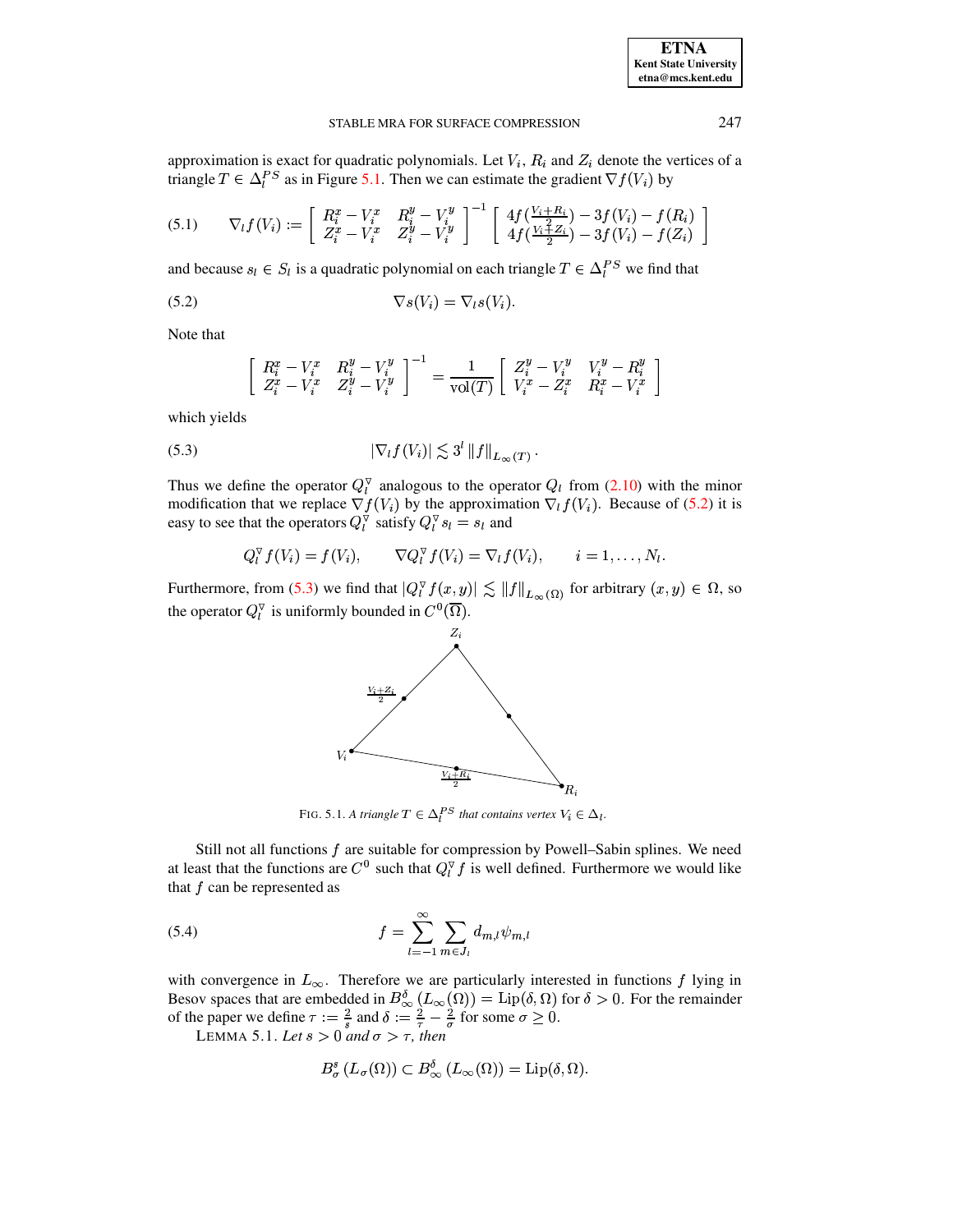*Proof.* The case  $\sigma \ge 1$  follows immediately from Theorems 7.69 and 7.70 in [1]. For the case  $\sigma$  < 1 we can use Theorems 12.3, 12.5 and 12.7 from [16].  $\Box$ 

Lemma 5.1 guarantees that  $Q_l^{\nabla} f$  is well defined for all  $f \in B_{\sigma}^{s}(L_{\sigma}(\Omega))$  given that  $\sigma > \tau$ . The following corollary validates the representation (5.4) with convergence in  $L_{\infty}$ for all  $f \in B^s_\sigma(L_\sigma(\Omega)), \sigma > \tau$ .

<span id="page-24-0"></span>COROLLARY 5.2. For all  $f \in B^s_\sigma(L_\sigma(\Omega))$  with  $s < 3$ , all  $\sigma > \tau$ , and arbitrary  $l \geq 0$ we have that

$$
\left\|f - Q_l^{\triangledown} f\right\|_{L_{\infty}(\Omega)} \lesssim 3^{-\delta l} |f|_{B^s_{\sigma}(L_{\sigma}(\Omega))}.
$$

*Proof.* Since  $Q_l^{\nabla}$  is bounded on  $C^0(\overline{\Omega})$  we find that

$$
||f - Q_l^{\nabla} f||_{L_{\infty}(\Omega)} \le \inf_{g \in S_l} (||f - g||_{L_{\infty}(\Omega)} + ||Q_l^{\nabla}(g - f)||_{L_{\infty}(\Omega)})
$$
  

$$
\le \left(1 + ||Q_l^{\nabla}||_{L_{\infty}(\Omega)}\right) \inf_{g \in S_l} ||f - g||_{L_{\infty}(\Omega)}
$$
  

$$
\lesssim \inf_{g \in S_l} ||f - g||_{L_{\infty}(\Omega)}
$$

and from Corollary 4.3

$$
(5.5) \t\t\t\t||f - Q_t^{\nabla} f||_{L_{\infty}(\Omega)} \lesssim \omega_3(f, 3^{-l})_{\infty}.
$$

By  $(4.3)$  and Lemma 5.1 we know that

$$
3^{\delta l}\omega_3(f,3^{-l})_\infty\lesssim |f|_{B_\infty^\delta(L_\infty(\Omega))}\lesssim |f|_{B_\sigma^\delta(L_\sigma(\Omega))}.\qquad \ \ \Box
$$

Suppose we are given a function  $f \in B^s_\sigma(L_\sigma(\Omega))$ ,  $\sigma > \tau$  that represents the surface that is being compressed. The surface compression algorithm is as follows.

Surface compression algorithm

Let K be such that  $f \approx Q_K^{\nabla} f$ , then we obtain the decomposition

$$
f \approx \sum_{l=-1}^{K-1} \sum_{m \in J_l} d_{m,l} \psi_{m,l}.
$$

At all levels  $l \ge -1$  we only retain those coefficients  $d_{m,l}$  that satisfy  $|d_{m,l}| > \epsilon_l$  with  $\epsilon_l$  a threshold given by (5.8).

**5.2.** A priori error bounds. We will need some estimation for the constant  $K$ , i.e. the maximum number of resolution levels. Suppose we are looking for a compressed approximant  $S$  of  $f$  such that

$$
||f - S||_{L_{\infty}(\Omega)} \le \epsilon
$$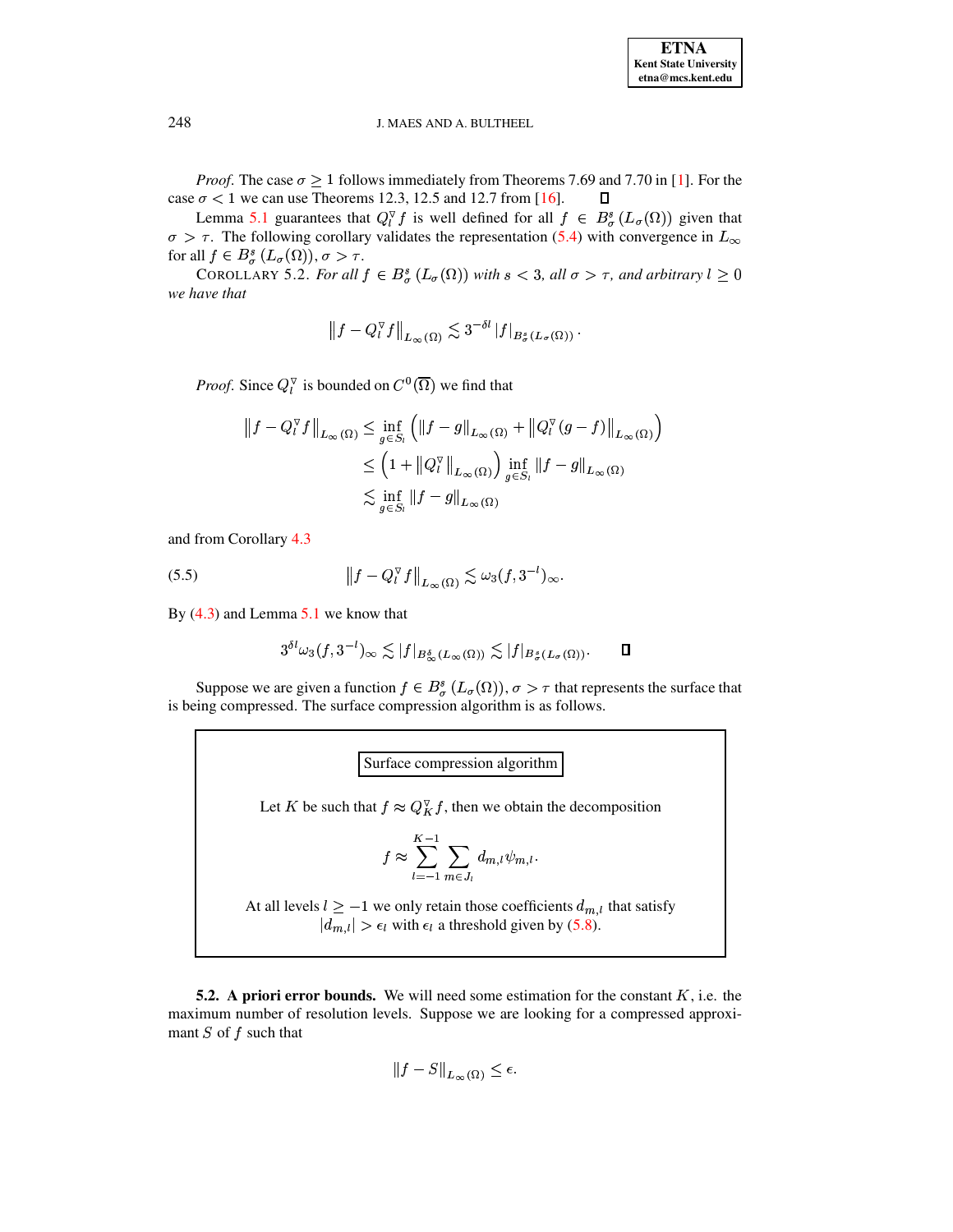| <b>ETNA</b>           |
|-----------------------|
| Kent State University |
| etna@mcs.kent.edu     |

<span id="page-25-1"></span>Corollary [5.2](#page-24-0) gives us an a priori bound for the number of resolution levels. Choose  $K$  such that

$$
(5.6) \t\t\t\t||f - Q_K^{\nabla} f||_{L_{\infty}(\Omega)} \le \epsilon/2,
$$

<span id="page-25-3"></span>then we find that

(5.7) 
$$
K \geq \frac{1}{\delta \log 3} \log \left( \frac{2C |f|_{B^s_{\sigma}(L_{\sigma}(\Omega))}}{\epsilon} \right)
$$

where  $C$  is the equivalence constant in Corollary [5.2.](#page-24-0)

From  $(2.15)$  we find that

<span id="page-25-0"></span>
$$
\sum_{m \in J_l} |\psi_{m,l}| = \|\psi_l\|_1 \leq \|\phi_{l+1}\|_1 = 3^l.
$$

If we retain only the coefficients  $d_{m,l}$  of  $Q_K^{\nabla} f$  that satisfy  $|d_{m,l}| > \epsilon_l$  with

$$
\epsilon_l = \frac{\epsilon}{2(K+1)3^l},
$$

<span id="page-25-2"></span>then

$$
(5.9) \t\t\t \|Q_K^{\triangledown}f - S\|_{L_{\infty}(\Omega)} \le \epsilon/2
$$

because the maximal error is given by

<span id="page-25-4"></span>
$$
\sum_{l=-1}^{K-1}\sum_{m\in J_l}\epsilon_l\psi_{m,l}\leq \frac{\epsilon}{2(K+1)}\sum_{l=-1}^{K-1}\sum_{m\in J_l}\frac{|\psi_{m,l}|}{3^l}\leq \frac{\epsilon}{2}.
$$

From  $(5.6)$  and  $(5.9)$  we deduce that

$$
(5.10) \t\t\t||f - S||_{L_{\infty}(\Omega)} \le ||f - Q_K^{\nabla} f||_{L_{\infty}(\Omega)} + ||Q_K^{\nabla} f - S||_{L_{\infty}(\Omega)} \le \epsilon.
$$

We will now examine the coefficients  $d_{m,l}$ . We have that

$$
(Q_{l+1}-Q_l)Q_K^{\triangledown}f=\sum_{m\in J_l}d_{m,l}\psi_{l,m},
$$

and from [\(2.9\)](#page-3-4), the construction of the projectors  $Q<sub>l</sub>$ , and the fact that the wavelets are scaling functions at a certain resolution level, we infer

$$
|d_{m,l}| \lesssim 3^{-l} \|Q_K^{\triangledown} f\|_{L_{\infty}(T_m)} \sim 3^{-l} \|f\|_{L_{\infty}(T_m)}
$$

with  $T_m$  a triangle in  $\Delta_l^{PS}$  such that  $\sup p \psi_{m,l} \cap T_m \neq 0$ . Now let  $\pi \in \mathcal{P}_2$  be an arbitrary bivariate polynomial of degree at most 2. Then

$$
(Q_{l+1} - Q_l)Q_K^{\nabla} f = (Q_{l+1} - Q_l)(Q_K^{\nabla} f - \pi),
$$

so we also find that

$$
|d_{m,l}|\lesssim 3^{-l}\inf_{\pi\in{\mathcal{P}}_2}\|f-\pi\|_{L_\infty(T_m)}
$$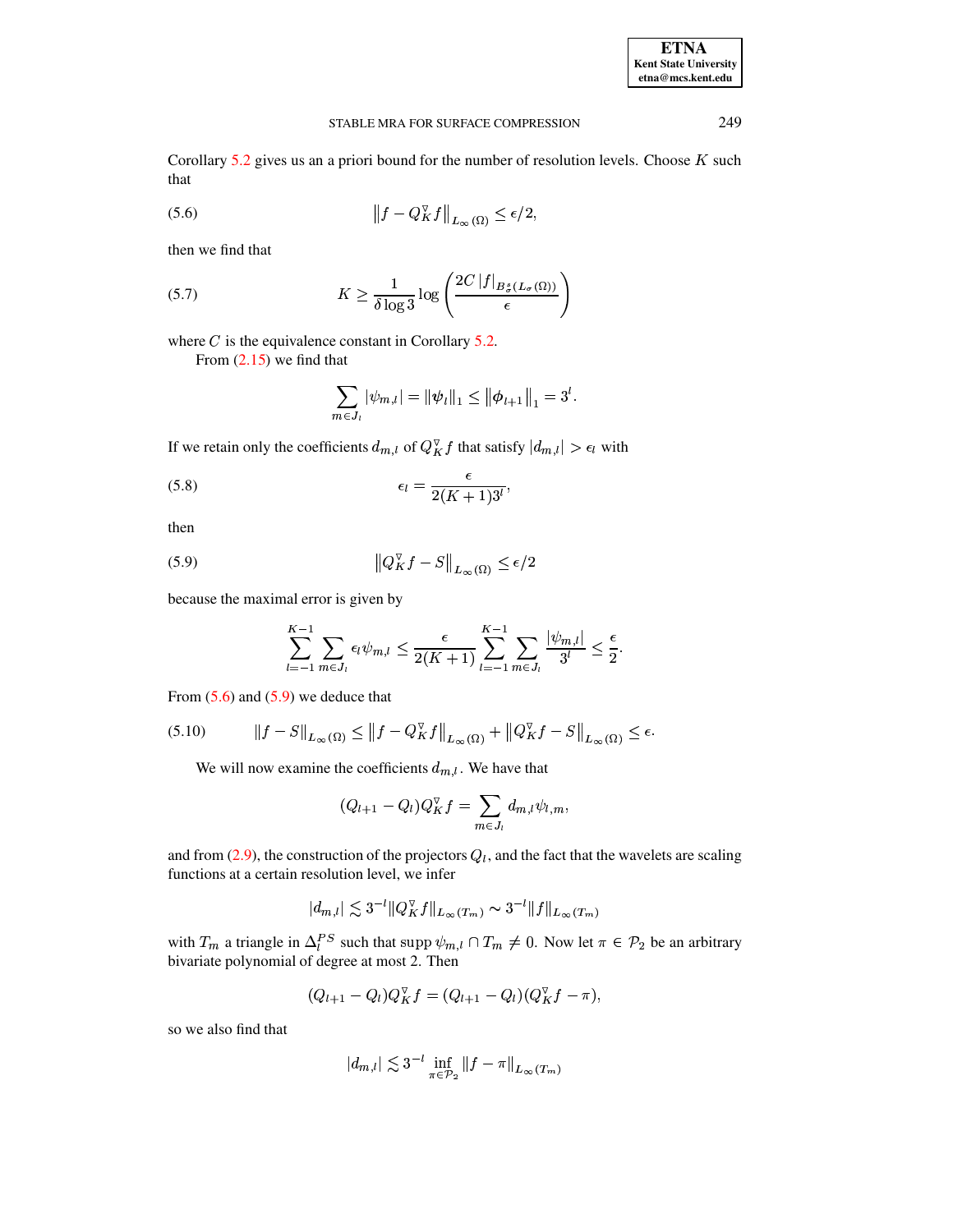The following lemma gives an upper bound for the coefficients  $d_{m,l}$  in function of  $|f|_{B^s_{\sigma}(L_{\sigma}(\Omega))}$ .<br>LEMMA 5.3. *Let*  $s < 3$  *and let*  $f \in B^s_{\sigma}(L_{\sigma}(\Omega))$ . *Then the coefficients*  $d_{m,l}$  *in the* 

<span id="page-26-1"></span>and let  $f \in B^s_\sigma(L_\sigma(\Omega))$ . Then the coefficients  $d_{m,l}$  in the *decomposition [\(5.4\)](#page-23-4) satisfy*

(5.11) 
$$
|d_{m,l}| \lesssim 3^{-l(\delta+1)} |f|_{B^s_{\sigma}(L_{\sigma}(T_m))}
$$

*for all*  $\sigma > \tau$ *.* 

*Proof*. From the derivation above and Whitney's Theorem we infer

$$
|d_{m,l}|\lesssim 3^{-l}\omega_3(f,3^{-l})_\infty,
$$

and the same reasoning as in the proof of Corollary [5.2](#page-24-0) yields

<span id="page-26-4"></span>
$$
|d_{m,l}| \lesssim 3^{-l(\delta+1)} |f|_{B^s_\sigma(L_\sigma(T_m))}.\qquad \Box
$$

We now give a bound for the number of terms  $\tilde{N}$  in the compressed approximant  $\tilde{S}$  such that the error remains bounded by the threshold  $\epsilon$ .

<span id="page-26-0"></span>THEOREM 5.4. Let  $f$  be a function in  $B^s_{\sigma}\left(L_{\sigma}(\Omega)\right)$  with  $s< 3$  and such that  $|f|_{B^s_{\sigma}(L_{\sigma}(\Omega))}\leq$ *for some*  $\sigma > \tau$ . Then our surface compression algorithm provides an approximation  $S$ *such that*

$$
(5.12)\t\t\t\t\t||f - S||_{L_{\infty}(\Omega)} \le \epsilon
$$

<span id="page-26-5"></span>*and*

$$
(5.13) \t\t N \le C\epsilon^{-2/s}
$$

*x* where *N* represents the number of terms in S.

*Proof.* Note that the bound for  $K$  [\(5.7\)](#page-25-3) does not depend on  $f$  anymore. We already know that [\(5.12\)](#page-26-0) is true, see [\(5.10\)](#page-25-4). Let  $N_l$  denote the number of terms at resolution level l, then a trivial bound for  $N_l$  is

<span id="page-26-2"></span>
$$
(5.14) \t\t N_l \lesssim 9^l
$$

which follows from the fact that we have used triadic refinement to create the nested subspaces  $\{S_l\}_{l=0}^{\infty}$ . We give another bound for  $N_l$ . We know that each coefficient  $d_{m,l}$  in S satisfies  $|d_{m,l}| > \epsilon_l$  but we have also the upper bound [\(5.11\)](#page-26-1). If we raise  $d_{m,l}$  to the power  $\sigma$ and sum over all  $m \in J_l$  then we obtain that

$$
N_l \left(\frac{\epsilon}{2(K+1)3^l}\right)^{\sigma} < \sum_{m \in J_l} |d_{m,l}|^{\sigma} \lesssim \sum_{m \in J_l} 3^{-\sigma l(\delta+1)} |f|_{B_{\sigma}^s(L_{\sigma}(T_m))}^{\sigma} \\ < 3^{-\sigma l(\delta+1)} |f|_{B_{\sigma}^s(L_{\sigma}(\Omega))}^{\sigma}.
$$

Under the assumption  $|f|_{B^s_{\sigma}(L_{\sigma}(\Omega))} \leq 1$  we find

(5.15)  $N_l \lesssim \epsilon^{-\sigma} 3^{-\sigma l \delta}$ .

From  $(5.14)$  and  $(5.15)$  we find for an arbitrary integer k that

<span id="page-26-3"></span>
$$
N \lesssim \sum_{l=1}^k 9^l + \sum_{l=k}^K \epsilon^{-\sigma} 3^{-\sigma l \delta} \lesssim 9^k + \epsilon^{-\sigma} 3^{-\sigma k \delta}.
$$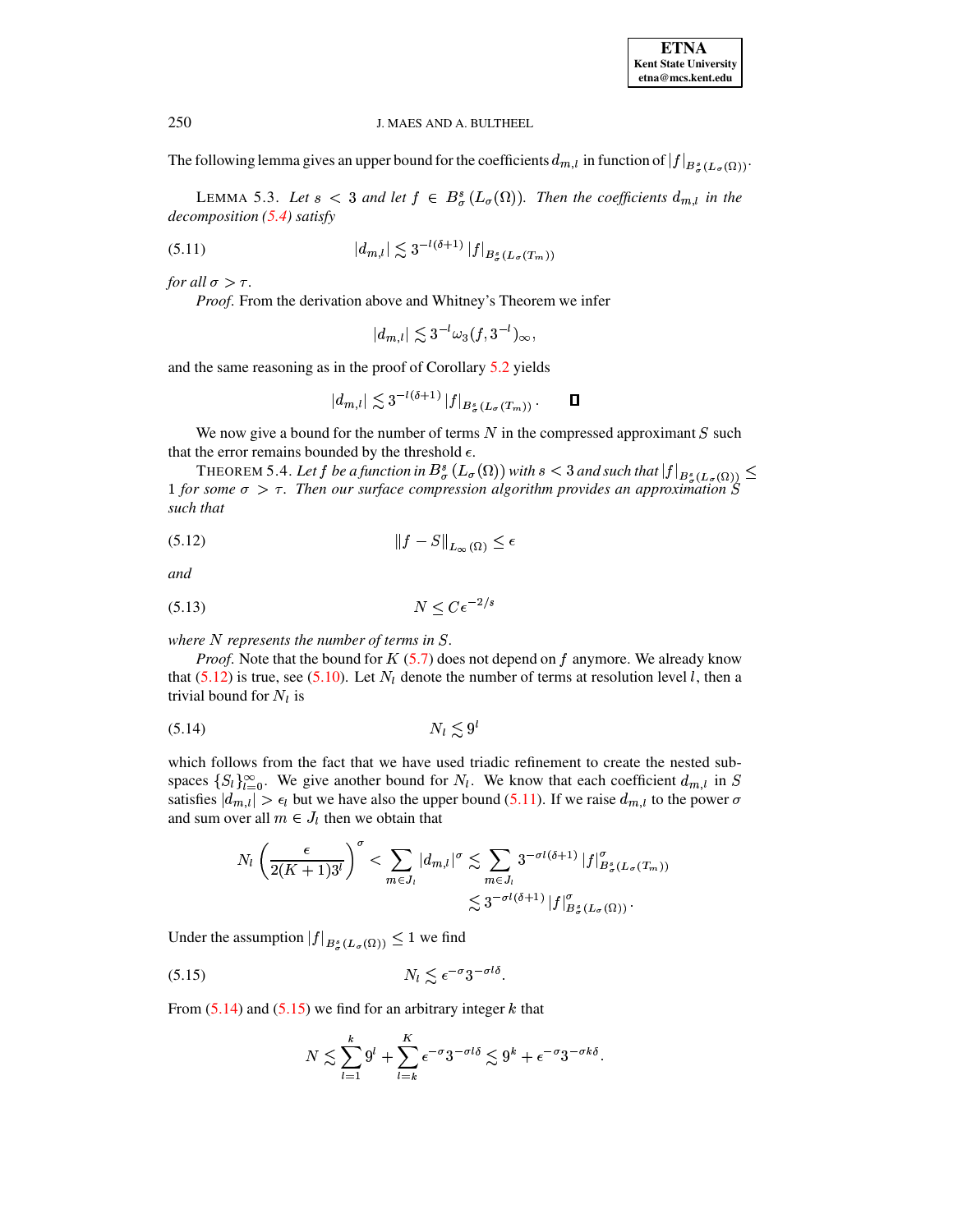Choose k such that  $9^k \approx \epsilon^{-\sigma} 3^{-\sigma k \delta}$ , then  $N \lesssim 9^k$ . Furthermore we deduce that  $9^k 3^{\sigma k \delta} =$  $3^{2k(1+\frac{\sigma\delta}{2})} \approx \epsilon^{-\sigma}$  and that  $9^k \approx \epsilon^{-\sigma/(1+\frac{\sigma\delta}{2})} = \epsilon^{-2/s}$ , so

$$
N \lesssim 9^k \approx \epsilon^{-2/s}.\qquad \Box
$$

The following corollary is the main result of this section. It is a direct consequence of Theorem 5.4.

COROLLARY 5.5. If  $f \in B^s_\sigma(L_\sigma(\Omega))$  with  $s < 3$ , and  $N \in \mathbb{N}$  are given, then one can choose the threshold  $\epsilon$  and the maximum resolution level K such that the compression algorithm generates an approximant  $S$  to  $f$  with at most  $N$  terms and

$$
\|f - S\|_{L_{\infty}(\Omega)} \lesssim |f|_{B_{\sigma}^{s}(L_{\sigma}(\Omega))} N^{-s/2}
$$

for arbitrary  $\sigma > \tau$ .

*Proof.* This proof is the same as the proof of Corollary 5.4 in [13] but we give it here for completeness. Let  $\epsilon := C^{s/2} N^{-s/2} |f|_{B^s_{\sigma}(L_{\sigma}(\Omega))}$  with C the constant from (5.13). If we apply the algorithm to f and  $\epsilon$  we get a compressed approximant S. If we apply the algorithm to  $\frac{f}{|f|_{B^s_{\sigma}(L_{\sigma}(\Omega$ imant. From Theorem 5.4 the number of terms in S does not exceed  $C\left(\frac{\epsilon}{|f|_{B^s_{\sigma}(L_{\sigma}(\Omega))}}\right)^{-2/s}$ which is equal to  $N$ .  $\Box$ 

<span id="page-27-0"></span>5.3. Numerical experiments. We can compare the error bound for the compressed approximant S of f to an error bound for the linear approximant  $Q_l^{\nabla} f$ . If each approximation has  $N$  coefficients then we have that

(5.16) 
$$
||f - S||_{L_{\infty}(\Omega)} \lesssim N^{-s/2} |f|_{B^s_{\sigma}(L_{\sigma}(\Omega))}, \quad s < 3,
$$

<span id="page-27-1"></span>and

(5.17) 
$$
\|f - Q_t^{\nabla} f\|_{L_{\infty}(\Omega)} \lesssim N^{-s/2} |f|_{B^s_{\infty}(L_{\infty}(\Omega))}, \quad s < 3,
$$

for all  $f \in B^s_\sigma(L_\sigma(\Omega))$  and for all  $\sigma > \tau$ . The error bound for  $Q_l^{\nabla} f$  follows immediately from Corollary  $5.2$  and  $N \sim 9^l$ . These error bounds (5.16) and (5.17) show that<br> $||f - S||_{L_{\infty}(\Omega)} = \mathcal{O}(N^{-s/2})$  if f has s "derivatives" in  $L_{\sigma}$  while  $||f - Q_l^{\sigma}f||_{L_{\infty}(\Omega)} =$  $\mathcal{O}(N^{-s/2})$  if f has s "derivatives" in  $L_{\infty}$  which is a much stricter requirement. It can often happen that the right hand side of  $(5.16)$  is finite for certain values of  $s$  for which the right hand side of  $(5.17)$  is infinite.

To demonstrate the accuracy of the error bounds we performed experiments with several test functions. In all cases we choose  $\Delta_0$  as the triangulation that is constructed by dividing the unit square  $[0,1]^2 \in \mathbb{R}^2$  by its bisector in two triangles. We selected the following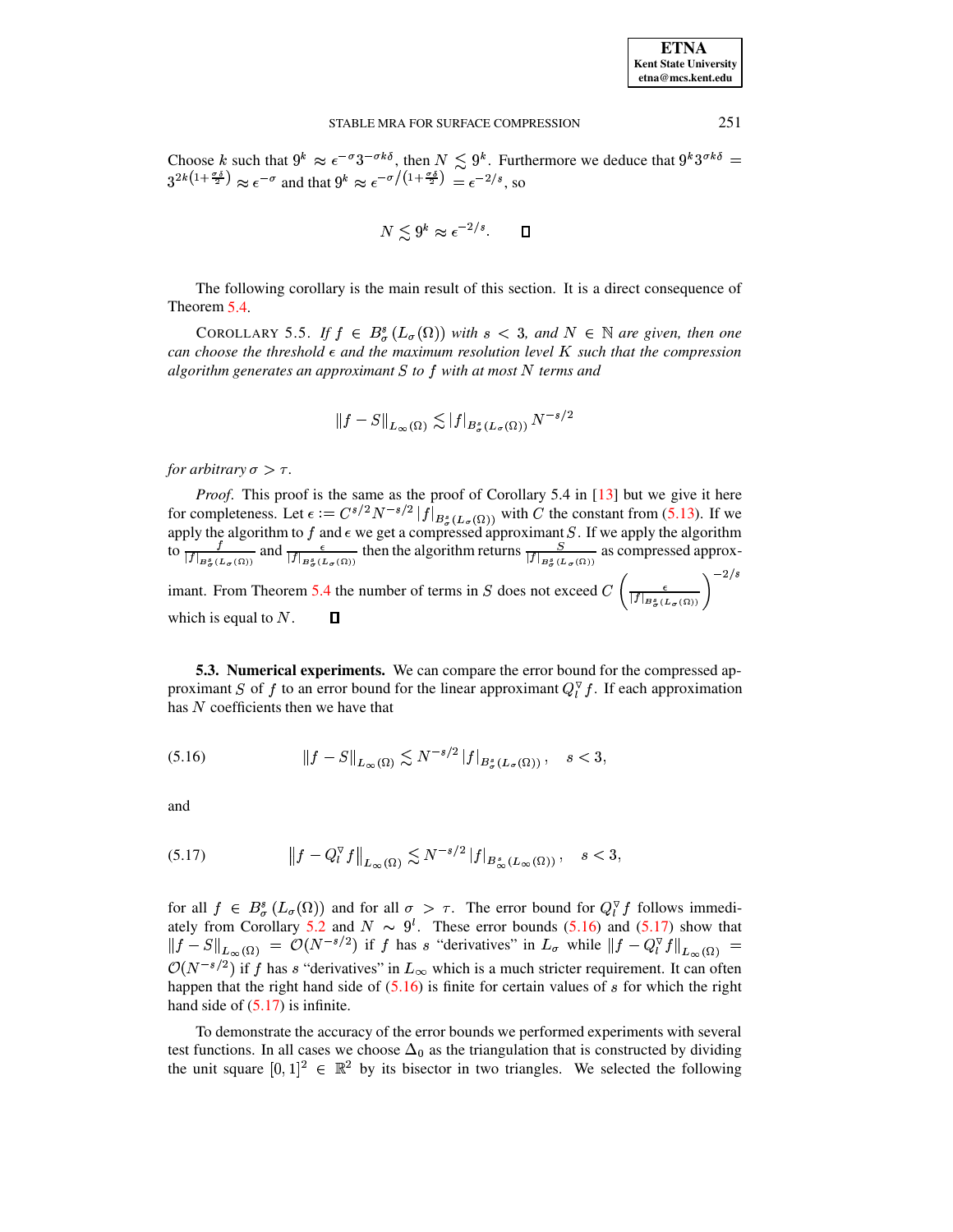



(c)  $N = 232$ 

<span id="page-28-0"></span>FIG. 5.2. Test function  $f_1$ .

bivariate test functions given by

$$
f_1(x,y) = 0.75 \exp\left[-\frac{(9x-2)^2 + (9y-2)^2}{4}\right] + 0.75 \exp\left[-\frac{(9x+1)^2}{49} - \frac{(9y+1)^2}{10}\right]
$$
  
+ 0.5  $\exp\left[-\frac{(9x-7)^2 + (9y-3)^2}{4}\right] - 0.2 \exp\left[-(9x-4)^2 - (9y-7)^2\right],$   

$$
f_2(x,y) = 9(x-y) \left(\exp\left[-\frac{1}{9}\left((x-y)^2\right)^{1/8}\right] - 1\right),
$$
  

$$
f_3(x,y) = 97(x-0.5) \tanh\left[\frac{1}{97}((x-0.5)^2 + (y-0.5)^2)^{1/4}\right],
$$
  

$$
f_4(x,y) = \exp\left[-|x-y|\right],
$$
  

$$
f_5(x,y) = ((2x-1)^2 + (2y-1)^2)^{1/4}.
$$

Function  $f_1$  is Franke's test function [21] and it is smooth everywhere. Function  $f_2$  is  $C<sup>1</sup>$  but its partial derivatives have singularities on the line  $y = x$ . Function  $f_3$  is also  $C<sup>1</sup>$ but its partial derivatives have a cusp singularity at  $(1/2, 1/2)$ . Function  $f_4$  is only Lipschitz continuous and it has singularities on the line  $y = x$ . And finally function  $f_5$  is  $C^0$  (not Lipschitz) with a cusp singularity at  $(1/2, 1/2)$ . Because the error bound  $(5.16)$  is valid for all Besov spaces  $B^s_\sigma(L_\sigma(\Omega))$  as long as  $\sigma > \tau$  we will base our discussion on the Besov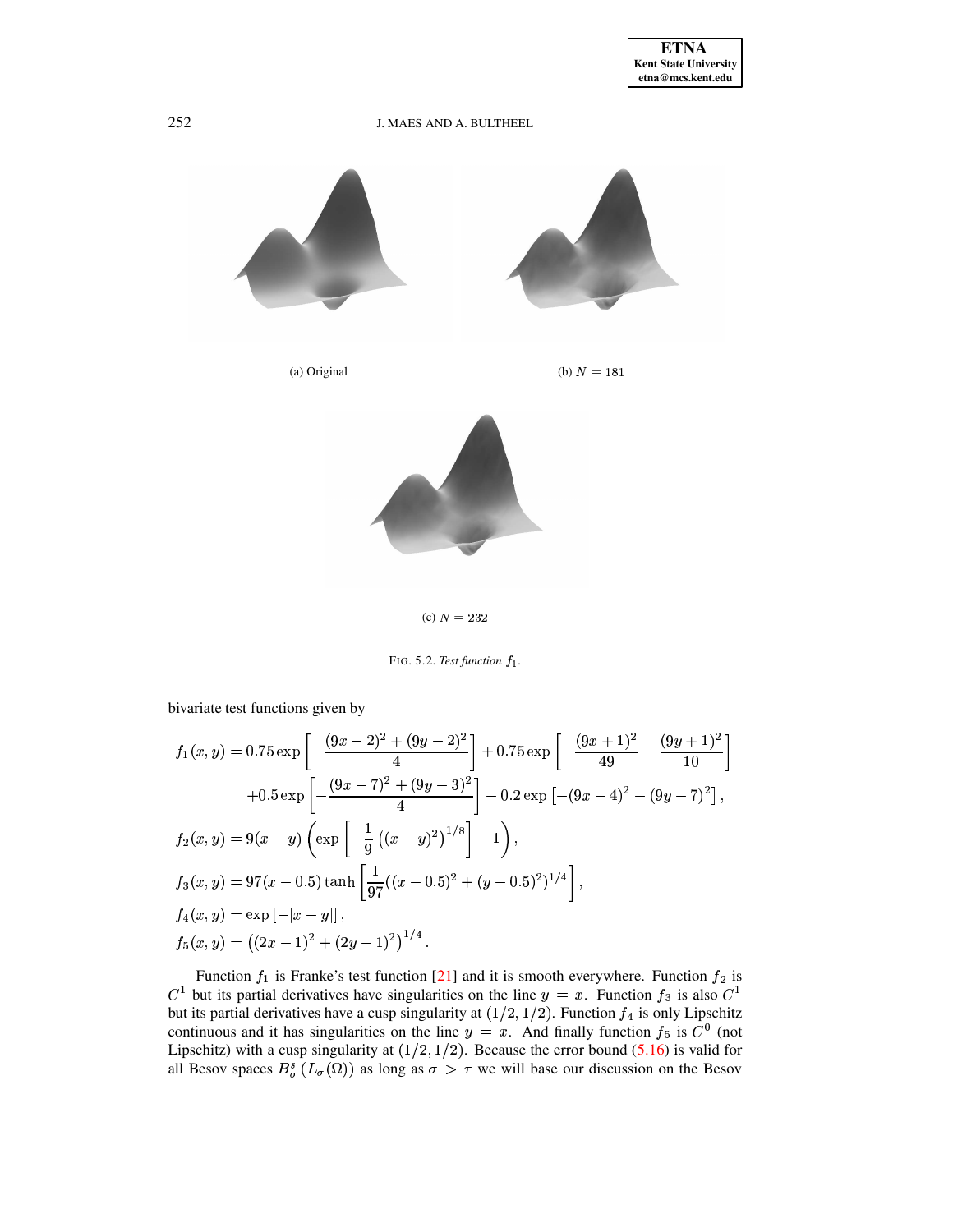

FIG. 5.3. Test function  $f_2$ .

spaces  $B^s_\tau(L_\tau(\Omega))$  which are close to  $B^s_\sigma(L_\sigma(\Omega))$  (take  $\sigma = \tau + \epsilon$  and let  $\epsilon \to 0_+$ ).

For the function  $f_1$  we do not expect much advantage from the compressed approximant to the linear approximant. Because  $f_1$  is  $C^{\infty}$  the norms  $|f_1|_{B^s_{\sigma}(L_{\sigma}(\Omega))}$  and  $|f_1|_{B^s_{\infty}(L_{\infty}(\Omega))}$  are comparable for all  $\sigma > 0$ .

For the function  $f_2$  we compute that  $|(\Delta_h^3 f_2)(x,y)| \approx |h|^{5/4}$  in a band of width  $|h|$ along the line  $y = x$ . It follows that

$$
\omega_3(f_2,t)_\tau \approx t^{5/4+1/\tau}, \quad 0 < t < 1, \quad 0 < \tau \leq \infty.
$$

Therefore we have that  $f_2 \in B^s_\tau(L_\tau(\Omega))$  provided that  $s < \frac{5}{2}$  while  $f_2 \in B^s_\infty(L_\infty(\Omega))$ provided  $s < \frac{5}{4}$ .

The 3-th order difference  $|(\Delta_h^3 f_3)(x,y)|$  is approximately equal to  $|h^{3/2}|$  in a disc with diameter |h| around (1/2, 1/2). This yields  $\omega_3(f_3,t)_{\tau} \approx t^{3/2+2/\tau}$  and  $f_3 \in B^s_{\tau}(L_{\tau}(\Omega))$  for all  $s < 3$  while  $f_3 \in B^s_\infty(L_\infty(\Omega))$  provided  $s < \frac{3}{2}$ .

The function  $f_4$  has singularities along the line  $y = x$  and similar computations as before yield  $\omega_3(f_4, t)_{\tau} \approx t^{1+1/\tau}$ . Therefore the function  $f_4$  is in  $B^s_{\tau}(L_{\tau}(\Omega))$  provided that  $s < 2$ and  $f_4$  is in  $B^s_{\infty}(L_{\infty}(\Omega))$  for  $s < 1$ .

The last function  $f_5$  has a cusp singularity in  $(1/2, 1/2)$  and the modulus of smoothness  $\omega_3(f_5, t)_{\tau} \approx t^{1/2 + 2/\tau}$ . Therefore the function  $f_5$  is in all of the spaces  $B^s_{\sigma}(L_{\sigma}(\Omega))$  for all  $s < 3$ , while  $f_5$  is in the spaces  $B^s_{\infty}(L_{\infty}(\Omega))$  only for  $s < 1/2$ .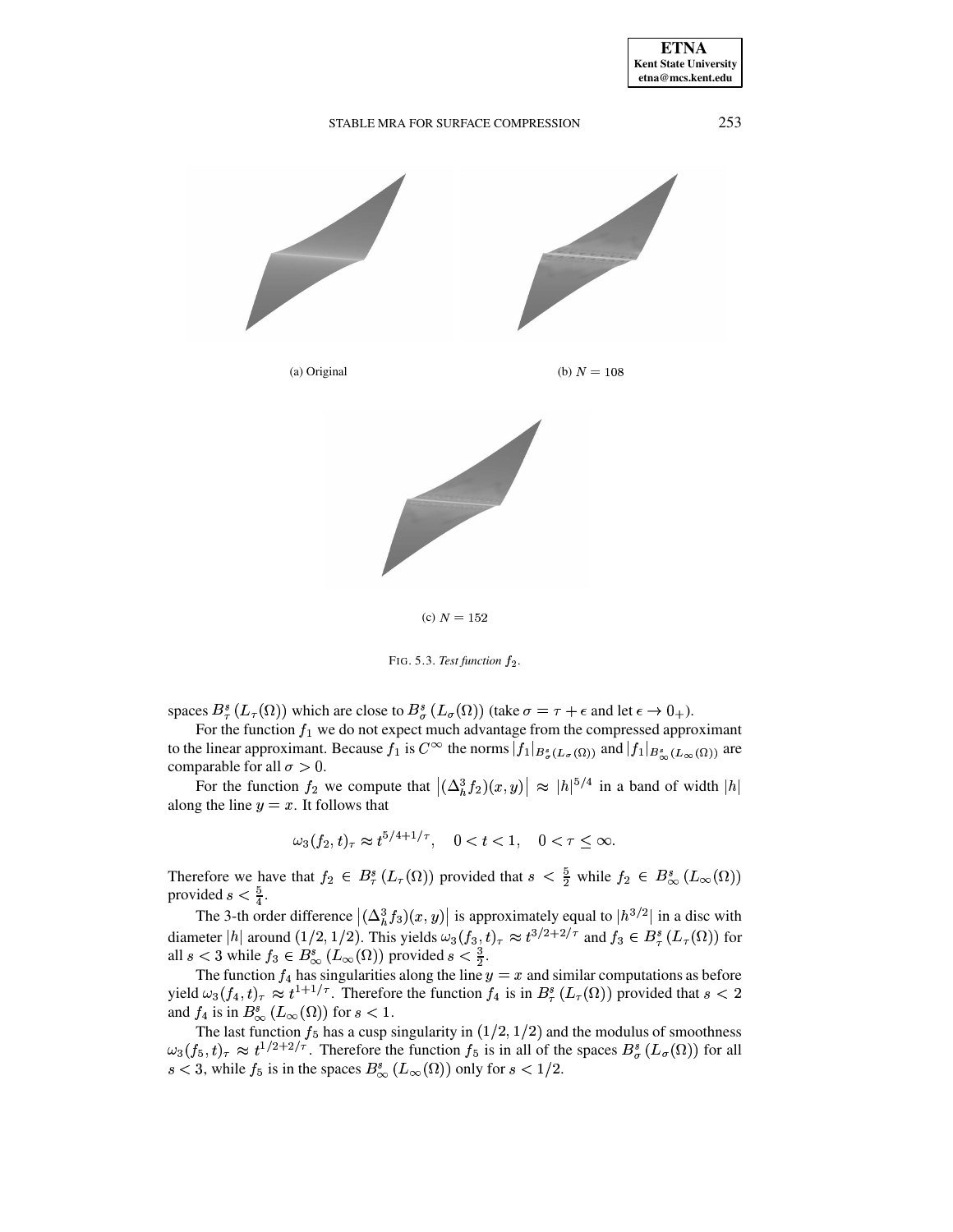

FIG. 5.4. *Test function*  $f_3$ .

Table [5.1](#page-31-0) presents the error of approximation produced by the compression algorithm for various numbers of coefficients. Note that for test function  $f_5$  we have shown less data than for the other test functions. This is due to the fact that the error with respect to  $f<sub>5</sub>$  only starts to increase when we have less than 1000 coefficients. This is because the cusp singularity cannot be approximated up to arbitrary precision by the  $C<sup>1</sup>$  splines. Table [5.2](#page-31-1) compares the theoretical error rates  $(5.16)$  to the experimental error rates and shows how much is gained with respect to linear approximation. Figures [5.2](#page-28-0) up to [5.6](#page-33-12) depict the original test functions together with some compressed approximants. Notice the artefacts in Figure [5.5](#page-32-0) (b) and (c). Because the bisector of the unit square  $[0, 1]^2$  is an edge of the initial triangulation  $\Delta_0$ , our compression algorithm needs a lot of derivative information on this bisector (which coincides with the ridge). Therefore, at one side of the ridge, we get a very good approximation because the derivatives are estimated well, and on the other side we get the artefacts.

Finally let us make a comparison with other similar methods in the literature. Since the construction of multivariate wavelets on arbitrary triangulations is very challenging, and, except for box spline spaces, little is known yet about higher order spline spaces, we will restrict ourselves to a comparison with the results of [\[13\]](#page-34-0). Here  $C^2$  continuous box splines on uniform partitions are used. As can be deduced form  $(5.16)$ , the best rate that we can get with the compression method presented here is  $\mathcal{O}(N^{-3/2})$ . This is due to the fact that  $s < 3$  in [\(5.16\)](#page-27-0) which is a direct consequence of the  $C<sup>1</sup>$  continuity of the splines that we use. In comparison, the best compression rate that can be achieved with the  $C<sup>2</sup>$  box splines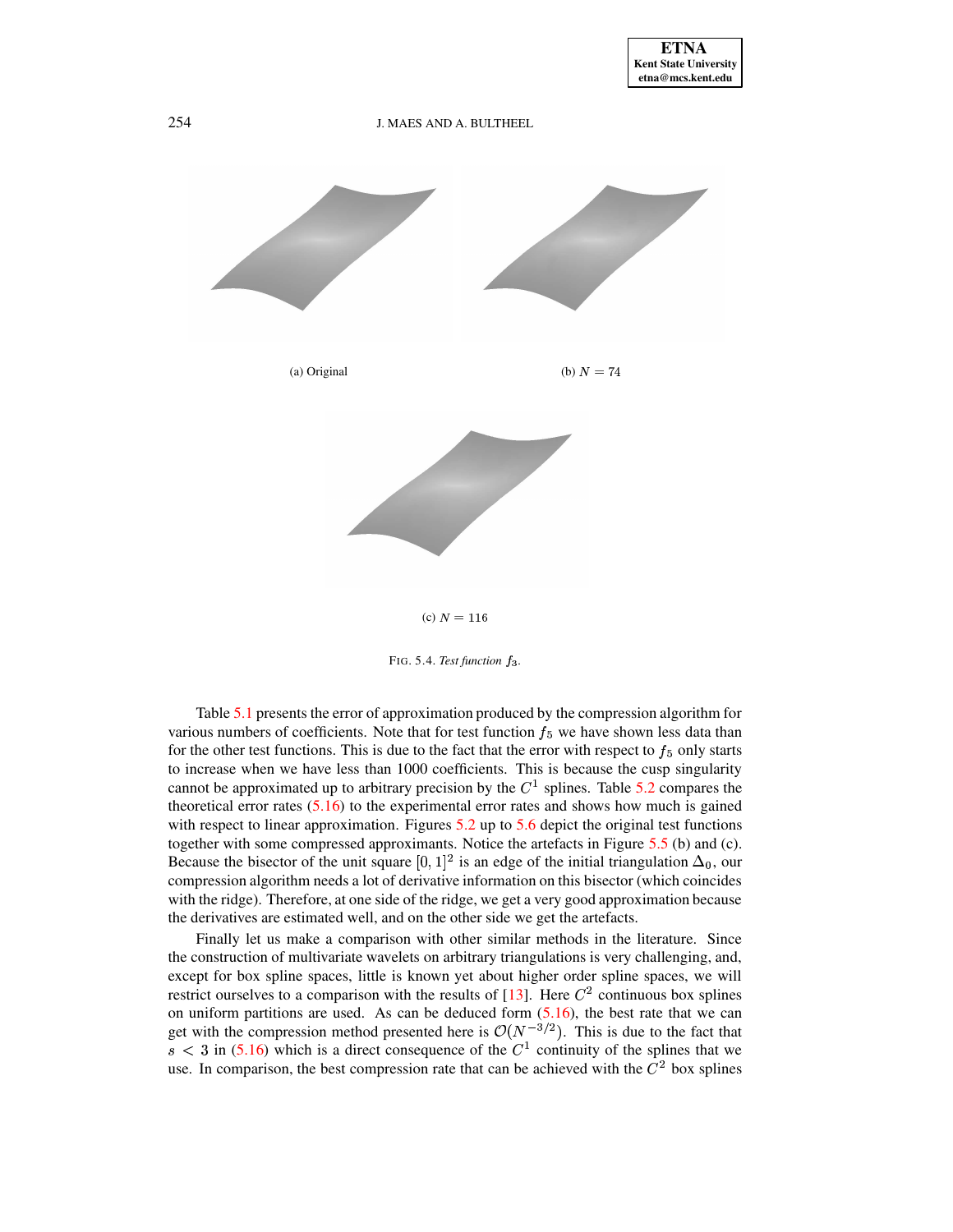**ETNA** Kent State University etna@mcs.kent.edu

### STABLE MRA FOR SURFACE COMPRESSION

255

<span id="page-31-0"></span>TABLE 5.1 Errors and number of coefficients for the surface compression algorithm applied to the test functions  $f_1$ ,  $f_2$ ,  $f_3$ ,  $f_4$  and  $f_5$ .

| Test function    | Error                 | Number of coefficients |
|------------------|-----------------------|------------------------|
| f <sub>1</sub>   | $5.94 \times 10^{-5}$ | 6666                   |
|                  | $1.01 \times 10^{-4}$ | 4156                   |
|                  | $4.36 \times 10^{-4}$ | 1455                   |
|                  | $6.06 \times 10^{-4}$ | 1175                   |
|                  | $1.17 \times 10^{-3}$ | 944                    |
|                  | $4.71 \times 10^{-3}$ | 340                    |
|                  | $6.45 \times 10^{-3}$ | 258                    |
|                  | $8.00 \times 10^{-3}$ | 232                    |
|                  | $1.17 \times 10^{-2}$ | 181                    |
| f <sub>2</sub>   | $6.55 \times 10^{-6}$ | 5610                   |
|                  | $1.34 \times 10^{-5}$ | 4838                   |
|                  | $4.30 \times 10^{-5}$ | 4094                   |
|                  | $1.67 \times 10^{-4}$ | 2664                   |
|                  | $5.54 \times 10^{-4}$ | 1156                   |
|                  | $1.51 \times 10^{-3}$ | 474                    |
|                  | $3.36 \times 10^{-3}$ | 272                    |
|                  | $6.35 \times 10^{-3}$ | 152                    |
|                  | $1.02\times10^{-2}$   | 108                    |
| $f_3$            | $1.12 \times 10^{-5}$ | 2174                   |
|                  | $5.67 \times 10^{-5}$ | 798                    |
|                  | $9.12 \times 10^{-5}$ | 498                    |
|                  | $1.83 \times 10^{-4}$ | 336                    |
|                  | $4.15 \times 10^{-4}$ | 198                    |
|                  | $6.01 \times 10^{-4}$ | 174                    |
|                  | $8.97 \times 10^{-4}$ | 148                    |
|                  | $1.10 \times 10^{-3}$ | 116                    |
|                  | $2.10 \times 10^{-3}$ | 74                     |
| $\overline{f_4}$ | $1.10 \times 10^{-5}$ | 2232                   |
|                  | $4.99 \times 10^{-4}$ | 1949                   |
|                  | $7.87 \times 10^{-4}$ | 1691                   |
|                  | $2.42 \times 10^{-3}$ | 1477                   |
|                  | $4.27\times10^{-3}$   | 725                    |
|                  | $6.42 \times 10^{-3}$ | 499                    |
|                  | $1.19 \times 10^{-2}$ | 246                    |
|                  | $2.25 \times 10^{-2}$ | 125                    |
|                  | $3.68 \times 10^{-2}$ | 81                     |
| $f_5$            | $4.26 \times 10^{-4}$ | 1006                   |
|                  | $5.02 \times 10^{-4}$ | 868                    |
|                  | $1.02\times10^{-3}$   | 578                    |
|                  | $4.45 \times 10^{-3}$ | 216                    |
|                  | $1.08\times10^{-2}$   | 114                    |
|                  | $4.53 \times 10^{-2}$ | 48                     |

TABLE  $5.2\,$ Theoretical and experimental error rates for the test functions  $f_1$ ,  $f_2$ ,  $f_3$ ,  $f_4$  and  $f_5$ .

<span id="page-31-1"></span>

|         | Linear approximation    | Theoretical compression rate | Experimental compression rate |
|---------|-------------------------|------------------------------|-------------------------------|
|         | $\mathcal{O}(N^{-3/2})$ | $\mathcal{O}(N^{-3/2})$      | $29.8N^{-1.51}$               |
| $f_2$   | $\mathcal{O}(N^{-5/8})$ | $\mathcal{O}(N^{-5/4})$      | $3.68N^{-1.26}$               |
| $f_3$   | $\mathcal{O}(N^{-3/4})$ | $\mathcal{O}(N^{-3/2})$      | $1.19N^{-1.47}$               |
| $f_{4}$ | $\mathcal{O}(N^{-1/2})$ | $\mathcal{O}(N^{-1})$        | $3.37N^{-1.03}$               |
| $f_5$   | $\mathcal{O}(N^{-1/4})$ | $O(N^{-3/2})$                | $24.0 N^{-1.62}$              |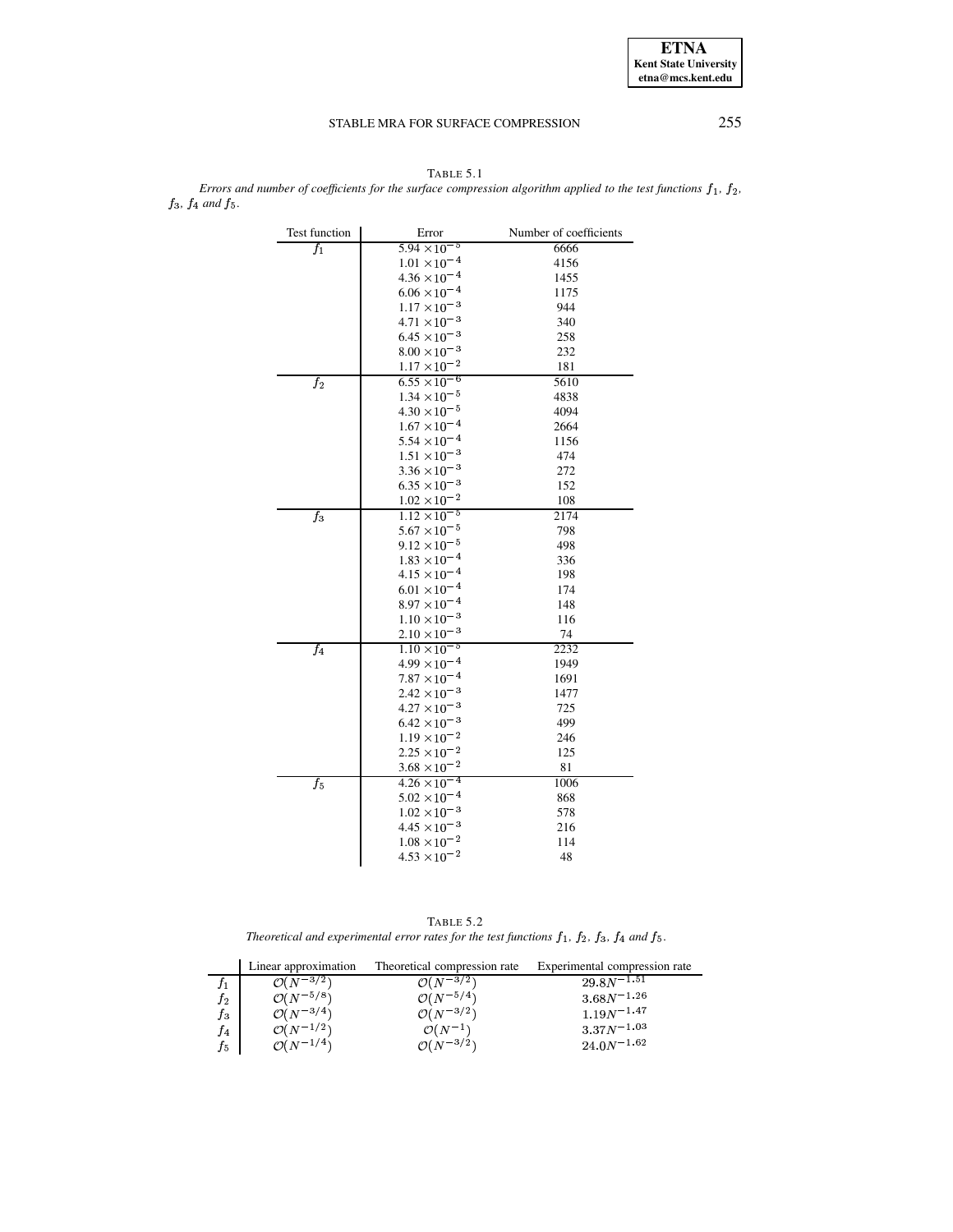

<span id="page-32-0"></span>FIG. 5.5. Test function  $f_4$ .

of [\[13\]](#page-34-0) is  $\mathcal{O}(N^{-2})$ , due to the smoother splines that are used. Table [5.3](#page-32-1) shows the error of approximation produced by the compression method from [\[13\]](#page-34-0) for the test functions  $f_4$  and  $f_5$ . The experimental rates for  $f_4$  and  $f_5$  are given by  $3.36 N^{-1.01}$  resp.  $604 N^{-2.00}$ . Note that both compression algorithms give almost equal results for test function  $f_4$ . For test function  $f_5$  the compression algorithm of [\[13\]](#page-34-0) gives an error rate of  $\mathcal{O}(N^{-2})$  which is superior to our error rate, although our method gives better results for  $N$  small.

TABLE 5.3

<span id="page-32-1"></span>Errors and number of coefficients for the surface compression algorithm from [\[13\]](#page-34-0) applied to the test functions 8< *and .(Results extracted from [\[13\]](#page-34-0))*

| Test function | Error                 | Number of coefficients |
|---------------|-----------------------|------------------------|
| f4            | $1.60 \times 10^{-3}$ | 1934                   |
|               | $6.49 \times 10^{-3}$ | 482                    |
|               | $1.30 \times 10^{-2}$ | 237                    |
|               | $2.59 \times 10^{-2}$ | 116                    |
|               | $4.22 \times 10^{-2}$ | 80                     |
| f5            | $1.38 \times 10^{-3}$ | 618                    |
|               | $2.76 \times 10^{-3}$ | 463                    |
|               | $1.38 \times 10^{-2}$ | 222                    |
|               | $2.69 \times 10^{-2}$ | 163                    |
|               | $7.13 \times 10^{-2}$ | 91                     |
|               | $1.05 \times 10^{-1}$ | 70                     |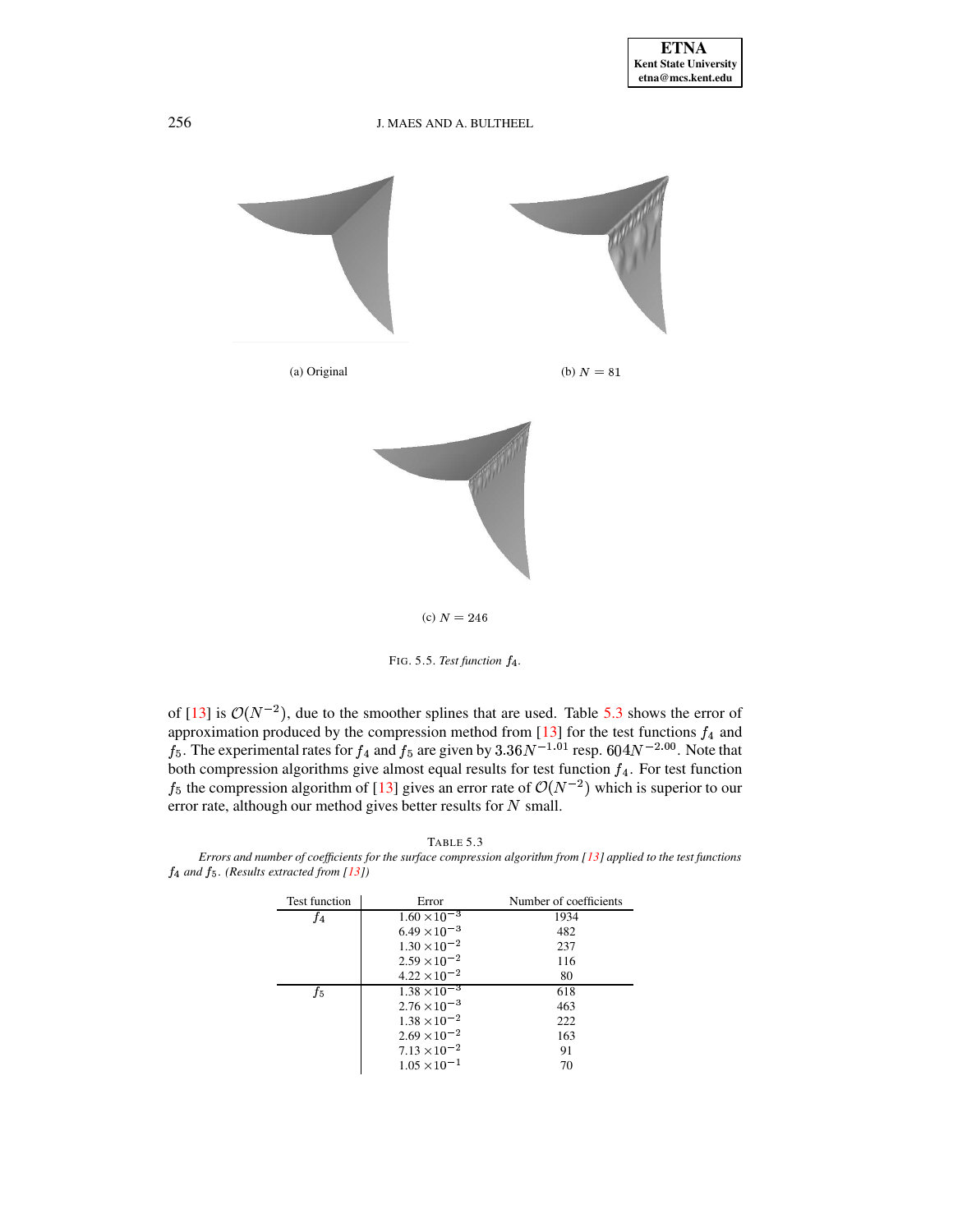

(c)  $N = 216$ 

<span id="page-33-12"></span>FIG. 5.6. *Test function .*

#### REFERENCES

- <span id="page-33-9"></span><span id="page-33-8"></span>[1] R. A. ADAMS, *Sobolev Spaces*, Academic Press, New York, 1975.
- [2] J. H. BRAMBLE AND S. R. HILBERT, *Bounds for a class of linear functionals with applications to Hermite interpolation*, Numer. Math., 16 (1971), pp. 362–369.
- <span id="page-33-1"></span>[3] J. M. CARNICER, W. DAHMEN, AND J. M. PEN˜ A, *Local decomposition of refinable spaces*, Appl. Comput. Harm. Anal., 3 (1996), pp. 127–153.
- <span id="page-33-4"></span>[4] C. COATME´ LEC, *Approximation et interpolation des fonctions differ´ entiables de plusieurs variables*, Ann. Sci. Ecole Normale Sup., 83 (1966), pp. 271–341.
- <span id="page-33-5"></span>[5] A. COHEN, *Wavelets in numerical analysis*, in Handbook of Numerical Analysis, Vol. VII, P. G. Ciarlet and J. L. Lions, eds., North-Holland, Amsterdam, 2000.
- <span id="page-33-0"></span>[6] M. DÆHLEN, T. LYCHE, K. MØRKEN, R. SCHNEIDER, AND H.-P. SEIDEL, *Multiresolution analysis over triangles, based on quadratic Hermite interpolation*, J. Comput. Appl. Math., 119 (2000), pp. 97–114.
- <span id="page-33-2"></span>[7] W. DAHMEN, *Some remarks on multiscale transformations, stability and biorthogonality*, in Curves and surfaces, P. J. Laurent, A. L. Méhauté, and L. L. Schumaker, eds., Academic Press, 1994.
- <span id="page-33-6"></span><span id="page-33-3"></span>[8] , *Stability of multiscale transformations*, J. Fourier Anal. Appl., 4 (1996), pp. 341–362.
- [9] , *Wavelet and multiscale methods for operator equations*, in Acta Numerica, Vol. 6, A. Iserles, ed., Cambridge University Press, 1997, pp. 55–228.
- <span id="page-33-7"></span>[10] , *Multiscale and wavelet methods for operator equations*, in Multiscale problems and methods in numerical simulation, pp. 31–96, C. Canuto, ed., Lecture Notes in Mathematics 1825, Springer Verlag, 2003.
- <span id="page-33-10"></span>[11] W. DAHMEN, P. OSWALD, AND X.-Q. SHI,  $C^1$ -hierarchical bases, J. Comput. Appl. Math., 51 (1994), pp. 37–56.
- <span id="page-33-11"></span>[12] O. DAVYDOV AND R. STEVENSON, *Hierarchical Riesz bases for*  $H^s(\Omega)$ ,  $1 < s < 5/2$ , Constr. Approx., 22 (2005), pp. 365–394.